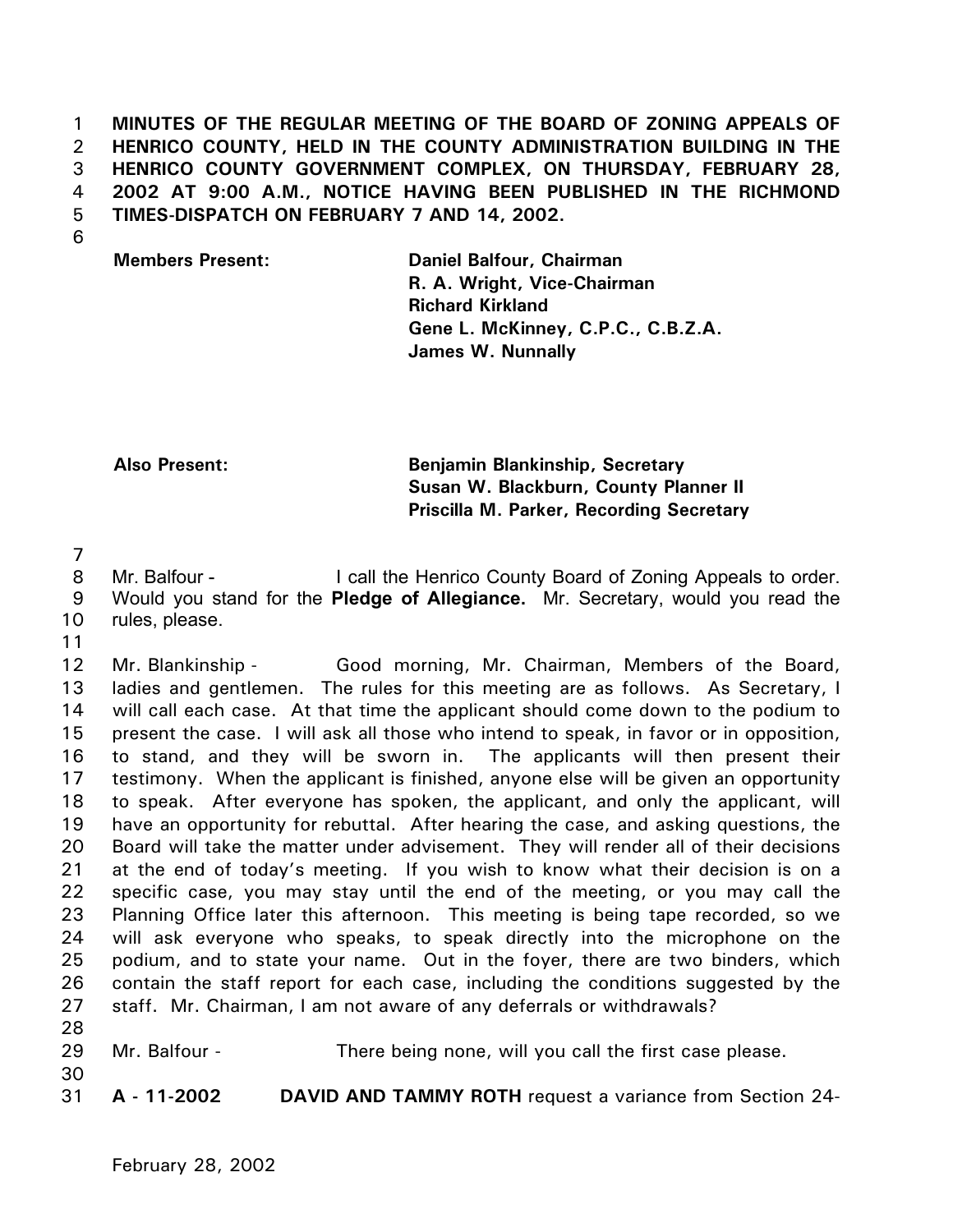32 33 34 35 36 37 38 39 40 41 42 43 44 45 46 47 48 49 50 51 52 53 54 55 56 57 58 59 60 61 62 63 64 65 66 67 68 69 70 71 72 73 74 75 95(i)(2)f of Chapter 24 of the County Code to build a swimming pool at 1231 Archie Lane (Osborne Heights) (Parcel 802-687- 9819), zoned A-1, Agricultural District (Varina). The accessory structure location requirement is not met. The applicants wish to locate a swimming pool in the side and rear yard, where the Code allows swimming pools in the rear yard. Mr. Balfour - **Are there any others who expect to testify in this matter?** Would you raise your right hand please? Mr. Blankinship - Do you swear that the testimony you are about to give is the truth, the whole truth, and nothing but the truth, so help you God? Mr. Balfour - **Would whoever's going to speak, state your name please.** Mrs. Roth - The My name is Tammy Roth. We're asking for a variance to put a swimming pool behind our house. Our house is L-shaped, and according to the Code, it says that a pool must be behind the furthest part of the house, and yet we would like to put it in the L-shaped part, which I guess constitutes the side yard. From the road, approximately 8 to 10 feet, the edge of the pool will be extending past the house. The landscape plans that we proposed to put around it would hide all the view from the road and from the neighbor in lot 8. The neighbors behind us live down the hill on Mill Road, and you can just barely see the tops of their houses, so they would not be able to see whether or not we have a pool. They see the top of our house. The neighbor on the other side of us, Mr. Leake, he cannot see at all, because of the shape of the house. The landscaping that we propose to put in will hide all the views of the pool. As far as putting it anywhere else on the lot, the drainage field is on the left there, as you can see, and on the right is where there's alternate designated area for a septic tank in the future if we need it. Mr. Balfour - **Any questions of Mrs. Roth?** Mr. Nunnally- Mrs. Roth, you say you cannot see it from Archie Lane? Mrs. Roth - The You will not be able to see it once we put the landscaping up. We want to put a short brick wall, with kind of an earth berm in it, and have plantings of ornamental grasses. There will be a black wrought iron fence on top of the wall, so you will not be able to see the pool itself from Archie Lane, nor will the neighbors in the adjacent lot be able to see it unless they get up on their roof. Mr. Balfour - The Are there any other questions?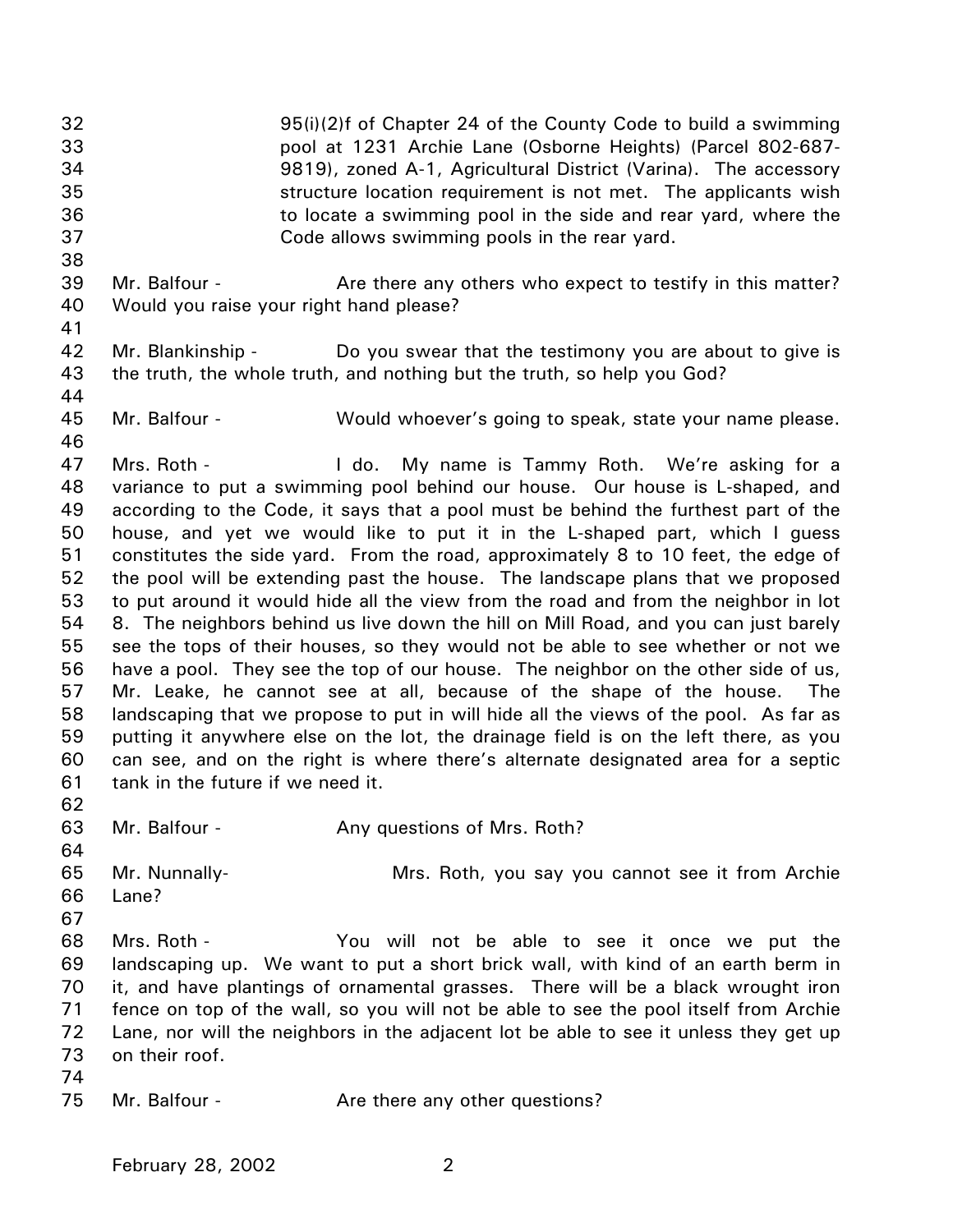| 76       |                                                |                                                                                                                                                                        |
|----------|------------------------------------------------|------------------------------------------------------------------------------------------------------------------------------------------------------------------------|
| 77       | Mr. Wright-                                    | Mrs. Roth, have you read the conditions proposed for this                                                                                                              |
| 78       | case?                                          |                                                                                                                                                                        |
| 79       |                                                |                                                                                                                                                                        |
| 80       | Ms. Roth-                                      | Are you speaking of the Code that involves this?                                                                                                                       |
| 81       |                                                |                                                                                                                                                                        |
| 82       | Mr. Wright-                                    | Yes, there were 2 suggested conditions; I didn't know                                                                                                                  |
| 83       |                                                | whether you had seen those. I want to make sure that if this were approved, that                                                                                       |
| 84       | you were in accord with the conditions.        |                                                                                                                                                                        |
| 85       |                                                |                                                                                                                                                                        |
| 86       | Mrs. Roth -                                    | I'm not aware of that, no, I'm sorry. No, I did not receive                                                                                                            |
| 87       |                                                | this in the mail, but I understand these 2 conditions, and I agree to them, yes.                                                                                       |
| 88       |                                                |                                                                                                                                                                        |
| 89       | Mr. Wright-                                    | I just wanted to make sure that you are aware that there                                                                                                               |
| 90       | are 2 conditions proposed.                     |                                                                                                                                                                        |
| 91       |                                                |                                                                                                                                                                        |
| 92       | Mrs. Roth -                                    | Yes, that's acceptable to me.                                                                                                                                          |
| 93       |                                                |                                                                                                                                                                        |
| 94       | Mr. Nunnally-                                  | Mrs. Roth, how tall is that brick wall that goes around                                                                                                                |
| 95       | there, 3 feet, 4 feet, 5 feet, how tall is it? |                                                                                                                                                                        |
| 96       |                                                |                                                                                                                                                                        |
| 97       | Mrs. Roth -                                    | It's going to be about, it's hard to explain. At the                                                                                                                   |
| 98<br>99 |                                                | beginning of it, which will be to the left of the heat pump, it's going to circle                                                                                      |
| 100      |                                                | around. At the beginning it's going to be approximately about 5 or 6 bricks high,<br>and then as it comes around the pool, it will become shallower, because the grade |
| 101      |                                                | goes up a little bit. Also, on the inside, where the pool is, there will be another                                                                                    |
| 102      |                                                | brick wall, a short one, and it's going to be leveled off with dirt in it, like a large,                                                                               |
| 103      |                                                | wide, landscaping area, and from there I'll put the ornamental grasses and other                                                                                       |
| 104      |                                                | plantings, so you will not be able to see the water or even the lawn chairs or                                                                                         |
| 105      |                                                | anything from the road and the neighbor. You will be able to see the side of my                                                                                        |
| 106      |                                                | house; it won't be that tall. I understand that there are some Code restrictions on                                                                                    |
| 107      |                                                | how high walls and fences need to be, so I'm planning on doing it within those                                                                                         |
| 108      | restrictions too.                              |                                                                                                                                                                        |
| 109      |                                                |                                                                                                                                                                        |
| 110      | Mr. Balfour -                                  | Any other questions? Thank you Mrs. Roth.                                                                                                                              |
| 111      |                                                |                                                                                                                                                                        |
| 112      |                                                | After an advertised public hearing and on a motion by Mr. Nunnally, seconded by                                                                                        |
| 113      |                                                | Mr. Wright, the Board granted application A-11-2002 for a variance to build a                                                                                          |
| 114      |                                                | swimming pool at 1231 Archie Lane (Osborne Heights) (Parcel 802-687-9819).                                                                                             |
| 115      |                                                | The Board granted the variance subject to the following conditions:                                                                                                    |
| 116      |                                                |                                                                                                                                                                        |
| 117      | 1.                                             | Only the improvements shown on the plan filed with the application may be                                                                                              |
| 118      |                                                | constructed pursuant to this approval. Any additional improvements shall comply                                                                                        |
| 119      |                                                | with the applicable regulations of the County Code.                                                                                                                    |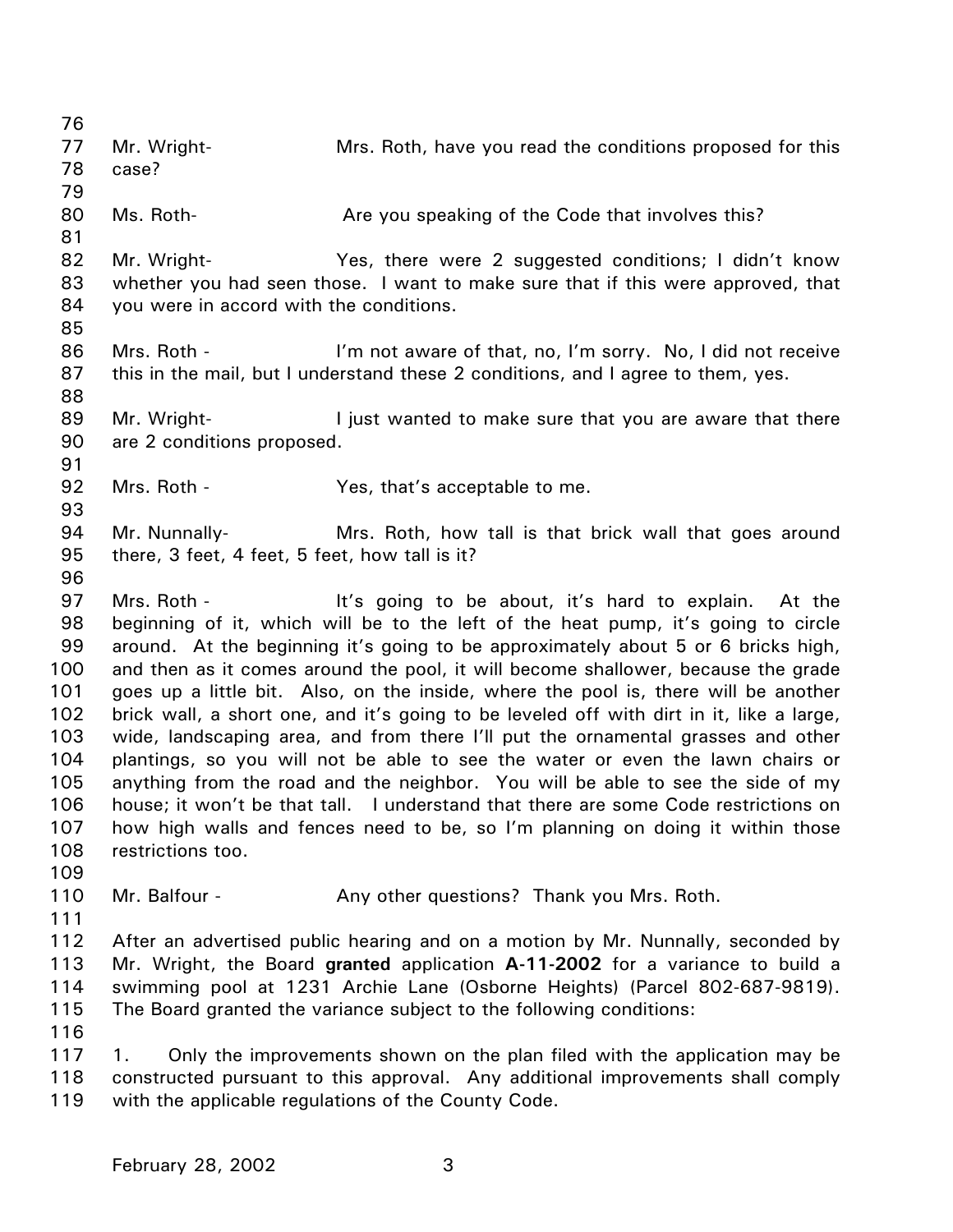120 121 122 123 124 125 126 127 128 129 130 131 132 133 134 135 136 137 138 139 140 141 142 143 144 145 146 147 148 149 150 151 152 153 154 155 156 157 158 159 160 161 162 163 2. If land disturbance will exceed 2,500 square feet, the requirements of Chapter 10 of the County Code apply. At the time of building permit application, the applicant shall submit the necessary information to the Department of Public Works to ensure compliance with the requirements of the Chesapeake Bay Preservation Act and the code requirements for water quality standards. Affirmative: Balfour, Kirkland, McKinney, Nunnally, Wright 5 Negative: 0 Absent: 0 The Board granted this request, as it found from the evidence presented that, due to the unique circumstances of the subject property, strict application of the County Code would produce undue hardship not generally shared by other properties in the area, and authorizing this variance will neither cause a substantial detriment to adjacent property nor materially impair the purpose of the zoning regulations. **A - 12-2002 DAVE DUONG** requests a variance from Section 24-94 of Chapter 24 of the County Code to build a deck at 4400 Hungary Glen Terrace (Hungary Glen) (Parcel 762-760-8771), zoned R-3AC, One-family Residence District (Conditional) (Brookland). The rear yard setback is not met. The applicant has 12.5 feet rear yard setback, where the Code requires 25 feet rear yard setback. The applicant requests a variance of 12.5 feet rear yard setback. Mr. Balfour - Are there any others who expect to testify in this matter? Would you raise your right hand please? Mr. Blankinship - Do you swear that the testimony you are about to give is the truth, the whole truth, and nothing but the truth, so help you God? Mr. Balfour - State your name please. Proceed. Mr. Duong - The Yes I do. Yes, first name Dave, "D-a-v-e," last name Duong, "D-u-o-n-g. We bought the house in March of 2000. This is a corner lot, and we used to have a deck on the back of the house, and later on we built a screened room. The room was built by American Brother; Melani Brothers built the screened room. Melani Brothers applied for a variance to build the sunroom on the back because the setback from the house to the property line was about 35 feet at that time, and we needed to apply for a variance, and Melani applied for it. After the sunroom was built, once we had a deck on the back, and the sun would be on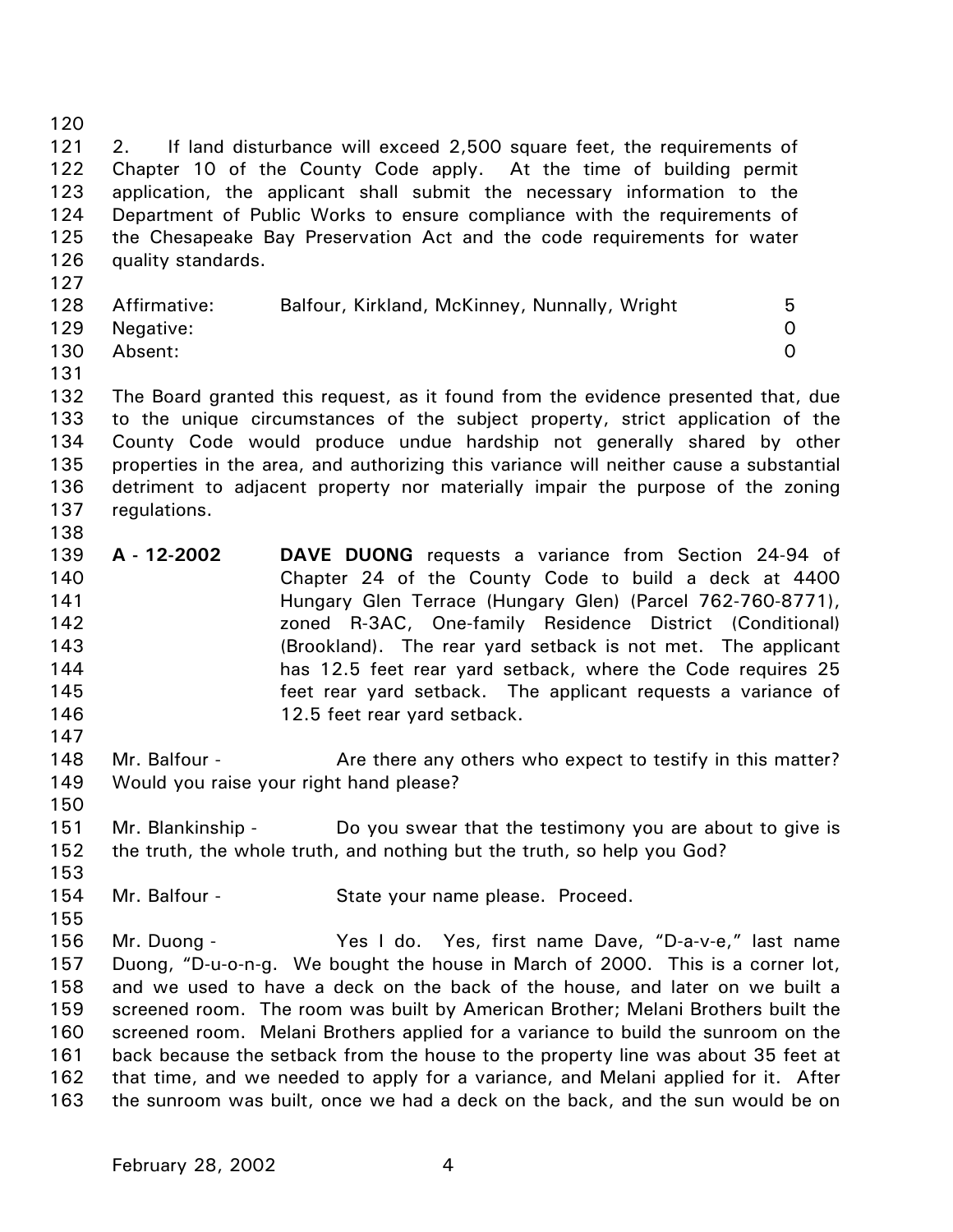164 165 166 167 168 169 170 171 172 173 174 175 176 177 178 179 180 181 182 183 184 185 186 187 188 189 190 191 192 193 194 195 196 197 198 199 200 201 202 203 204 205 206 207 the deck. We don't have a deck any more on the back, and we would like to have a deck on the back for my kid and my nephew so they can stay for a time on the deck. We have not applied for permission to build a deck, and after the deck was built, the inspector who inspected the sunroom found it, and said, "oh, you need to apply for a permission to build the deck." The deck was built by Mr. Chuck Hopkins, contractor in Henrico. All the safety and all the codes were followed properly. The inspector told us we needed to stop by the County of Henrico to apply for the permit and the variance because the setback from the property line to the house is only 25 feet, and the deck was built approximately 12.5 feet from the sideline of the sunroom to the end of the deck, and that means 12.5 feet is the variance we need to apply for, to get the permit to build the deck. But the deck has been built. Again I apologize for not doing the permit before we built the deck, and the contractor and I were not aware that we needed to apply for the permit before we build the deck, and that's why Mr. Chuck Hopkins and I. We decided we'd build a deck, and it should be okay at that point, and when I came to the building department, I needed to do the variance, so I ask the Board for permission to keep the deck as it is. I believe the safety and everything is good, because it was built by a licensed contractor. Mr. Hopkins is a very good contractor and built the deck excellent. Mr. Balfour - **Did** you plan to put the deck on the back of the porch when you covered the porch, or did the deck come later.? Mr. Duong - Yes, we were planning to build the deck behind the porch all along. Mr. Balfour - You just didn't get permission last summer when you got the variance to put the screened porch over the old deck, is that what you're saying? Mr. Duong - That's correct, and we talked to Melani Bros. before we built the sunroom; we did mention we were going to build a sunroom here, and after that we would extend about 10 feet to build a deck to replace the missing deck. Mr. Balfour - The Sthat the same contractor? Mr. Duong - The It's a different contractor. Melani Bros. built the sunroom, but Mr. Chuck Hopkins, different contractor built the deck. Mr. Balfour - We get the picture. Are there any questions by members of the Board? Mr. Kirkland - You tell that contractor he needs to get a building permit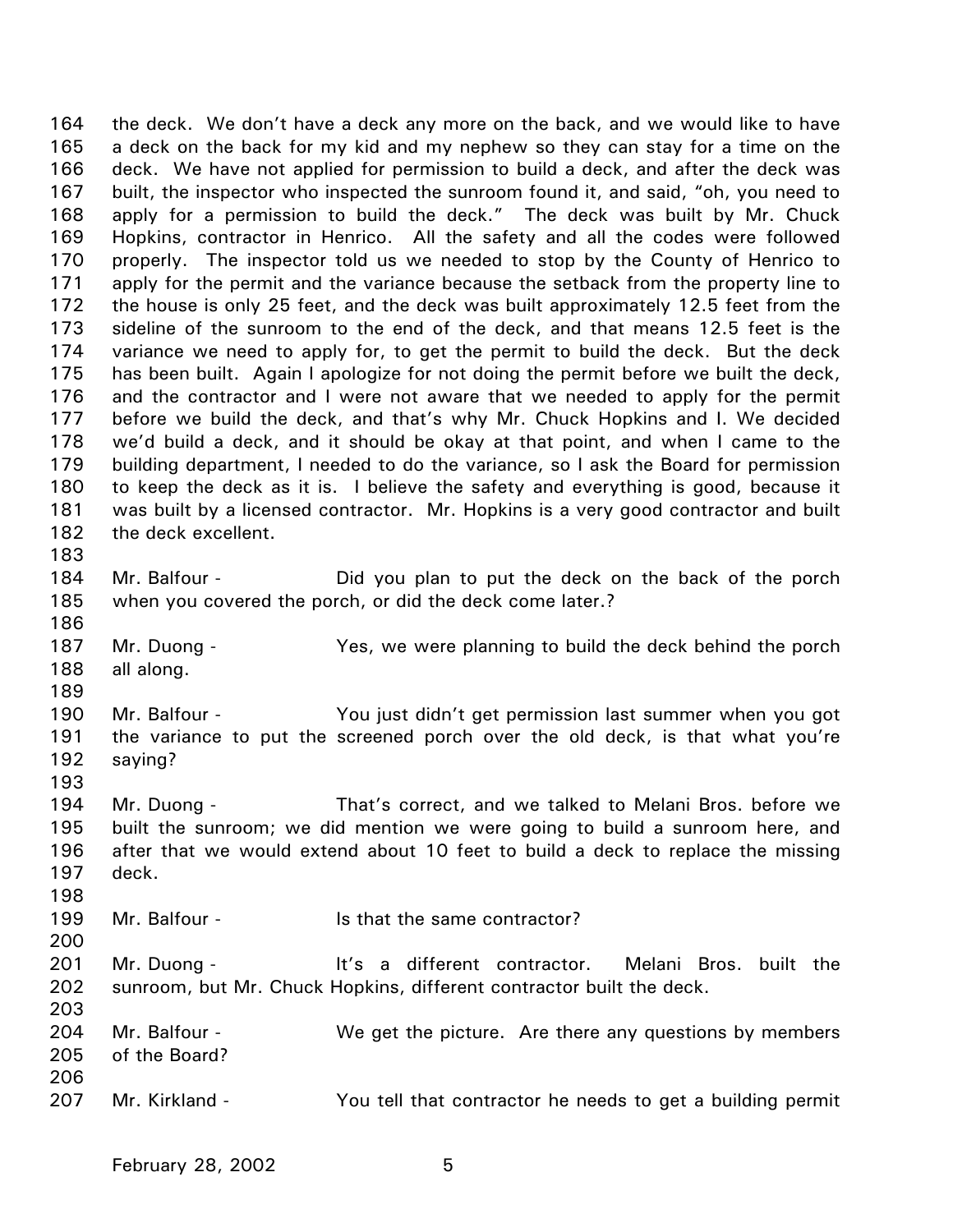| 208<br>209                                                                              | from now on.                         |                                                                                                                                                                                                                                                                                                                                                                                                                                                                                                                                                                                                                                                                                                                                                                                                                                                        |                                 |
|-----------------------------------------------------------------------------------------|--------------------------------------|--------------------------------------------------------------------------------------------------------------------------------------------------------------------------------------------------------------------------------------------------------------------------------------------------------------------------------------------------------------------------------------------------------------------------------------------------------------------------------------------------------------------------------------------------------------------------------------------------------------------------------------------------------------------------------------------------------------------------------------------------------------------------------------------------------------------------------------------------------|---------------------------------|
| 210<br>211<br>212<br>213                                                                | Mr. Duong -<br>deck.                 | Yes, he will sign on a paper, and we just wait for<br>variance; I will send on the application to the zoning department for permit for the                                                                                                                                                                                                                                                                                                                                                                                                                                                                                                                                                                                                                                                                                                             |                                 |
| 214<br>215                                                                              | Mr. Balfour -                        | Any other questions? Thank you Mr. Duong.                                                                                                                                                                                                                                                                                                                                                                                                                                                                                                                                                                                                                                                                                                                                                                                                              |                                 |
| 216<br>217<br>218<br>219<br>220                                                         |                                      | After an advertised public hearing and on a motion by Mr. Kirkland, seconded by<br>Mr. Wright, the Board granted application A-12-2002 for a variance to build a deck<br>at 4400 Hungary Glen Terrace (Hungary Glen) (Parcel 762-760-8771). The Board<br>granted the variance subject to the following condition:                                                                                                                                                                                                                                                                                                                                                                                                                                                                                                                                      |                                 |
| 221<br>222<br>223<br>224<br>225<br>226                                                  | 1.                                   | Only the improvements shown on the plan filed with the application<br>may be constructed pursuant to this approval. No substantial changes or<br>additions to the layout may be made without the approval of the Board of<br>Zoning Appeals. Any additional improvements shall comply with the<br>applicable regulations of the County Code.                                                                                                                                                                                                                                                                                                                                                                                                                                                                                                           |                                 |
| 227<br>228<br>229<br>230                                                                | Affirmative:<br>Negative:<br>Absent: | Balfour, Kirkland, McKinney, Nunnally, Wright                                                                                                                                                                                                                                                                                                                                                                                                                                                                                                                                                                                                                                                                                                                                                                                                          | 5<br>$\mathbf 0$<br>$\mathbf 0$ |
| 231<br>232<br>233<br>234<br>235<br>236<br>237<br>238                                    | regulations.                         | The Board granted this request, as it found from the evidence presented that, due<br>to the unique circumstances of the subject property, strict application of the<br>County Code would produce undue hardship not generally shared by other<br>properties in the area, and authorizing this variance will neither cause a substantial<br>detriment to adjacent property nor materially impair the purpose of the zoning                                                                                                                                                                                                                                                                                                                                                                                                                              |                                 |
| 239<br>240<br>241<br>242<br>243<br>244<br>245<br>246<br>247<br>248<br>249<br>250<br>251 | A - 13-2002                          | <b>GAYNELL M. AND JOHN W. GRUBBS</b> request a variance from<br>Sections 24-95(i)(2), 24-95(i)(2)c and 24-95(i)(2)d of Chapter<br>24 of the County Code to build a detached carport at 2912<br>Pinehurst Road (Pinehurst Gardens) (Parcel 776-747-1397),<br>zoned R-4, One-family Residence District (Brookland).<br>accessory structure location requirement, minimum distance<br>from dwelling, and minimum side yard setback are not met.<br>The applicants propose a carport in the side yard with 0.75-foot<br>side yard setback and 1.5 feet setback from the principal<br>structure, where the Code allows a carport in the rear yard and<br>requires 3 feet side yard setback and 10 feet setback from the<br>principal structure. The applicants request a variance of 2.25<br>feet side yard setback and 8.5 feet setback from the principal | The                             |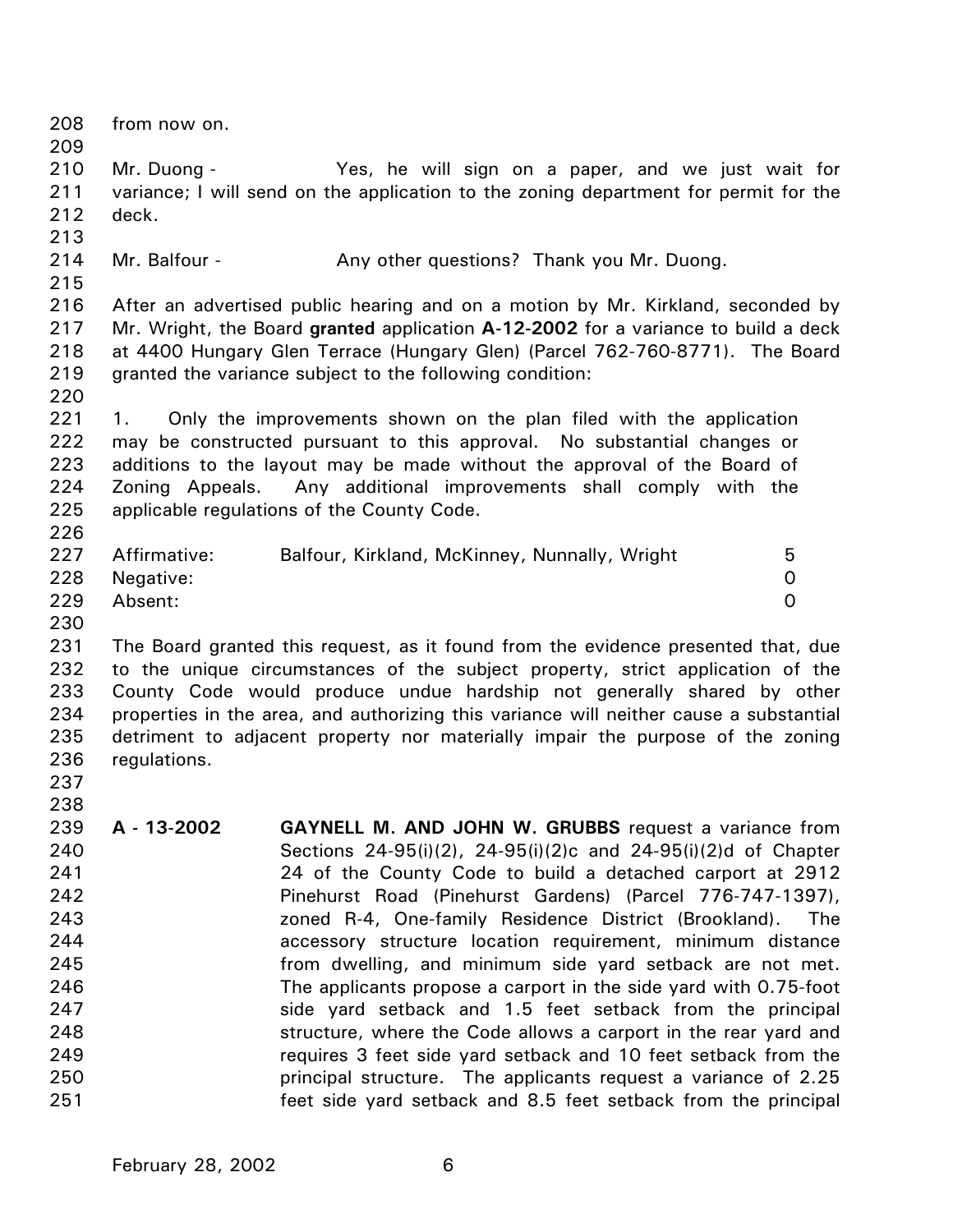252 structure.

259

264

253 254 255 256 Mr. Balfour - The Are all those standing the ones who intend to testify in this matter? Are there any others? Would you raise your right hand please?

- 257 258 Mr. Blankinship - Do you swear that the testimony you are about to give is the truth, the whole truth, and nothing but the truth, so help you God?
- 260 261 262 263 Mr. Balfour - The Are you here in favor or opposed to it? Then the procedure would be that you will get to speak, then they will have a chance to speak, and you'll have a chance to respond to them, and that will be the case. Whoever's speaking first, state your name please.

265 266 267 268 269 270 271 272 273 274 275 276 277 278 279 280 281 Mrs. Grubbs - The Letton Gaynell Grubbs. We wanted to build a carport on the side of our home. I was laid off from work in November, and we're trying to get everything straight as quickly as possible. We went on and got our van. I have been told by my doctor that possibly within 3 years, I'll be in a wheelchair, and I do have my handicap sticker that I'm already using because of my health. We went over and talked with Mrs. Baughan before we started anything, and she said she had a concern about the carport draining over, so I went back and we talked it over again, and then we went back and talked to Mrs. Baughan, our nextdoor neighbor, and I told her that we were going to put gutters along the side of the carport and put a drain and put a rubber thing and drain it back into our yard, so there would be no chance of drainage into her yard. We know we can put it from the side of the house over, as long as it's within 3 feet of the lot, but it doesn't leave enough room for the van and a wheelchair to get through, in the event that what the doctors have told me is true. I'm just asking that we get the variance so that we can go ahead and start doing all this and pay a little bit at a time while we do this.

- 282 283 284 285 286 287 288 289 290 291 292 293 Mr. Balfour - **Do we have any questions from members of the Board?** Mr. Kirkland - The Mrs. Grubbs, the entrance to this carport – would you still use the front entrance of your house? I can't tell from the photo – is there a door on the side of the house to gain entrance to this carport? Mrs. Grubbs - No, there is no door; it would have to be in the front. Mr. Balfour - The Are there any other questions? Mr. Wright- Did you say why you couldn't attach it to your house?
- 294 295 Mrs. Grubbs - Well if you come in the 3 feet, it's not going to give you as much room, because if you have the open one, you have more room for opening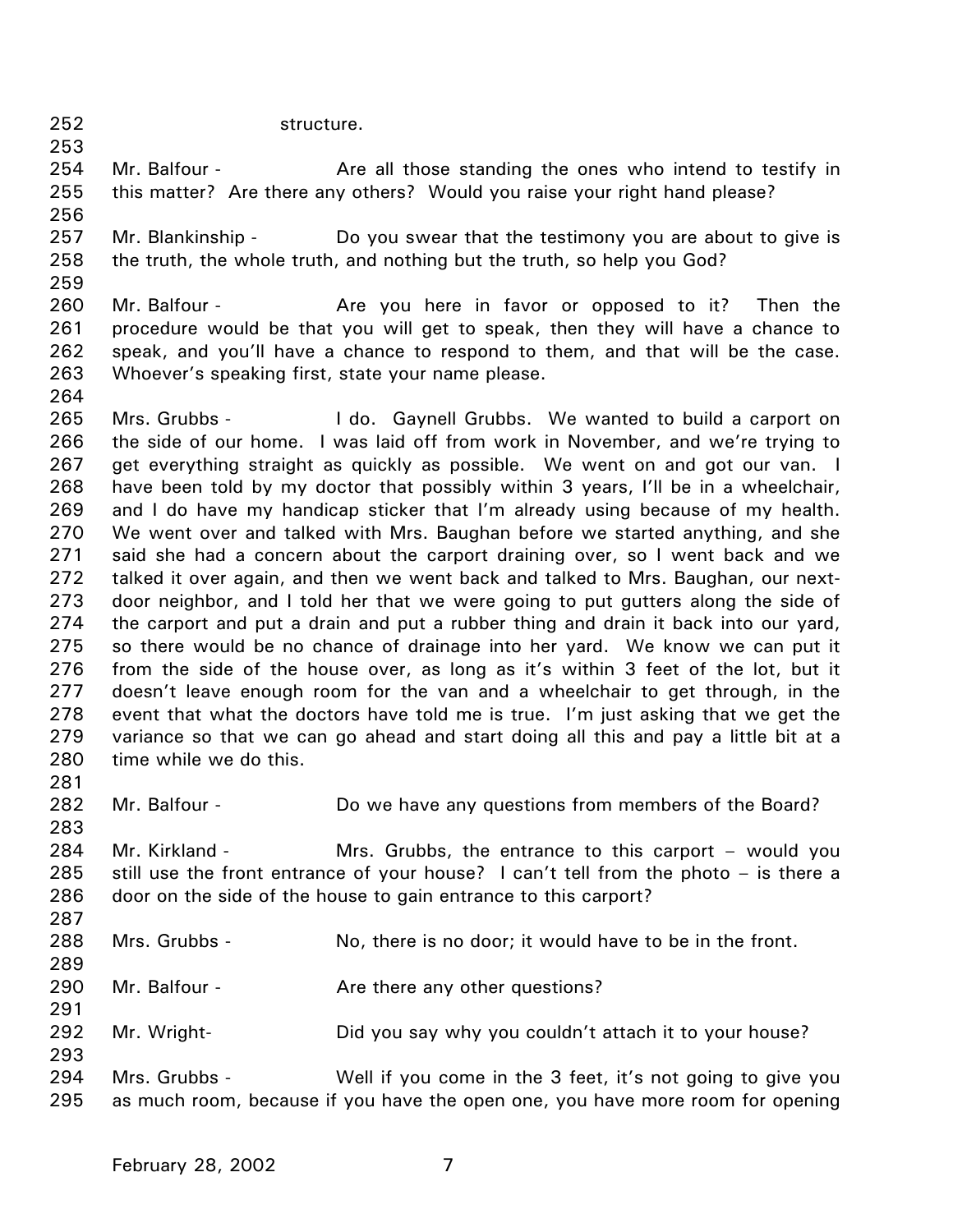296 297 298 299 300 301 302 303 304 305 306 307 308 309 310 311 312 313 314 315 316 317 318 319 320 321 322 323 324 325 326 327 328 329 330 331 332 333 334 335 336 337 338 339 car doors. It'll put it back closer to the house so that the car door will not open as far. Mr. McKinney- You've already started construction on it? Mrs. Grubbs - The Yes we did. We didn't realize we needed a car permit. Mr. McKinney- Who's building it? Mrs. Grubbs - Family members. Mr. Balfour- **And there's no door there on the side of the house?** Mrs. Grubbs - No. Mr. Wright- It's going to be open on the rear also? Mrs. Grubbs - It's going to be completely open. We were trying to put the A-shape so it would match the house and have the siding up on the A-shape and then gutters on the side with a drainpipe going over into our yard. Mr. Balfour - All right; let's hear from these ladies, and then back to you. One of you want to testify? You need to come over to the microphone. Are both of you going to testify? We have a long docket, so I ask, and this applies to everyone, if several people are going to speak, we ask that you not be repetitive. We'll hear you the first time; if the second person who wants to speak has something to add that's new or not heard before, that's fine, but we ask that you not get up and repeat what someone ahead of you has already said. Thank you. Go ahead. Ms. Beverage - My name is Gail Beverage. My mother is Margaret Baughan. She lives directly next, on the right-hand side, to the Grubbs house, and the carport directly affects her. My mother is in physical therapy this morning, but she's at home recuperating from hip replacement surgery, so she's asked me to read something in her behalf. It says, "To Whom it May Concern: I do not approve of the carport that is being built at 2912 Pinehurst Road. I originally signed a paper giving my approval, but had second thoughts and asked for the signed paper back. The Grubbs would only give me a copy. The structure that they are currently building would detract from the looks and value of my home. To me it looks like a covered bridge. I'm also afraid that water will drain on to my yard and flood it.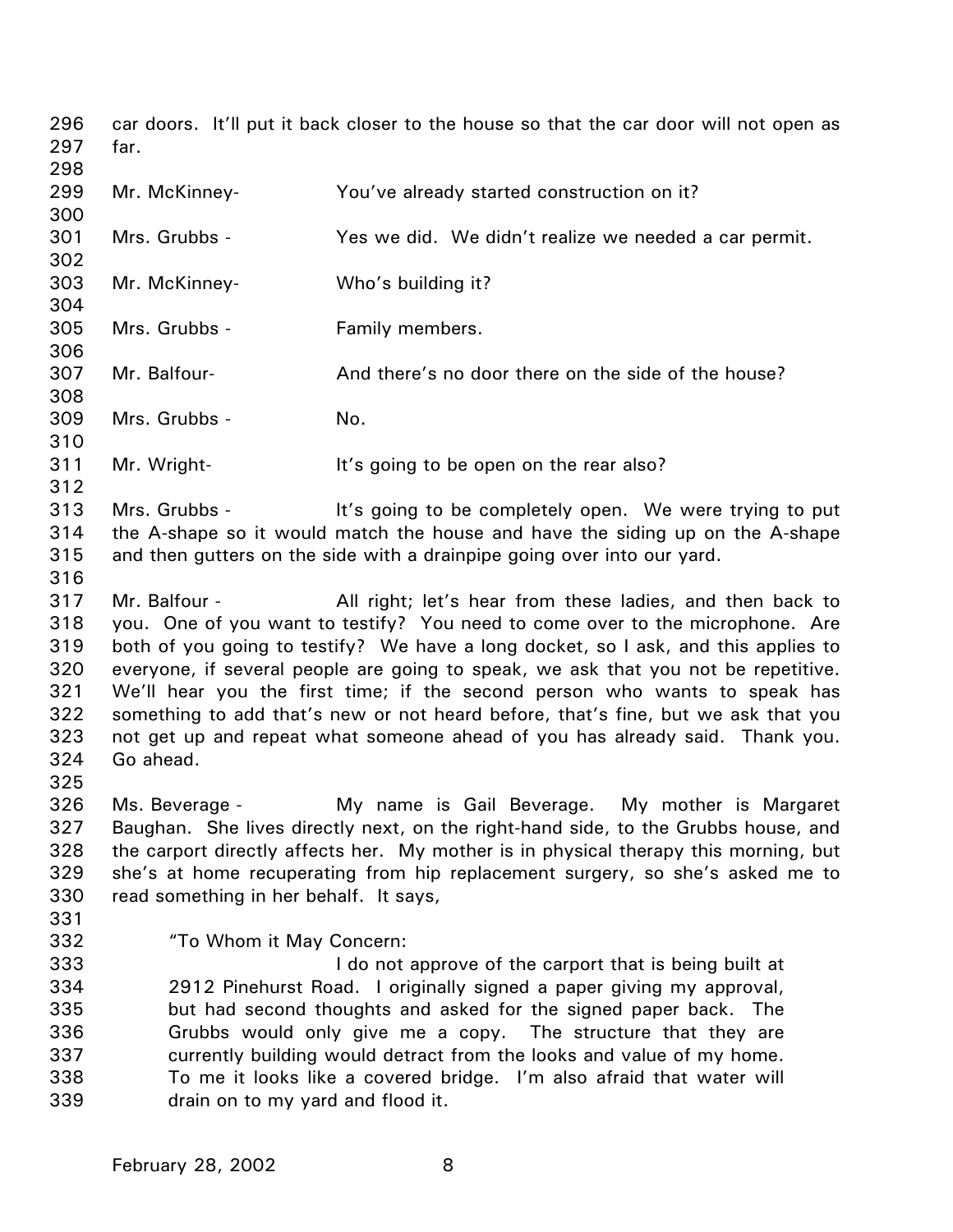340 341 342 343 344 345 346 347 348 349 350 351 352 353 354 355 356 357 358 359 360 361 362 363 364 365 366 367 368 369 370 371 372 373 374 375 376 377 378 379 380 381 382 383 I'm currently recuperating from hip replacement and cannot attend this hearing. I'm asking my daughter, Gail Beverage, to speak in my behalf. Margaret B. Baughan 2910 Pinehurst Road Richmond, VA 23228" Ph. 266-3982 Ms. Beverage - Also I'd like to state that the numbers on this variance are just numbers, but the structure is right on top of the line. This overhang right here, comes slightly over the fence; it doesn't appear on here because there's no contrast between the buildings out back. But it does go slightly over the line. I brought pictures, but they don't show any more than what we've got right here, other than that it's a little closer. Mr. Balfour - Your point is, that if it's over the line, obviously water will drain on your property, or if it fills up with leaves, it's going to go over the gutter. Ms. Beverage - Right. Even with gutters. Everybody knows that if it's a good solid rain, the gutters don't catch every bit of rain; it goes right on the ground. May I approach? Mr. Balfour- You have to leave this picture with us if you give us a picture. Ms. Beverage - That's fine. This shows how close it is to the fence and overlapping the line. I really need to state also that my mother's 83 years old, so having second thoughts within 24 hours is kind of reasonable for somebody who's that old. Any questions? Mr. Balfour - **Does anyone have some questions of this lady?** Next? You'll need to state your name. Ms. Deal - Basically all that I had to say, -- I'm sorry, my name is Diane Deal; I'm also Ms. Baughan's daughter – our main concern was that mama initially did not want to do this. After Ms. Grubbs came back over to her house again and pleaded on her sympathies, she went on ahead and signed the paperwork, but she does not want this; she didn't want it to begin with; she felt guilty; she couldn't sleep over the whole thing, so finally she just went on ahead and signed it. We just feel like she should have been able to rescind; she should have been able to get back her original document that she signed. Thank you.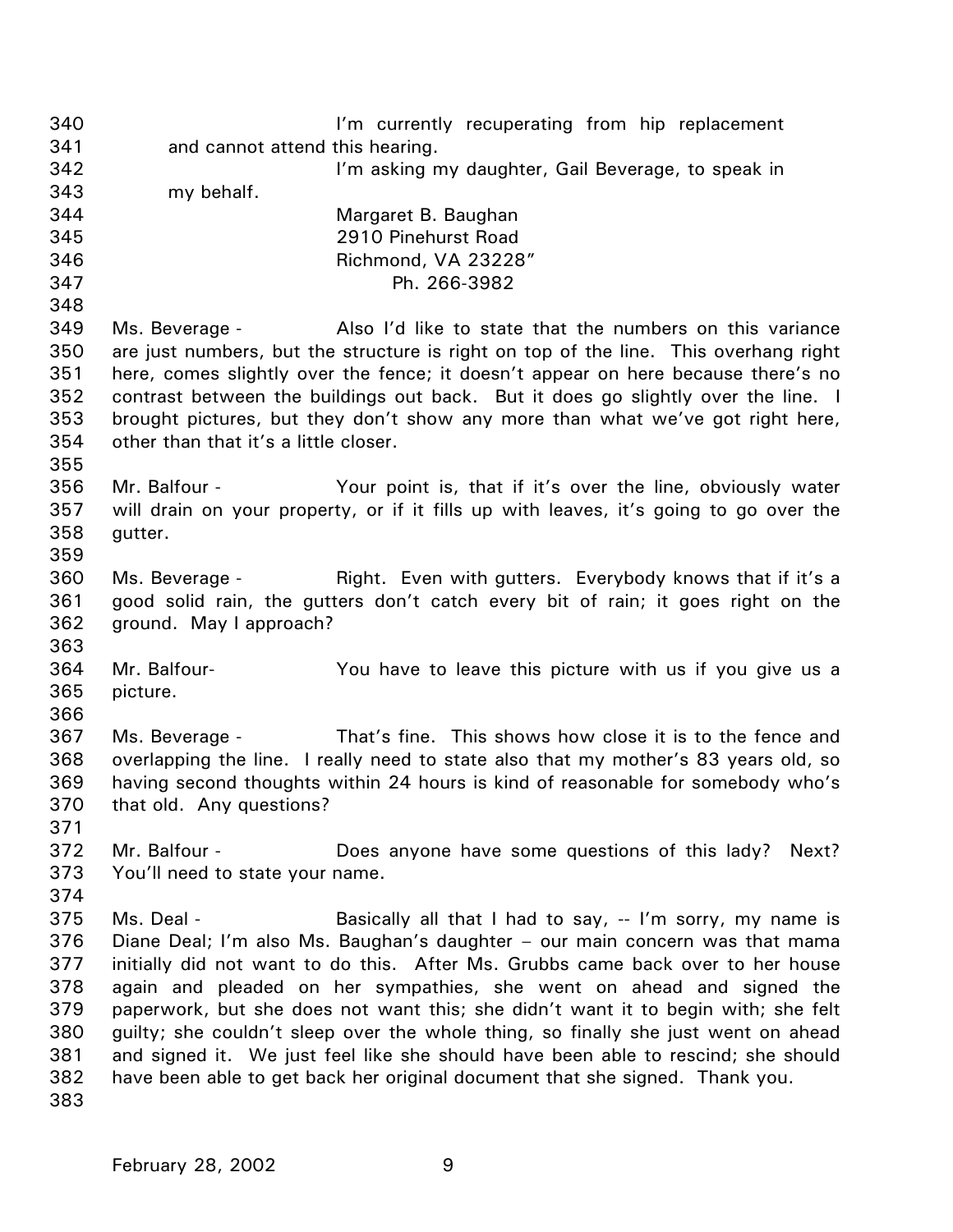384 385 386 387 388 389 390 391 392 393 394 395 396 397 398 399 400 401 402 403 404 405 406 407 408 409 410 411 412 413 414 415 416 417 418 419 420 421 422 423 424 425 426 427 Mr. Balfour - **Just a minute; let's see if they have any questions.** Are there any questions by members of the Board? Mr. McKinney - No, other than the fact that this property cannot protrude over the line. Mr. Blankinship - I didn't pick up on that, Mr. Chairman, but the sketch apparently shows from the supports,  $9/10<sup>th</sup>$  of a foot from the supports to the property line, but it looks like there's a 1-foot overhang on that building, which is actually ………… Mr. McKinney - And then you're going to put a fascia board and you're going to put a gutter on it, which is going to come over top of the line. Ms. Grubbs - No, he's going to cut the overhang off after he had the whole thing set up. Mr. Balfour - You're Ms. Grubbs again, right? Ms. Grubbs - The has the overhang now, while he's building, but he was going to cut it even with the board going around and put the gutter on there, so there's not going to be any overhang at all. When he puts his finishing touches, that is not going to be there. We put the gutter there in compliance with what she had asked. Mr. McKinney - Ms. Grubbs, do you intend on putting a handicapped ramp on the front of your home? Ms. Grubbs - Yes, at the time that I have to go into a wheelchair, we'll have to run one off of the porch. I mean if I live that long; you don't ever know. Mr. McKinney - Have you ever thought of putting it in the rear? No, because we never use the rear door. We would have to build a whole new porch and everything out back if we did that. Mr. Kirkland - Why did you locate it in this position, since it was not near a door. Why didn't you put it in the back yard, closer to an exit? Mr. Grubbs - The Like I said the back door, the porch is very, very small, as small as this thing here, or smaller, and we would have to build a whole new back porch and everything in order to do it. Also, the electrical wires in the back are very, very low; we wouldn't be able to have any kind of a roof on it; it would have to be a flat roof, which to me doesn't drain as well as one that you could drain.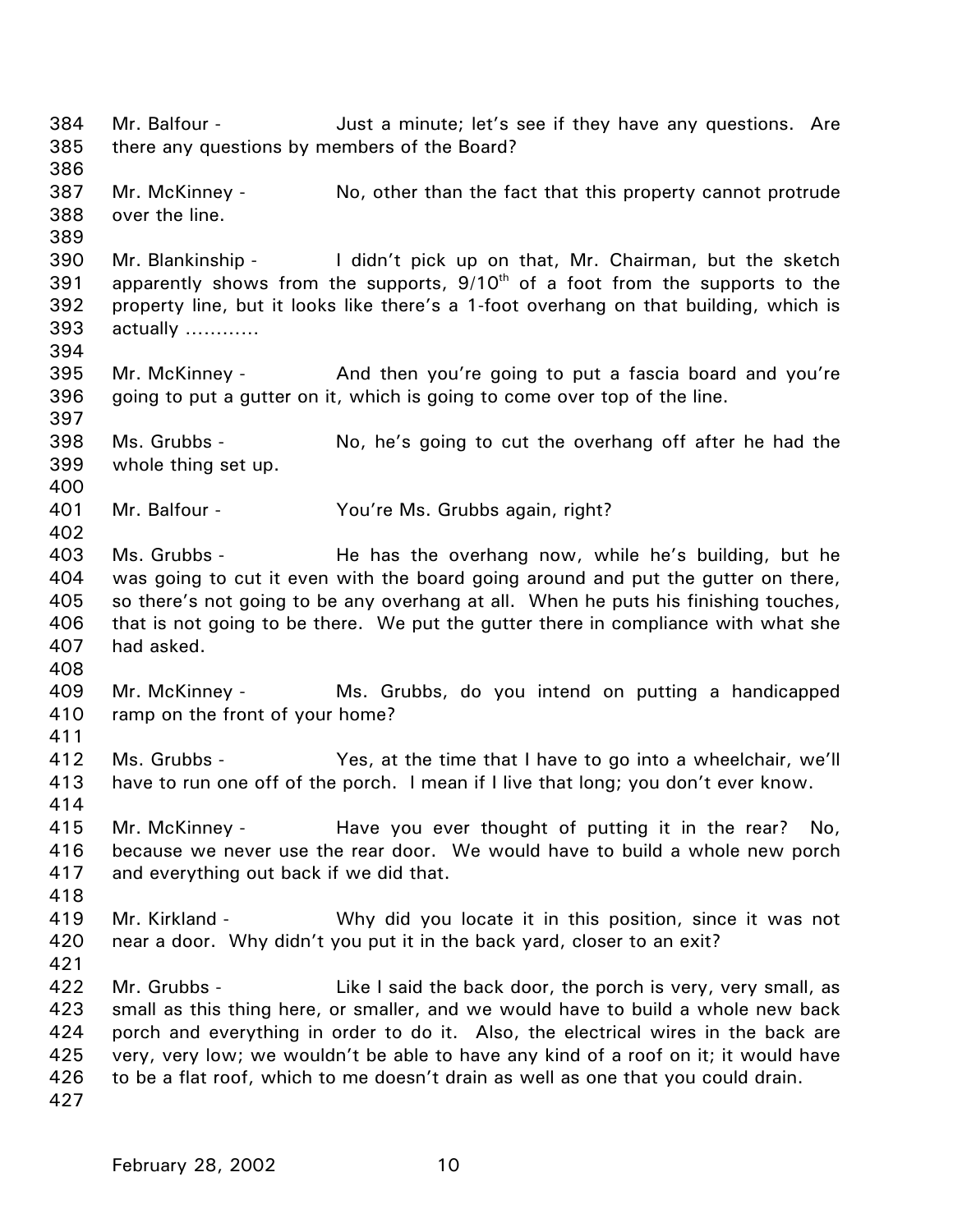428 429 430 431 432 433 434 435 436 437 438 439 440 441 442 443 444 445 446 447 448 449 450 451 452 453 454 455 456 457 458 459 460 461 462 463 464 465 466 467 468 469 470 471 Mr. Balfour - Thank you. Upon a motion by Mr. Kirkland, seconded by Mr. Wright, the Board **denied** application **A-13-2002** for a variance to build a detached carport at 2912 Pinehurst Road (Pinehurst Gardens) (Parcel 776-747-1397). The Board denied your request as it found from the evidence presented that authorizing this variance would be of substantial detriment to adjacent property or would materially impair the purpose of the zoning regulations. Affirmative: Balfour, Kirkland, McKinney, Nunnally, Wright 5 Negative: 0 Absent: 0 Mr. Balfour - Next case. **A - 14-2002 BRAD KITE** requests a variance from Section 24-94 of Chapter 24 of the County Code to build a 2-story addition at 2326 Thousand Oaks Drive (Thousand Oaks) (Parcel 762-749-4475), zoned R-3, One-family Residence District (Three Chopt). The total side yard setback is not met. The applicant has 27.5 feet total side yard setback, where the Code requires 30 feet total side yard setback. The applicant requests a variance of 2.5 feet total side yard setback. Mr. Balfour - The Do we have any others who expect to testify in this matter? The ones who are, would you raise your right hand please? Mr. Blankinship - Do you swear that the testimony you are about to give is the truth, the whole truth, and nothing but the truth, so help you God? Mr. Balfour - All right sir. Mr. Kite - Yes sir. I'm Brad Kite. My wife and I have put in a lot of planning to have this structure built. What we're trying to achieve is something that the architecture is going to compliment the existing. We've chosen that location due to minimized tree removal, as well as not to obstruct any of the neighbors' views from mainly the back of the lot. The living space above the garage will be an office space, which I'm going to have a lot of my computer equipment, actually all of my computer equipment, up there, which will help me out quite a bit. My wife and I have a new addition to my family, my young son. Basically at this point he's learning how to crawl, and he's been going through a lot of the wires of the computer, and we're constantly pulling him away, and it's a pretty rough distraction when you're trying to get your work done.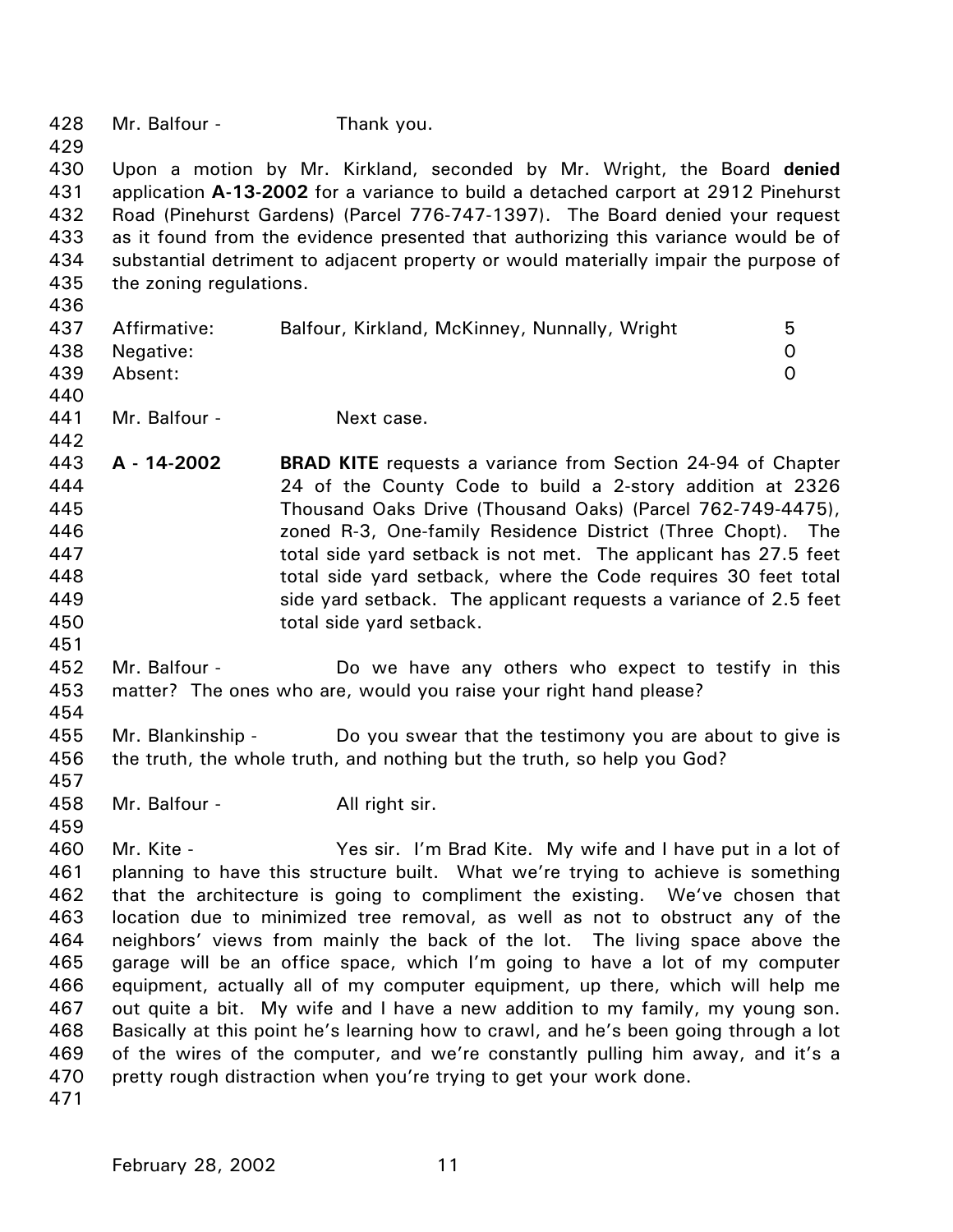472 473 Mr. Blankinship - Does he push the reset button? My six-year-old was fascinated with the reset button.

475 476 477 478 479 480 481 482 483 484 485 486 487 488 Mr. Kite - **He hasn't done that yet.** I'm just waiting for a toy to go in the computer disk slot. We're also looking to storage with the addition of a child, we have really just run out of space. What we're hoping to do is at the very top of this addition, is actually have storage just from all types of family items. It will be the only attic that you can actually walk in. For the most part, we've kept all of our neighbors in the area updated. We've told them exactly how this structure would be built. We've pretty much kept everyone updated as far back as November, and partly too, I've gone to all of the neighbors on the street. We've had 3 people that could not sign a sheet for support for this building, but on my street, Thousand Oaks Drive, I have about 37 signatures of neighbors who are in favor of this structure as a home improvement, to keep up property value as well as resale value. As far as the structure goes, it's become a necessity to my wife and I, to have the additional storage space, as well as the office space, which relates strongly to my advances in my career.

- 490 491 492 Mr. Balfour- **Are there trees between you and the next house, where** this addition will be?
- 493 494 Mr. Kite - There is a Are there trees between? There are trees.
- 495 Mr. Balfour - The Any questions by members of the Board?
- 497 Mr. Wright- Yes, how close is that house to their line?
- 499 500 Mr. Kite - Their house to their line? I would say at the closest, 15 feet. That would be my guess.
- 502 503 504 505 506 507 508 509 510 511 512 513 Mr. Wright- What's the sideline requirement, Mr. Blankinship? Mr. Blankinship - The minimum would be 12. 30 is the total. Mr. Kite - We do have the minimum on both sides of the lot. Mr. Wright- You're not too close to the line; you just don't have the total side yard? Mr. McKinney - What's your ceiling height in your garage, Mr. Kite? Mr. Kite - The ceiling height is probably going to be about 9 feet
- 514 515 max; you're probably looking at a minimum of 8, as well as the room above would have 8 feet floor to ceiling.

474

489

496

498

501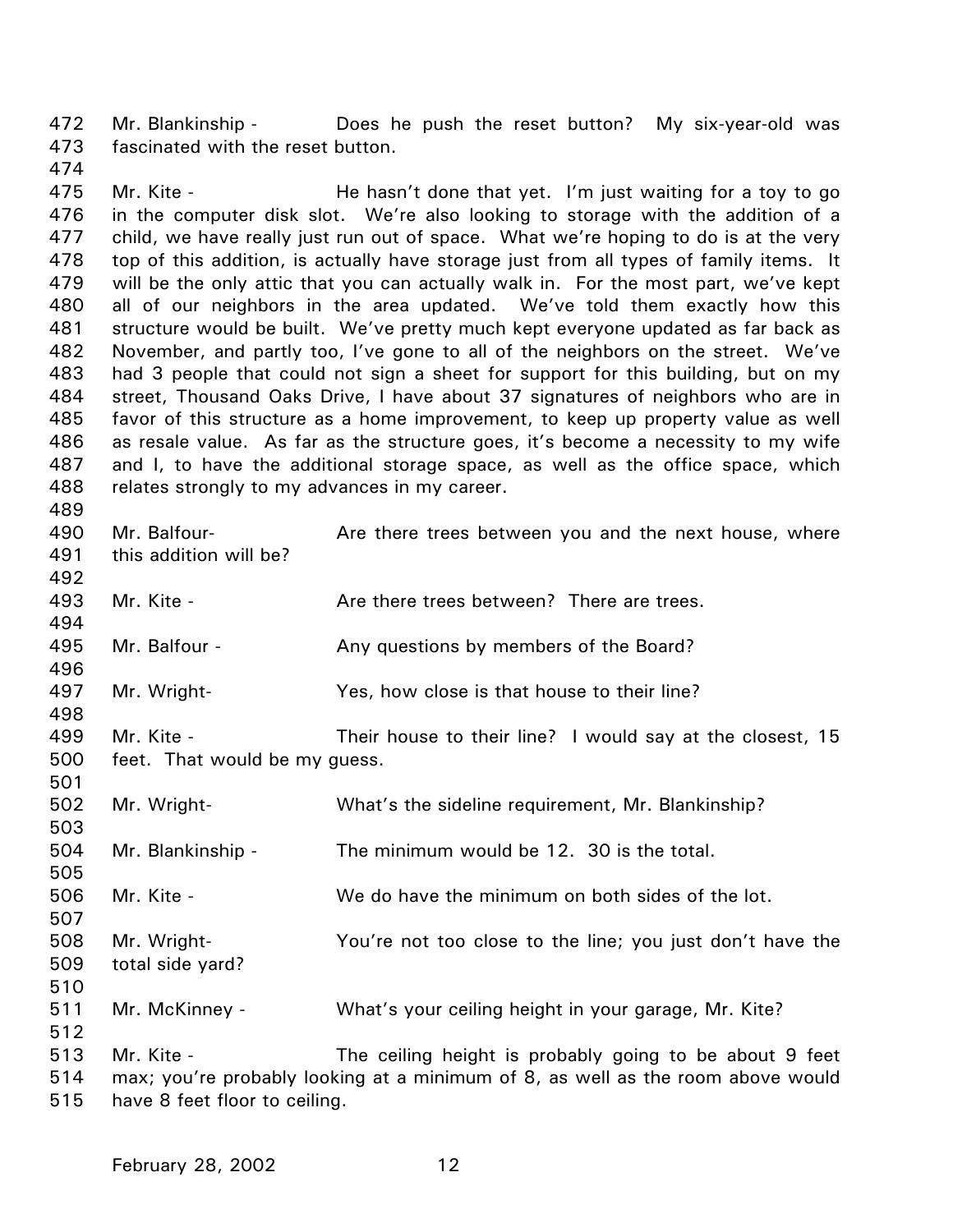516 517 518 519 520 521 522 523 524 525 526 527 528 529 530 531 532 533 534 535 536 537 538 539 540 541 542 543 544 545 546 547 548 549 550 551 552 553 554 555 556 557 558 559 Mr. McKinney - The you going o use the same siding. Mr. Kite - Yes sir, cedar, as well as the new structure is going to match the existing house with materials. Even the front window there is going to be recycled from a part of the house that we're having – that window on the front would actually be coming from an existing side of the house, so our main goal is to make it appear that this structure has always been there. We want it to integrate well with not only our house, but as well as the neighborhood. Mr. Balfour - Any other questions? Thank you. Ms. Edwards - Thello. My name is Sharon Edwards. I'm the President of our Homeowners Association, and I guess I'm here on part of our neighbors. We are very much interested in home improvement in our neighborhood. I have done a lot of it. Brad has done amazing stuff since he bought this house. We want our property value to increase. We're in a classy neighborhood; we have wonderful huge lots. He has done wonderful drawings. We are for this; we want home improvement. It looks nice, neat, and I represent the majority of our people; we want home improvement. Mr. McKinney- Ms. Edwards, you're going to get improved property values by our real estate department. Ms. Edwards - Tiust got a tax assessment; mine went up 50%, so I know. Mr. Blankinship - You don't want too much improvement. Ms. Edwards - We don't want too much, but I want my house to be worth it too. Mr. Balfour - Thank you. Mr. Forserpio Hello, my name is John Forserpio; I'm a neighbor, also the builder for this structure. We do meet the 12-foot requirement to the property line; I don't know if that was clear before. That's all I wanted to say. Mr. Balfour - The Yes, we understand. After an advertised public hearing and on a motion by Mr. Wright, seconded by Mr. McKinney, the Board **granted** application **A-14-2002** for a variance to build a 2 story addition at 2326 Thousand Oaks Drive (Thousand Oaks) (Parcel 762-749- 4475), The Board granted the variance subject to the following condition: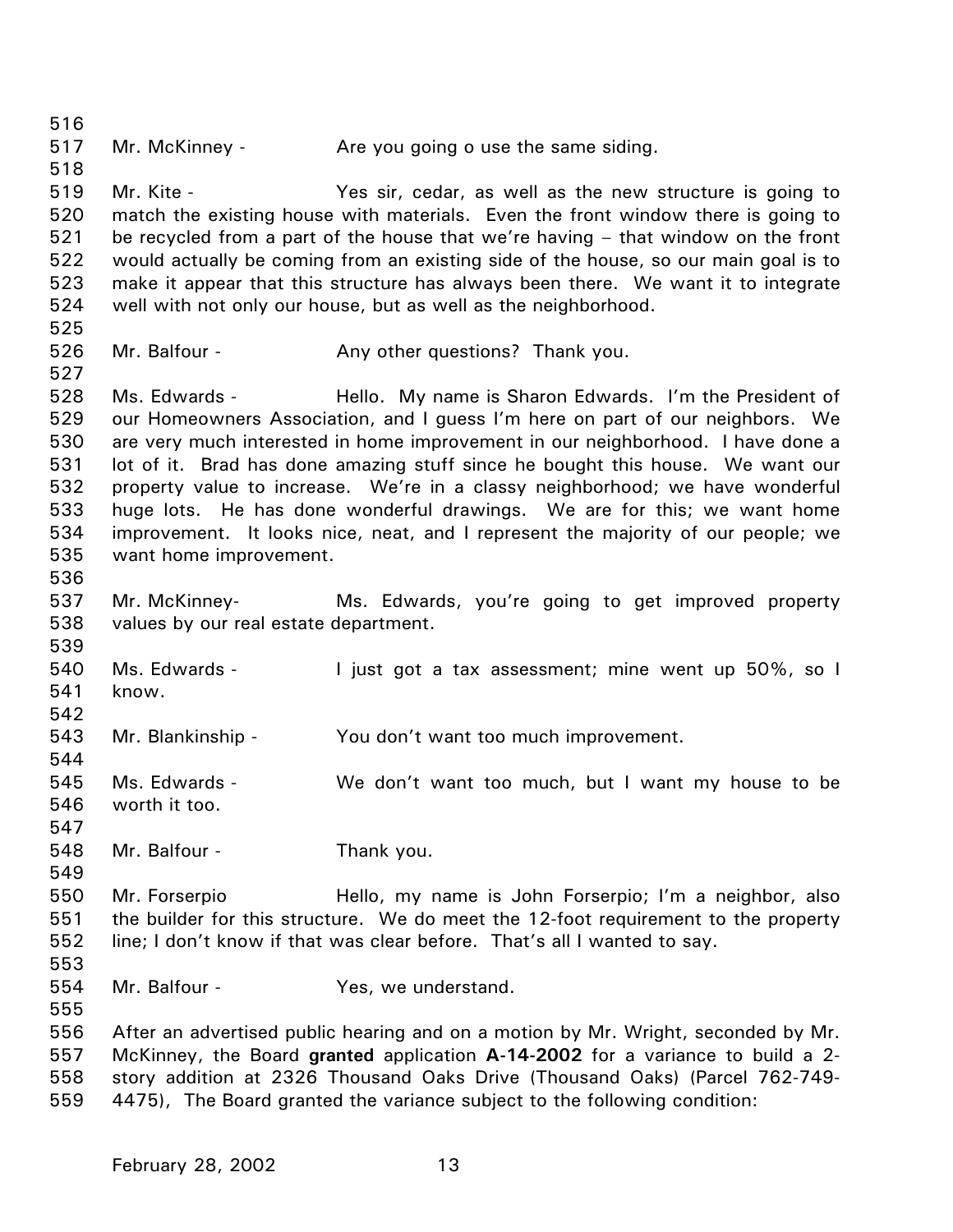| 560 |                                                                               |                                                                                        |                |  |
|-----|-------------------------------------------------------------------------------|----------------------------------------------------------------------------------------|----------------|--|
| 561 | 1.                                                                            | Only the addition shown on the plan filed with the application may be                  |                |  |
| 562 | constructed pursuant to this approval. No substantial changes or additions to |                                                                                        |                |  |
| 563 |                                                                               | the layout may be made without the approval of the Board of Zoning Appeals.            |                |  |
| 564 | Any additional improvements shall comply with the applicable regulations of   |                                                                                        |                |  |
| 565 | the County Code.                                                              |                                                                                        |                |  |
| 566 |                                                                               |                                                                                        |                |  |
| 567 | Affirmative:                                                                  | Balfour, Kirkland, McKinney, Nunnally, Wright                                          | 5              |  |
| 568 | Negative:                                                                     |                                                                                        | 0              |  |
| 569 | Absent:                                                                       |                                                                                        | $\overline{0}$ |  |
| 570 |                                                                               |                                                                                        |                |  |
| 571 |                                                                               | The Board granted this request, as it found from the evidence presented that, due      |                |  |
| 572 |                                                                               | to the unique circumstances of the subject property, strict application of the         |                |  |
| 573 |                                                                               | County Code would produce undue hardship not generally shared by other                 |                |  |
| 574 |                                                                               | properties in the area, and authorizing this variance will neither cause a substantial |                |  |
| 575 |                                                                               | detriment to adjacent property nor materially impair the purpose of the zoning         |                |  |
| 576 | regulations.                                                                  |                                                                                        |                |  |
| 577 |                                                                               |                                                                                        |                |  |
| 578 | A - 15-2002                                                                   | RICHMOND METROPOLITAN HABITAT FOR HUMANITY, INC.                                       |                |  |
| 579 |                                                                               | requests a variance from Section 24-95(b)(6) of Chapter 24 of                          |                |  |
| 580 |                                                                               | the County Code to build a one-family dwelling at 5916                                 |                |  |
| 581 |                                                                               | Edgelawn Street (Edgehill Lawn) (Parcel 806-709-6539), zoned                           |                |  |
| 582 |                                                                               | R-4, One-family Residence District (Varina). The lot width                             |                |  |
| 583 |                                                                               | requirement is not met. The applicant has 46.5 feet lot width,                         |                |  |
| 584 |                                                                               | where the Code requires 50 feet lot width. The applicant                               |                |  |
| 585 |                                                                               | requests a variance of 3.5 feet lot width.                                             |                |  |
| 586 |                                                                               |                                                                                        |                |  |
| 587 | A - 16-2002                                                                   | RICHMOND METROPOLITAN HABITAT FOR HUMANITY, INC.                                       |                |  |
| 588 |                                                                               | requests a variance from Section 24-95(b)(6) of Chapter 24 of                          |                |  |
| 589 |                                                                               | the County Code to build a one-family dwelling at 1661                                 |                |  |
| 590 |                                                                               | Darbytown Road (Edgehill Lawn) (Parcel 806-709-7748), zoned                            |                |  |
| 591 |                                                                               | R-4, One-family Residence District Varina). The lot width                              |                |  |
| 592 |                                                                               | requirement is not met. The applicant has 46.5 feet lot width,                         |                |  |
| 593 |                                                                               | where the Code requires 50 feet lot width. The applicant                               |                |  |
| 594 |                                                                               | requests a variance of 3.5 feet lot width.                                             |                |  |
| 595 |                                                                               |                                                                                        |                |  |
| 596 | Mr. Balfour -                                                                 | Are there any others who expect to testify in this matter?                             |                |  |
| 597 |                                                                               | Would you raise your right hand please?                                                |                |  |
| 598 |                                                                               |                                                                                        |                |  |
| 599 | Mr. Blankinship -                                                             | Do you swear that the testimony you are about to give is                               |                |  |
| 600 |                                                                               | the truth, the whole truth, and nothing but the truth, so help you God?                |                |  |
| 601 |                                                                               |                                                                                        |                |  |
| 602 | Mr. Balfour -                                                                 | State your name please.                                                                |                |  |
| 603 |                                                                               |                                                                                        |                |  |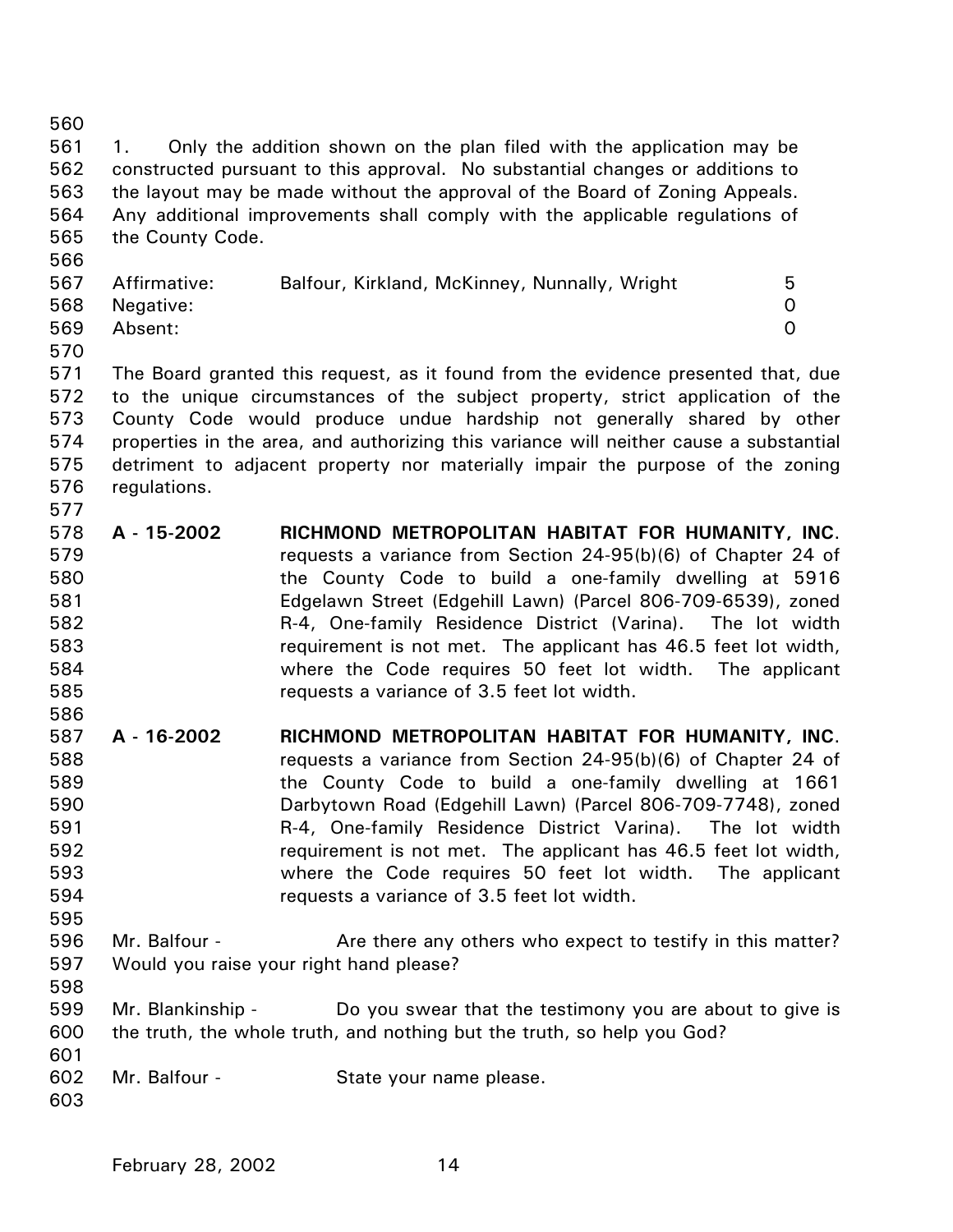604 605 606 607 608 609 610 611 Ms. Wood - I do. Hello. My name is Susan Wood; I'm the Director for Richmond Metropolitan Habitat. I'm here to request a variance on these lots in Edgehill Lawn Community. We recently gained purchase control of 6 lots in a block here together. The other 4 are in compliance. These 2 are  $3\frac{1}{2}$  feet short of the zoning requirements for the lots. When these lots were drawn, back in the 1920's, every lot that lines along Louisa Street was 3 ½ feet short of the current requirements. If a variance was approved, it would allow us to build 2 homes, one on each lot, single family dwellings, on these lots for families.

- 613 614 Mr. Balfour - Do we have questions from members of the Board? Apparently not. Do you want to speak too?
- 615

612

616 617 618 619 620 621 Mr. Junes - Yes sir, just a moment. My name is Bobby Junes; I'm the Project Director for Habitat for Humanity. What we have also done, is we have had Balzar and Associates go ahead and draw a footprint of what a housing structure would look like on these lots. I've got 5 copies which I will pass to you, just so you can see that we would also, if we're allowed to go forward, would have the remainder setback requirements within the R-4 zoning code.

622

625

627

- 623 624 Mr. Nunnally- Let me ask you one question, please Susan. What size house are you planning on building there, square footage wise?
- 626 Ms. Wood - **About 1,050 square feet.**
- 628 Mr. Balfour - The Any other questions? Thank you.
- 629

634

630 631 632 633 After an advertised public hearing and on a motion by Mr. Nunnally, seconded by Mr. Kirkland, the Board **granted** application **A-15-2002** for a variance to build a one-family dwelling at 5916 Edgelawn Street (Edgehill Lawn) (Parcel 806-709- 6539). The Board granted the variance subject to the following condition:

- 635 636 1. This variance applies only to the lot width requirement. All other applicable regulations of the County Code shall remain in force.
- 637 638 639 640 Affirmative: Balfour, Kirkland, McKinney, Nunnally, Wright 5 Negative: 0 Absent: 0
- 641

642 643 644 645 646 647 The Board granted this request, as it found from the evidence presented that, due to the unique circumstances of the subject property, strict application of the County Code would produce undue hardship not generally shared by other properties in the area, and authorizing this variance will neither cause a substantial detriment to adjacent property nor materially impair the purpose of the zoning regulations.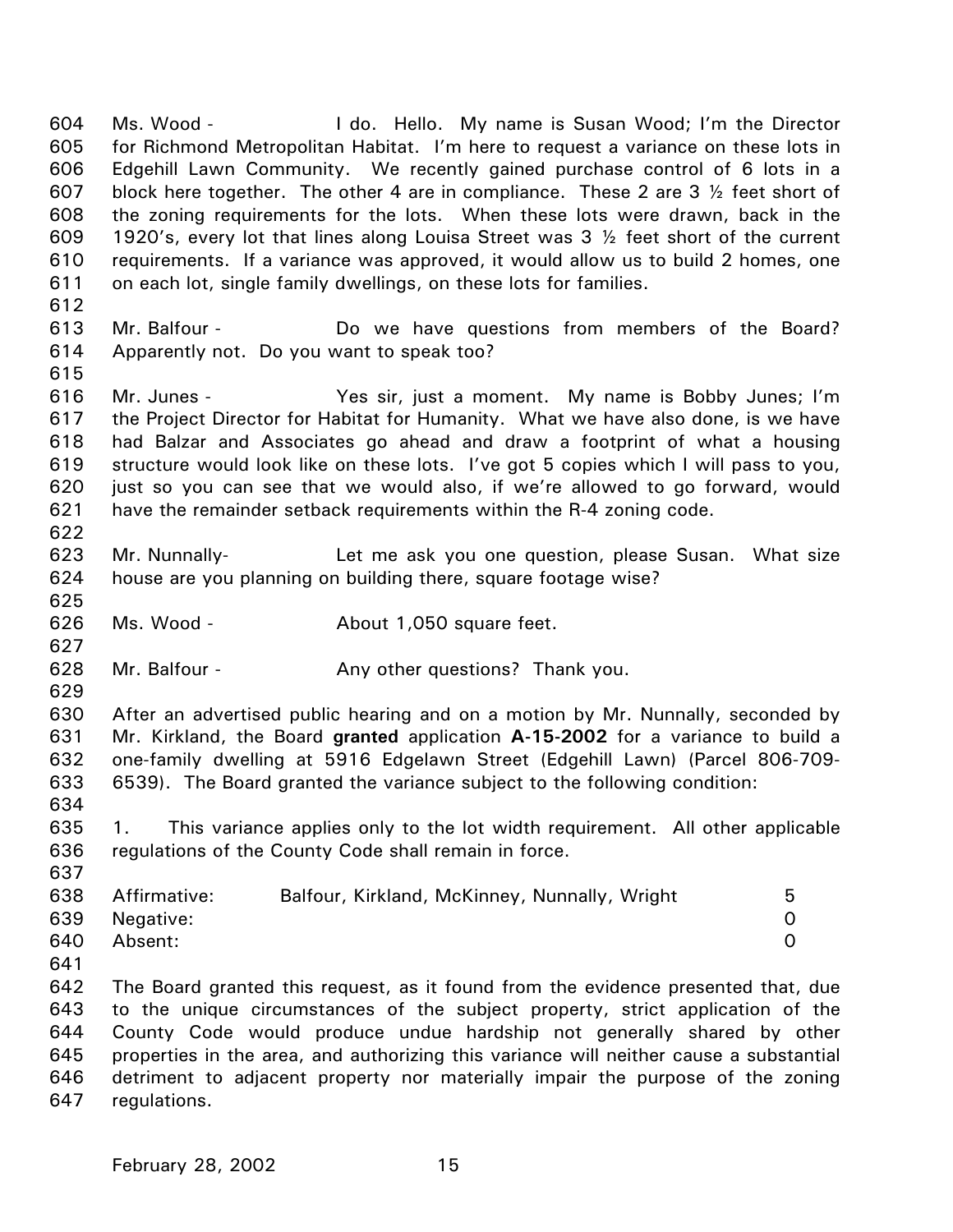648 649 650 651 652 653 654 655 656 657 658 659 660 661 662 663 664 665 666 667 668 669 670 671 672 673 674 675 676 677 678 679 680 681 682 683 684 685 686 687 688 689 690 691 After an advertised public hearing and on a motion by Mr. Nunnally, seconded by Mr. Kirkland, the Board **granted** application **A-16-2002** for a variance to build a one-family dwelling at 1661 Darbytown Road (Edgehill Lawn) (Parcel 806-709- 7748), The Board granted the variance subject to the following condition: 1. This variance applies only to the lot width requirement. All other applicable regulations of the County Code shall remain in force. Affirmative: Balfour, Kirkland, McKinney, Nunnally, Wright 5 Negative: 0 Absent: 0 The Board granted this request, as it found from the evidence presented that, due to the unique circumstances of the subject property, strict application of the County Code would produce undue hardship not generally shared by other properties in the area, and authorizing this variance will neither cause a substantial detriment to adjacent property nor materially impair the purpose of the zoning regulations. **UP- 3-2002 FRANK PARSONS** requests a conditional use permit pursuant to Section 24-116(c)(1) of Chapter 24 of the County Code to conduct a turkey shoot at 10022 Elk Pass Lane (Parcel 750- 768-4929), zoned A-1, Agricultural District (Three Chopt). Mr. Balfour - Anyone else expect to testify? Would you raise your right hand please? Mr. Blankinship - Do you swear that the testimony you are about to give is the truth, the whole truth, and nothing but the truth, so help you God? Mr. Balfour - State your name please. Mr. Parsons - The Letton My name is Frank Parsons, and I represent Richmond Elks Lodge No. 45. We're applying for a special use permit to conduct a turkey shoot. We do this to raise funds to support the charitable activities we carry on every year. We've been doing this for several years, and we've never had any complaints from our neighbors or the police department. Mr. Balfour- Mr. Blankinship, this berm is at the back I suppose, and is between 6 and 10 feet tall? Mr. Parsons - Yes, it backs up the target area.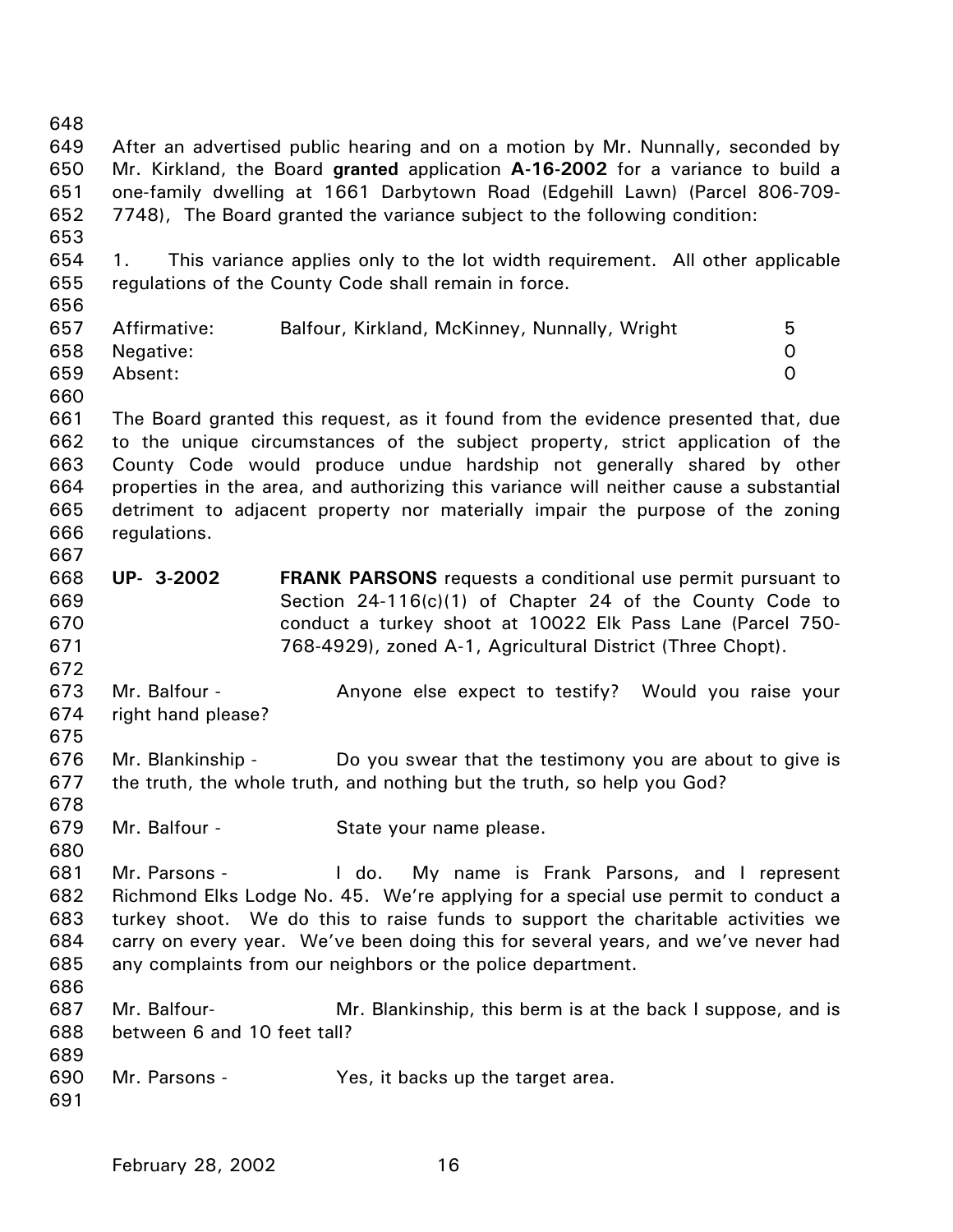692 693 694 695 696 697 698 699 700 701 702 703 704 705 706 707 708 709 710 711 712 713 714 715 716 717 718 719 720 721 722 723 724 725 726 727 728 729 730 731 732 733 734 735 Mr. Balfour- **How come it's 6 to 10?** I hope it's 10 closer to where your shots are going to land. Mr. Parsons - It's taller than I am, so it's tall. Mr. Wright- You say you've been conducting this for a number of years. Have the office structures been there for the last several years you've been conducting this shoot? So that hasn't created any problem. Mr. Parsons - When they constructed our lodge building, we were the only ones out there, but that was quite some time ago, and we've been doing this with all of those larger buildings around us. Mr. Balfour-- You've read the conditions, which I assume are similar to last year? Mr. Parsons - We're going to do the same as last year. Mr. Balfour- The Your conditions, though, for conducting a turkey shoot – you've read those and are satisfied with them? No drinking and things of that nature, restroom provided. And the permit will be from September 6, 2002, through March 27, 2004, 2 years. Mr. Parsons - That's correct. Mr. McKinney - Mr. Parsons, what's the time that you have these turkey shoots? Mr. Parsons - They start at 7 pm, and we're through by 10 pm. Mr. McKinney - 7 pm to 10 pm. Is that 7 days a week? Mr. Parsons - That's one day a week; that's every Friday. Mr. McKinney - Every Friday. And that's the only time you'll do it? So you don't have a problem with a condition for that? Want to make that condition number 8, Mr. Secretary? Mr. Blankinship - Certainly. Mr. Balfour - Do we have any other questions? Mr. Wright- **I** do. It said in the information that you wanted to conduct these on Saturdays also, is that correct?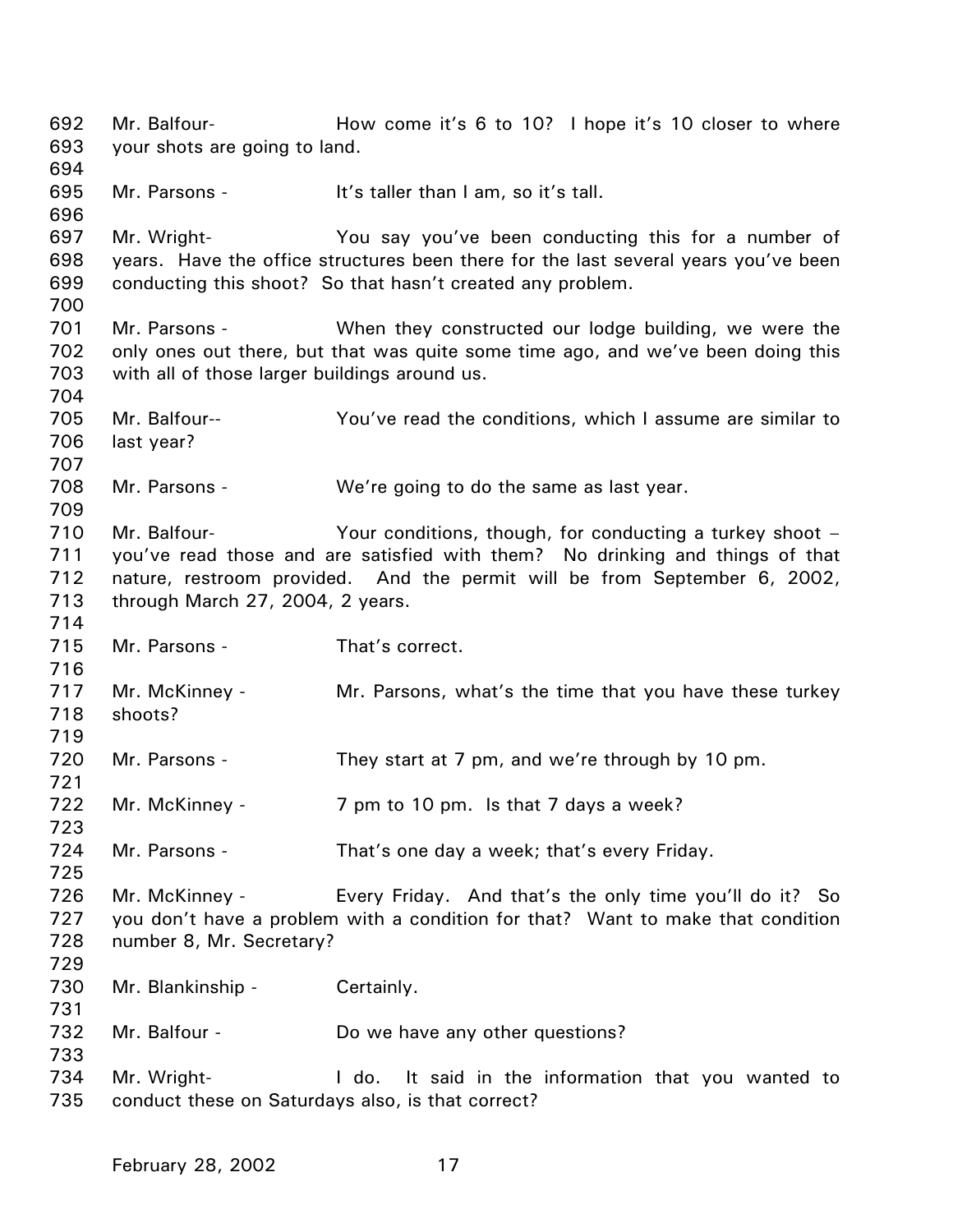736 737 738 739 740 741 742 743 744 745 746 747 748 749 750 751 752 753 754 755 756 757 758 759 760 761 762 763 764 765 766 767 768 769 770 771 772 773 774 775 776 777 778 779 Mr. Parsons - We've just been doing it on Friday, and I presume we're only going to do it on Friday. Mr. Wright - Where did this Saturday come from, Mr. Blankinship? Mr. Blankinship - I do not know, Mr. Wright. I'm trying to catch up with you. Where does it say that? Mr. Wright - In our notes it says on Fridays from 5 to 10, and then on Saturdays from 5 to 10. That was in your application, sir, that you wanted to conduct them also on Saturdays. Mr. Blankinship - I presume that we took that from the previous permit. Mr. McKinney - This is a background; it's not a condition. Now we can make it that. Mr. Wright - And you say 5 pm rather than 7 pm; I think you said 7 pm. Mr. Blankinship - That probably gives them 2 hours to set up. Mr. McKinney - This is actually for shooting time, that I'm speaking of, which I would think the office would be closed. You wouldn't have anyone there, except maybe someone working late. In your application you asked for Saturdays too. Do you want to leave Saturdays in there? Mr. Parsons - I'm at a loss, because my term of office expires the  $31<sup>st</sup>$ of March. If you can leave it in there, leave it in there. Mr. McKinney - But the hours of operation for the shooting time would be the same? Mr. Parsons - They start firing at 7, and of course we have to get ready for them. Mr. Wright- Our conditions don't even say when they're going to do it. Mr. McKinney - I say we put it in now. Put Friday and Saturday, shooting times will be 7 pm to 10 pm. That's just in case you might want to do it on Saturday.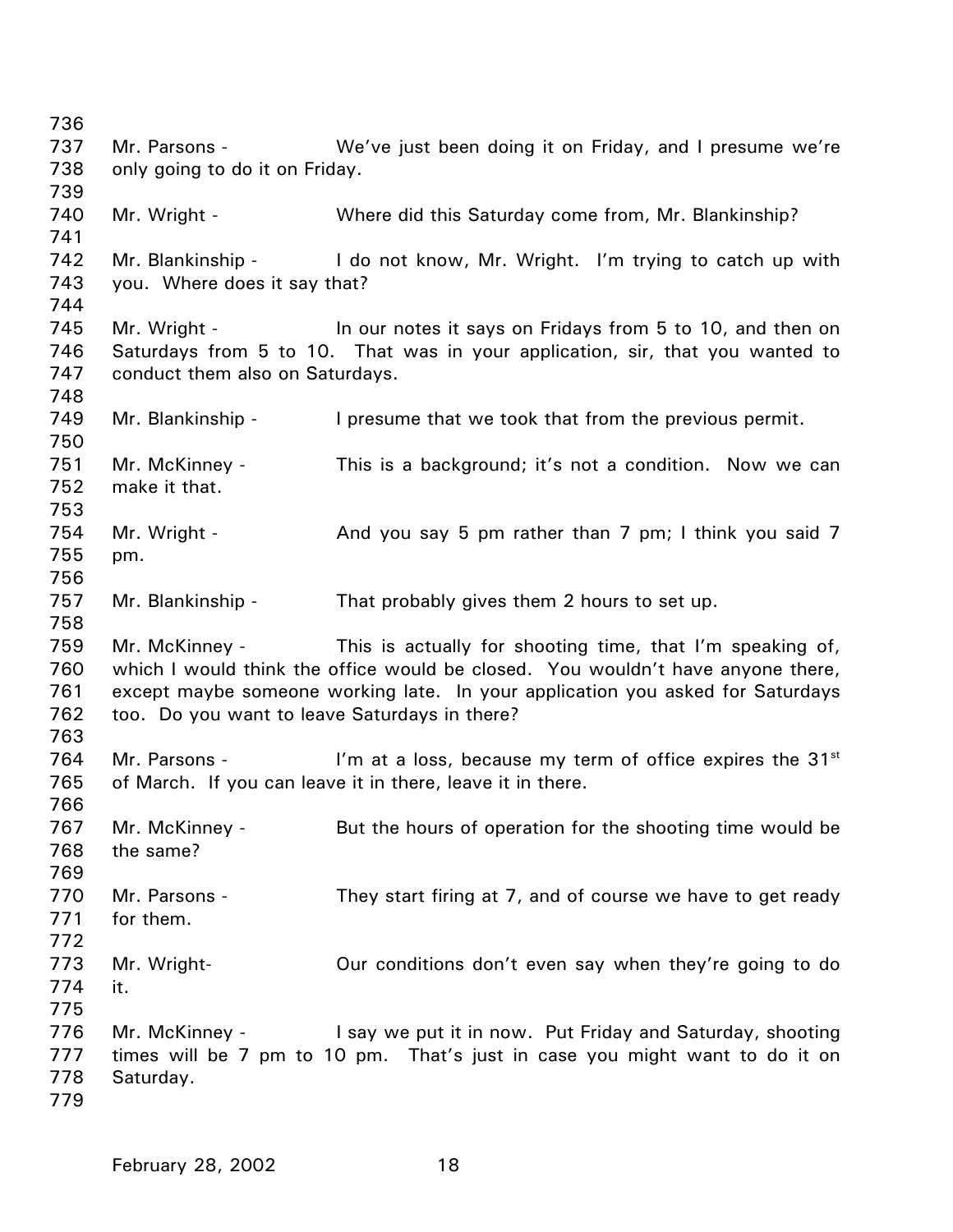| 780<br>781                      | Mr. Parsons -                                                         | That's correct.                               |                                                                                                                                                                                                                                                          |  |
|---------------------------------|-----------------------------------------------------------------------|-----------------------------------------------|----------------------------------------------------------------------------------------------------------------------------------------------------------------------------------------------------------------------------------------------------------|--|
| 782<br>783                      | Mr. Balfour -                                                         |                                               | Are there any other questions or comments?                                                                                                                                                                                                               |  |
| 784<br>785<br>786<br>787<br>788 | The Board granted the variance subject to the following conditions:   |                                               | After an advertised public hearing and on a motion by Mr. Wright, seconded by Mr.<br>Nunnally, the Board granted application UP-3-2002 for a temporary conditional use<br>permit to conduct a turkey shoot at 10022 Elk Pass Lane (Parcel 750-768-4929). |  |
| 789<br>790<br>791               | 1.<br>shooting is to occur and where the impact area is located.      |                                               | The land shall be properly posted to show the particular area where the                                                                                                                                                                                  |  |
| 792<br>793<br>794<br>795        | 2.<br>shooting area.                                                  |                                               | No alcoholic beverages may be consumed in the area of the turkey shoot. A<br>sign to this effect must be conspicuously posted in the immediate vicinity of the                                                                                           |  |
| 796<br>797<br>798               | 3.<br>permitted in the shooting area.                                 |                                               | No inebriated person or person under the influence of alcohol may be                                                                                                                                                                                     |  |
| 799<br>800                      | Restrooms shall be provided.<br>4.                                    |                                               |                                                                                                                                                                                                                                                          |  |
| 801<br>802<br>803               | 5.<br>gauge and low powered shells containing No. 8 shot.             |                                               | The turkey shoot shall only involve the use of shotguns no larger than 12                                                                                                                                                                                |  |
| 804<br>805<br>806<br>807<br>808 | 6.<br>target line.                                                    |                                               | A 6-foot high shot barrier of straw, hay bales, or mounded dirt shall be<br>erected behind the targets as an added precaution. This barrier shall be located a<br>maximum of 10 feet behind the targets and extend 10 feet beyond each end of the        |  |
| 809<br>810<br>811               | 7.<br>PM, from September 6, 2002 through March 27, 2004.              |                                               | This permit allows the turkey shoot on Fridays and Saturdays, 7:00 - 10:00                                                                                                                                                                               |  |
| 812<br>813<br>814<br>815        | Affirmative:<br>Negative:<br>Absent:                                  | Balfour, Kirkland, McKinney, Nunnally, Wright | 5<br>0<br>$\Omega$                                                                                                                                                                                                                                       |  |
| 816<br>817<br>818<br>819        | and will not materially impair the purpose of the zoning regulations. |                                               | The Board granted this request as it found from the evidence presented that<br>authorizing this use permit will not be of substantial detriment to adjacent property                                                                                     |  |
| 820<br>821<br>822               | Mr. Blankinship -<br>Shall I call them together?                      |                                               | Mr. Chairman, again the next 2 cases are companions.                                                                                                                                                                                                     |  |
| 823                             | A - 17-2002                                                           |                                               | <b>ROBERT R. AND SHIRLEY MERHIGE</b> request a variance from                                                                                                                                                                                             |  |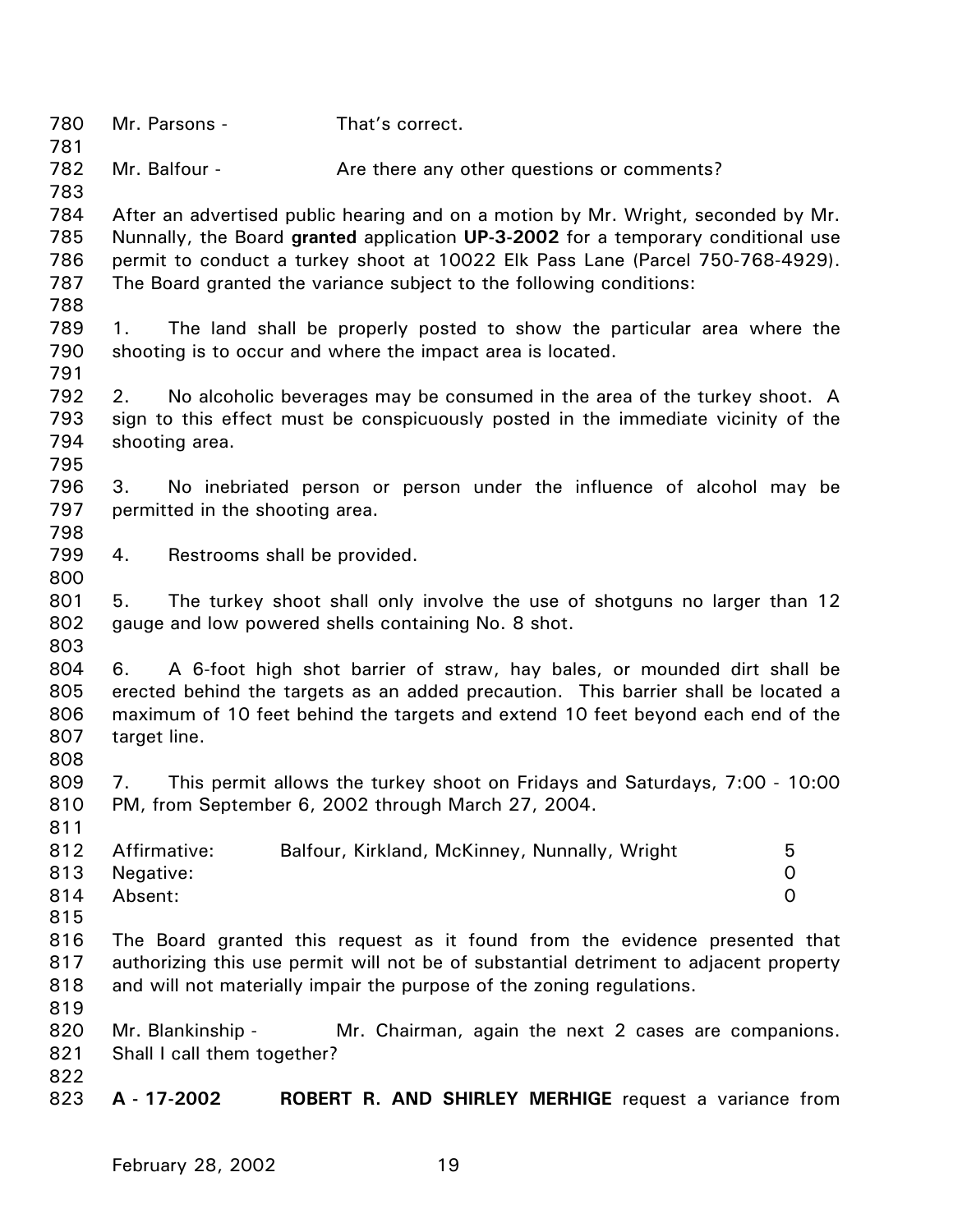824 825 826 827 828 829 830 831 832 833 834 835 836 837 838 839 840 Sections 24-95(i)(2), 24-95(i)(2)d and 24-94 of Chapter 24 of the County Code to allow the existing improvements to remain at 3 Kanawha Road (Chatham Hills) (Parcel 764-730-7792 (part)), zoned R-1, One-family Residence District (Tuckahoe). The accessory structure location, accessory structure setback, lot width requirement, and minimum side yard setback are not met. The dwelling has 60 feet lot width and 10.47 feet minimum side yard setback, and an accessory structure is located in the side yard with 0 feet setback from the property line. The Code requires 150 feet lot width and 20 feet minimum side yard setback for the dwelling, and allows accessory structures in the rear yard with a 3-foot setback from the property line. The applicants request a variance of 90 feet lot width, 9.53 feet minimum side yard setback, accessory structure in the side yard and 3 feet setback from the property line.

- 841 842 843 844 845 846 847 848 849 850 851 852 **A - 18-2002 ROBERT R. AND SHIRLEY MERHIGE, JR.** request a variance from Sections 24-95(i)(2) and 24-94 of Chapter 24 of the County Code to allow the existing dwelling to remain at 5 Kanawha Road (Chatham Hills) (Parcel 764-730-7792 (part)), zoned R-1, One-family Residence District (Tuckahoe). The accessory structure location requirement and rear yard setback are not met. The applicants have .03 feet rear yard setback and an accessory structure located in the front yard, where the Code requires 50 feet rear yard setback and allows accessory structures in the rear yard. The applicants request a variance of 49.97 feet rear yard setback and an accessory structure located in the front yard.
- 854 855 Mr. Balfour - **Are there any others who expect to testify in this matter?** Would you raise your right hand please?
- 857 858 Mr. Blankinship - Do you swear that the testimony you are about to give is the truth, the whole truth, and nothing but the truth, so help you God?
- 860 Mr. Balfour - State your name please.
- 862 863 864 865 866 867 Mr. Lebar - Good morning; I'm Robert Lebar, representing the Merhiges. Most of these abnormalities surfaced when we had the survey done for what was our original plan for subdividing the 2 lots to allow the 2 existing lots to remain. One of them is occupied by the Judge and his wife, and that can be shown right here; that's the main dwelling house. Over here at the top is the second dwelling house, which is occupied by the Judge's son and his wife and

853

856

859

861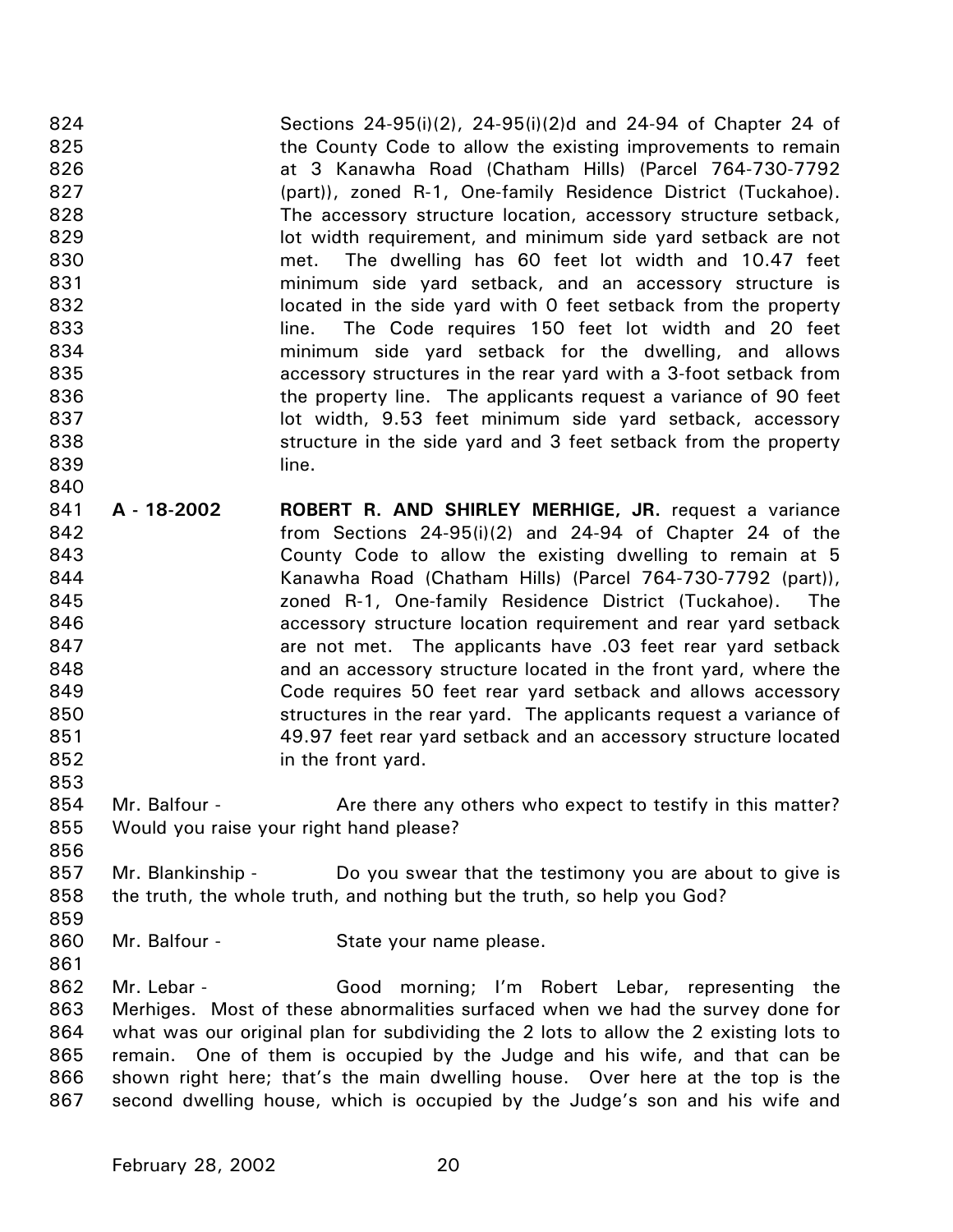family. For quite some time now they have had co-existing utilizes, and what they would like to do is divide off this property at the top so that Mark Merhige and his wife and family will be able to have a separate address, separate utilities, that type of thing. The problem that we encountered was the lot width. This is an unusual area because of the rise and fall – there is a current existing driveway that goes to the property, and what we had projected with our survey – this is a view of Kanawha here, and this is looking down towards the Kanawha Canal, and the house would be over here on the left-hand side. In the overview here, the dotted line is where the property division is planned. There is an existing driveway there, and what we'd like to do, keep the driveway part of the dominant property, the original main house, and have an easement that would allow ingress and egress to the other property through the existing driveway. All of this would mean that the property would remain just as it is, with respect to any of the neighbors. There would be no changes whatsoever. When the survey was drawn, and we submitted the information over here, we found out that there were some additional problems, and they will, of course, be contemplated in our request for variance. We wanted to clean up the whole property as best we could when we came in here today. One of those is the location of the tennis court, which you can see down here in the bottom portion of the property. This was put in, in the mid-70's, by a contractor. None of these zoning problems were done with any complicity by the judge and his family. They either existed at the time that the property was purchased, or were performed by licensed architects and contractors. The tennis court is technically in the front of the house, but the way that the property is situated, it's the side of the house. The front door of the house actually faces north. You can see here in this photo, the side of the house faces onto Kanawha. Down here at the bottom, where the cursor is now, is where the tennis court is located. So for everybody's thinking who lives in the neighborhood area around there, this is really the side area of the house, although technically it is considered the front yard. The other problem that is addressed, is on the backside of the main dwelling house, right here. There is a 3-car garage that is attached to the house. That was there when the house was purchased in the mid-'60's. Now we learn it is not in compliance with the rear setback that should be. We are requesting that that be corrected as well. Two other areas are, where the accessory building is to the son's house. Is there a picture of the accessory building? This is the son's house, right here. This accessory building was here when the house was purchased. It was part of the original property, and I understand this was the manor house for the area, and this was an attached building for that. I don't know what its function was at the time. It, as well, has been here since the property was purchased, and we're now finding out that, because of its location, it is not in compliance with the zoning laws. What we're asking is that property be allowed to remain there, as well as the tennis court, and then the third and final area is a small encroachment next to the side setback right here attached to the son's house. I don't know whether there's a picture of that or not, but it's right on the line. We would like for a variance to allow that to remain as well. We're asking for the 2 868 869 870 871 872 873 874 875 876 877 878 879 880 881 882 883 884 885 886 887 888 889 890 891 892 893 894 895 896 897 898 899 900 901 902 903 904 905 906 907 908 909 910 911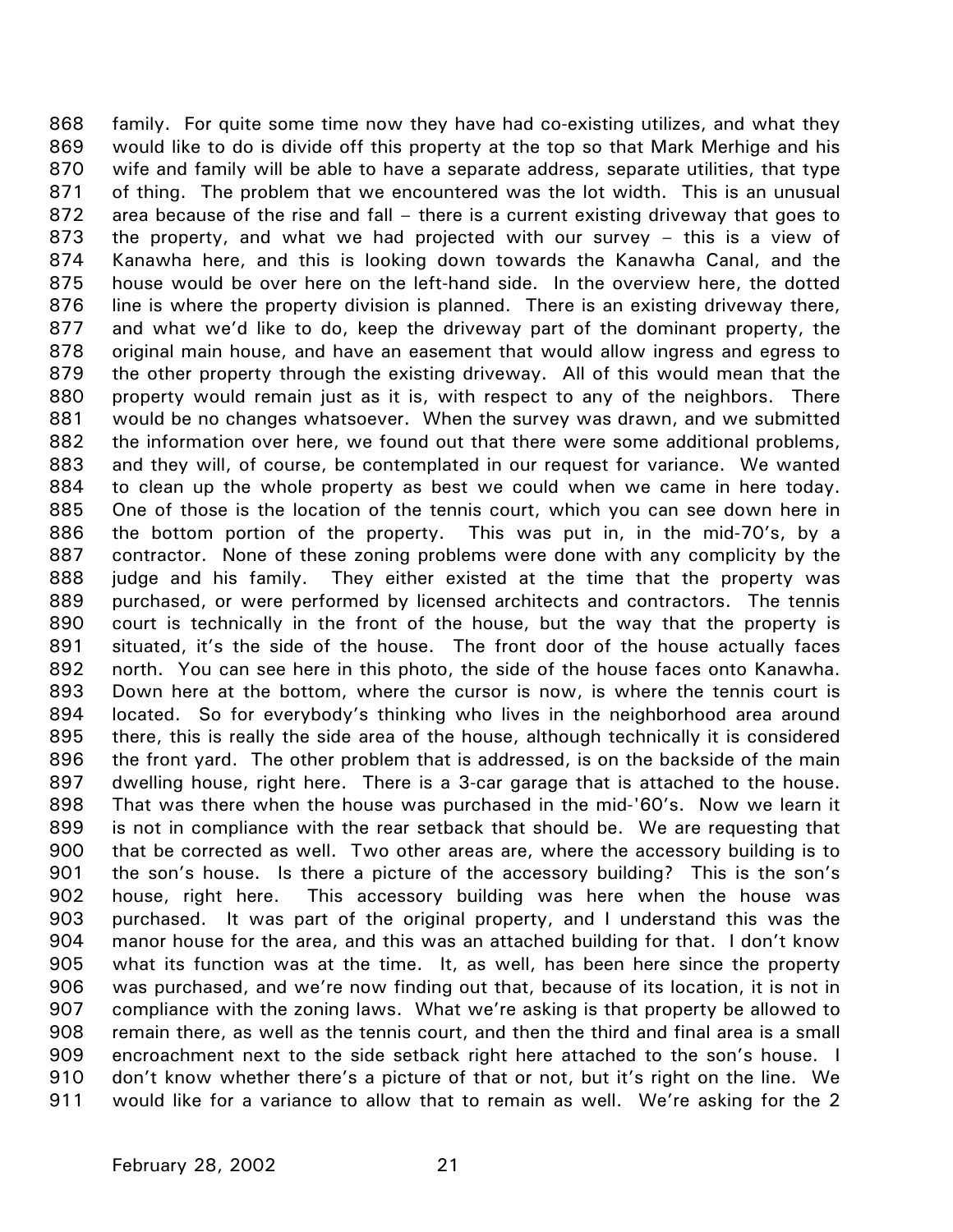912 913 914 915 916 917 918 919 920 921 922 923 924 925 926 927 928 929 930 931 932 933 934 935 936 937 938 939 940 941 942 943 944 945 946 947 948 949 950 951 952 953 954 955 accessory buildings to be allowed to remain, the setbacks on the main house, garage portion, to be allowed to be in compliance, as well as the other small building, and then we're also asking that the width requirements be allowed to be varied to enable us to divide off this other piece of property within the family. Mr. Balfour - **Do we have any questions of Mr. Lebar?** Mr. McKinney - I've got a question. You were talking about that garage that sits in the city? Mr. Lebar - This is a strange piece of property. A very small portion of it is in the City; the majority of the property is in the County. The water comes from the City, while the sewer services come from the County. It's right in that area where there's just enough confusion that this was included in here. If we have to go to the City, we will, but our attempt is to take care of it in the County since it is attached to the main dwelling house that is definitely within the County's parameter. Mr. McKinney - We can't rule on anything in the City. Mr. Blankinship - There's one question here that I think is a little confusing. Susan, could you show our site plan, not the vicinity map, but the other map. Mr. McKinney - We have some buildings in the County that are half in the County and half in the City. As you go down Broad Street, Richmond Ford is one of them. The old Lowe's is another. I don't know how that's handled, but I say that our jurisdiction is only in Henrico County, so I don't know how we can address any part of it that goes into the City. I think you'd have to take it to them. Mr. Blankinship - Susan, would you please indicate the 3-car attached garage? The yellow is what we're talking about. The little white square, that's on the next property. That's not part of this request. Mr. Lebar - That is the adjacent property owner's property there; I'm sorry for the confusion. Mr. Balfour - Thank Are there any other questions by Board members? Thank you Mr. Lebar. After an advertised public hearing and on a motion by Mr. Wright, seconded by Mr. McKinney, the Board **granted** application **A-17-2002** for a variance to allow the existing improvements to remain at 3 Kanawha Road (Chatham Hills) (Parcel 764- 730-7792 (part)). The Board granted the variance subject to the following condition: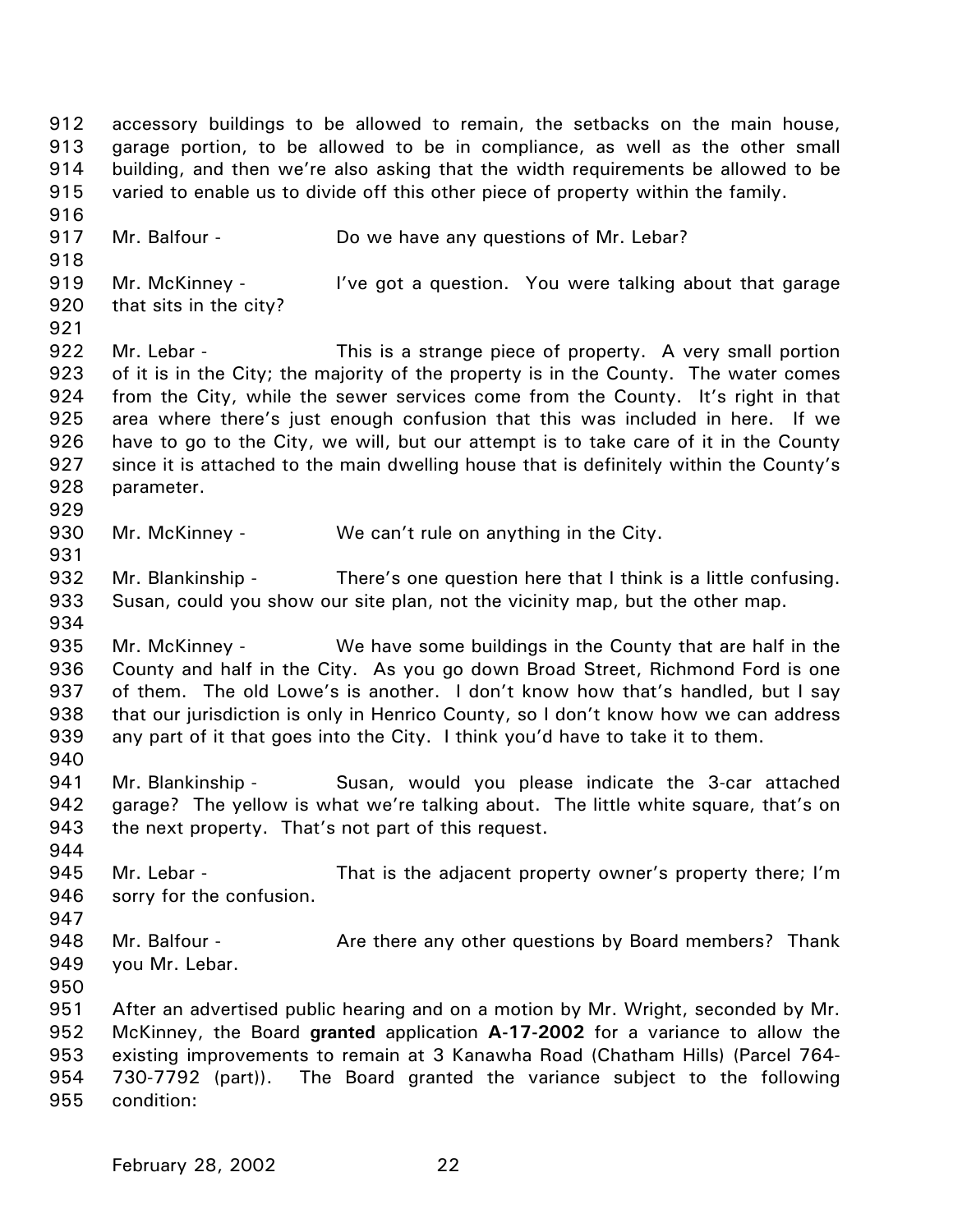956 957 958 959 960 961 962 963 964 965 966 967 968 969 970 971 972 973 974 975 976 977 978 979 980 981 982 983 984 985 986 987 988 989 990 991 992 993 994 995 996 997 998 999 1. This variance applies only to the lot width, minimum side yard setback and the location and setback of the accessory structure requirement. All other applicable regulations of the County Code shall remain in force. Affirmative: Balfour, Kirkland, McKinney, Nunnally, Wright 5 Negative: 0 Absent: 0 The Board granted this request, as it found from the evidence presented that, due to the unique circumstances of the subject property, strict application of the County Code would produce undue hardship not generally shared by other properties in the area, and authorizing this variance will neither cause a substantial detriment to adjacent property nor materially impair the purpose of the zoning regulations. After an advertised public hearing and on a motion by Mr. Wright, seconded by Mr. McKinney, the Board **granted** application **A-18-2002** for a variance to allow the existing dwelling to remain at 5 Kanawha Road (Chatham Hills) (Parcel 764-730- 7792 (part)). The Board granted the variance subject to the following condition: 1. This variance applies only to the rear yard setback and location of the tennis court requirement. All other applicable regulations of the County Code shall remain in force. Affirmative: Balfour, Kirkland, McKinney, Nunnally, Wright 5 Negative: 0 Absent: 0 The Board granted this request, as it found from the evidence presented that, due to the unique circumstances of the subject property, strict application of the County Code would produce undue hardship not generally shared by other properties in the area, and authorizing this variance will neither cause a substantial detriment to adjacent property nor materially impair the purpose of the zoning regulations. **A - 19-2002 STEVE THOMPSON** requests a variance from Section 24- 95(r)(3) of Chapter 24 of the County Code to build a one-family dwelling at 2404 Sterlingwood Trace (Sterling) (Parcel 741-756- 8603), zoned R-2,One-family Residence District (Tuckahoe). The lot width requirement is not met. The applicant has 80 feet lot width, where the Code requires 100 feet lot width. The applicant requests a variance of 20 feet lot width.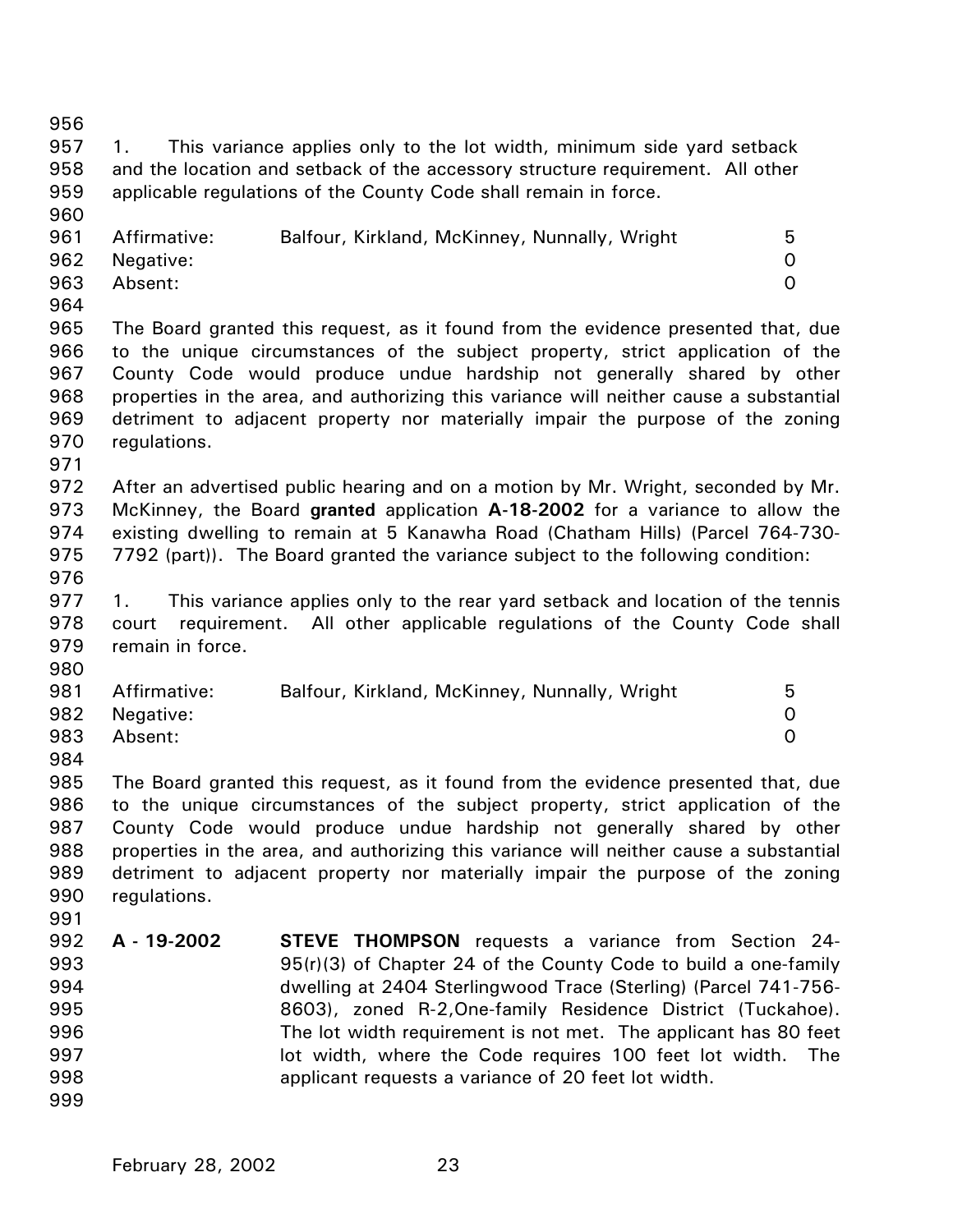1000 1001 1002 Mr. Balfour - **Are there any others who expect to testify in this matter?** All right, sir, would you stand please and be sworn with these gentlemen. Anyone who plans to testify, would you raise your right hand please?

- 1004 1005 Mr. Blankinship - Do you swear that the testimony you are about to give is the truth, the whole truth, and nothing but the truth, so help you God?
- 1006

1003

## 1007 1008 1009 1010 Mr. Balfour - **Do** you intend to testify for or against the proposition? The procedure here is that the proponents will speak first, and then anyone opposed will speak, and then the proponents may follow it up. State your name please.

- 1011
- 1012 1013 1014 1015 1016 1017 1018 1019 1020 1021 1022 1023 1024 1025 1026 1027 1028 Mr. Lester - **My name is John Lester;** I'm with the engineering firm of E. D. Lewis & Associates, and I represent the builder, the owner, and the applicant, Steve Thompson. We request a variance for the lot from 100 feet width at the building line, to an 80-foot building line, in order that the house may be more compatible to the neighborhood. If the house were set back at a 100-foot lot width, it would be looking into the rear of lot #13. By moving the house forward to an 80-foot building line, the house would come approximately 31 feet forward. The design of the house, the desirable location of the house, would encroach into the rear yard if it had to sit back at a 100-foot lot width. I think the staff report explains exactly what's going on, and we would like to move it forward to the 80 foot building line, so it would be more compatible with the adjacent 2 lots and almost be in the middle of lot # 13, which would be on its right side, looking at it from the street. The condition is that the variance only applies to the lot width, and no other portions of the Code can be met. The builder, the applicant and the owner, Steve Thompson, is here. The contract buyers, Mr. and Mrs. Stevens, are here, and the house designer, Mr. Jim Bodie, is here, if anybody's got any questions for them.
- 1029

1032

- 1030 1031 Mr. Wright- The house could be put back far enough to meet the requirement and all of the lot requirements, is that right?
- 1033 1034 Mr. Lester - No sir, if it's pushed back to 100 feet lot width, the rear of the house would encroach into the building area of the yard.
- 1036 Mr. Wright- Then you would have a violation of the rear property line.
- 1037

1035

- 1038 Mr. Lester - Correct, then you would have a violation in the rear.
- 1039 1040 Rather than ask for a variance in the rear, we prefer to move the house forward, so that it will be more compatible going around the cul-de-sac.
- 1041
- 1042 1043 Mr. Balfour- The size of the planned home is similar to others in the neighborhood? In other words, you don't want to decrease your size because then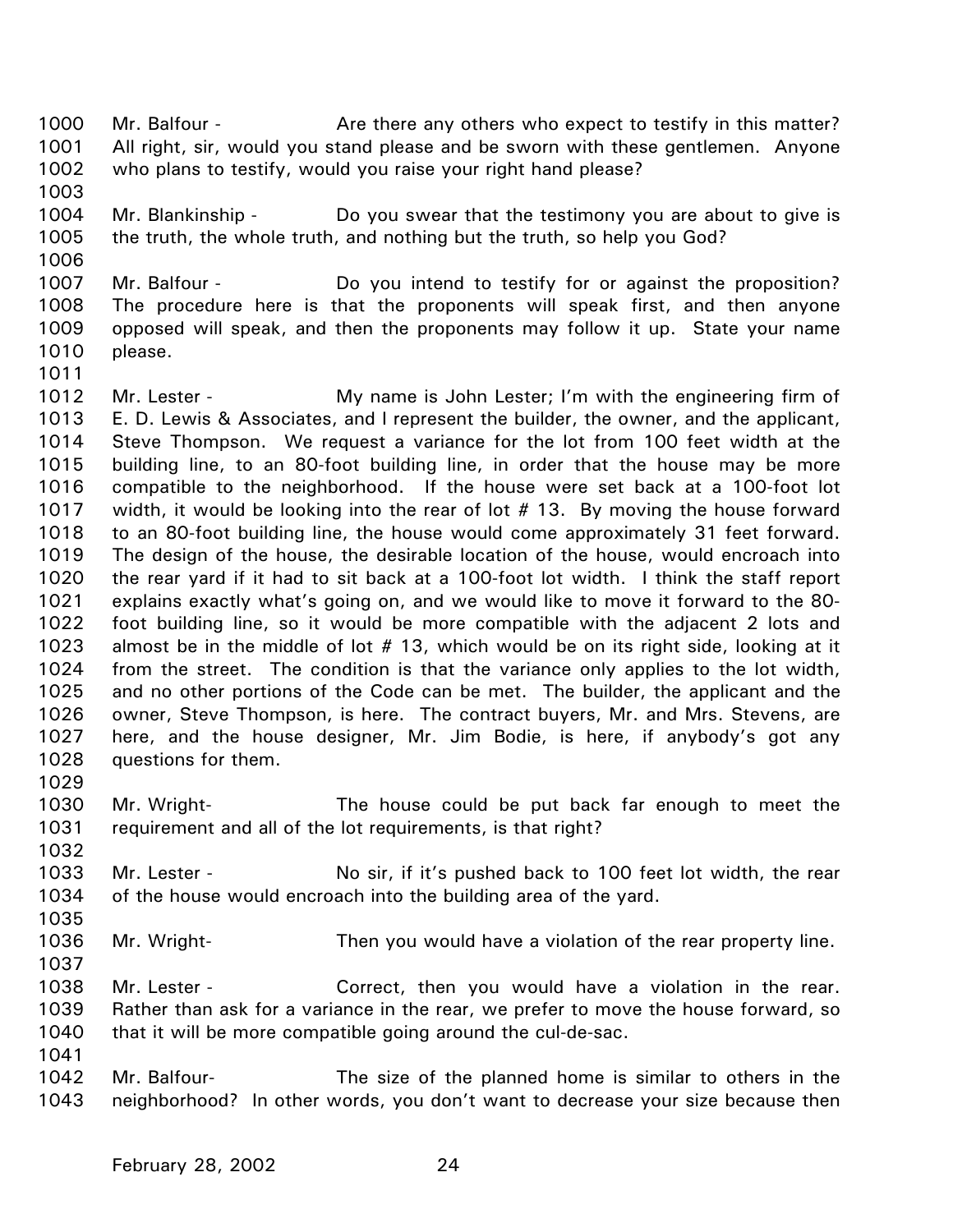1044 1045 1046 1047 1048 1049 1050 1051 1052 1053 1054 1055 1056 1057 1058 1059 1060 1061 1062 1063 1064 1065 1066 1067 1068 1069 1070 1071 1072 1073 1074 1075 1076 1077 1078 1079 1080 1081 1082 1083 1084 1085 1086 1087 it would be smaller than the other homes in the neighborhood? Mr. Lester - No sir, it is not a smaller home. Mr. Balfour- **I** understand. That was my question. It is not a smaller home then. Any further questions? All right, do the others wish to speak? Let's see, we have the owner, the designer, and someone else you said? Mr. Lester - We have the contract buyers, Mr. and Mrs. Stevens, the designer of the home, Mr. Jim Bodie, and the builder, Mr. Jim Thompson, if anybody's got any questions. Mr. Balfour - Does anyone on the Board have any questions before we hear from the gentleman in the rear? What we'll do is hear from him, and then if one of you want to respond, you can. Mr. Fisher - Good morning. I'm Carl Fisher. My wife and I own the property adjacent to Steve Thompson's property; we're at lot 15, to the right. We received a notice from Mr. Thompson, requesting this variance, and we met with him, walked the site. As a practical matter, we don't necessarily disagree with bringing the house forward. I think it would improve everyone's site down there, including the appearance of this house. The only request we made, and I'm not sure this is the forum to do it, but we had asked that the driveway be placed on the right-hand side as you look at the property. In an earlier plan that he had with the house set back, he had the driveway on the right-hand side. With this plan he has it on the left-hand side. The reason why we request that, he's planning to do a basement, and he's going to have to do a considerable amount of cut on the lefthand side next to us, so we said to him that we would support this variance provided he would put the driveway on the right-hand side of the property. Mr. Balfour- What's Mr. 13 think about that? Mr. Fisher - The Mr. who? Oh, it's owned by the developer. Mr. Thompson owns it, so we'd asked that to be done. Mr. Balfour - And that's the only question? We've got a little bit of a problem here, because you may want to respond to what he says, but if you want to come up and respond to that right now, maybe I can solve your problem. Identify your self please. Mr. Thompson - My name is Steve Thompson. I'm the owner of lot 13, as well as lot 14. The only problem with putting the driveway on the left side, it's a pie-shaped lot, and the curb frontage is maybe only 25 or 30 feet, and if you could see where the storm sewer is, putting the driveway on the right side would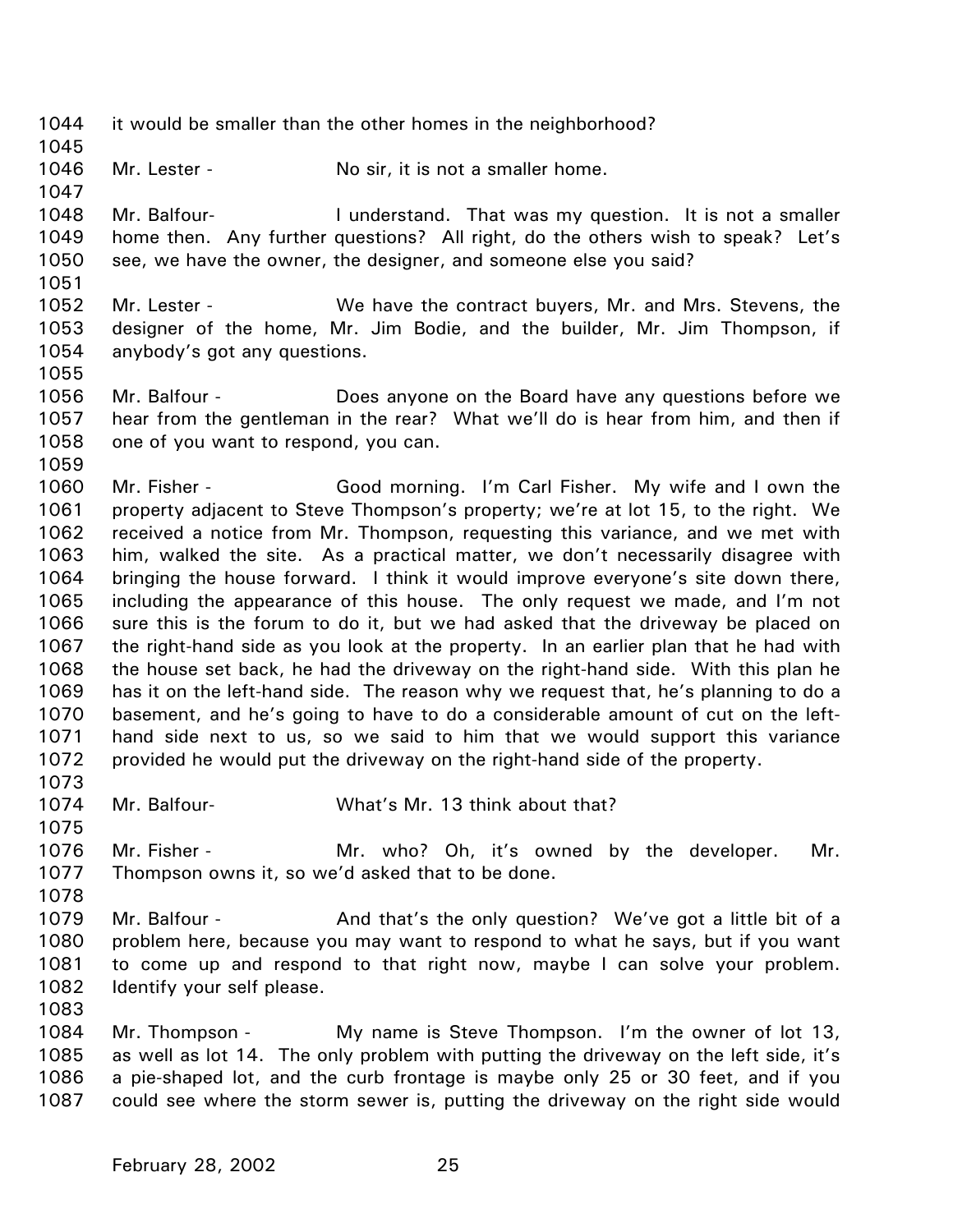1088 1089 1090 1091 1092 mean starting it on the left side and then swinging it to the right and following it down the right side, and with the pie shape of the lot, your front yard is pretty much going to be all blacktop and I don't feel that's appeasing to the current or prospective homeowner.

1093 1094 1095 1096 1097 1098 1099 1100 1101 1102 1103 1104 1105 1106 1107 1108 1109 1110 1111 Ms. Stevens - Good morning; my name is Anne Stevens; I'm the potential homeowner here. My husband and I live about a mile on Church Road, presently in Morgan Run Subdivision. We love it; we've been there almost 4 years, and we love our house so much that we've worked with Jim and Steve, and they've designed pretty much the same house that we have, with a basement underneath, and the addition of an office, since I work out of my home. I'd like to add also that we currently have a 15-month old son, and our house presently in Morgan Run, the back yard of it backs up to Church Road. At this point my husband and I do not feel that it's the type of lifestyle we want to raise our son in. There is a proposal on the table, that you well know, to take Church and Cox Road and all of that, so at the time we'd be building a jungle gym for our son, you'd be tearing down our fence and our trees and widening that road and making exchanges. So this is the perfect opportunity for us to take our current home, make some slight modifications to it, and have a wonderful back yard for our son to play in, which is a common area, no streets, no roads. I just wanted to point that out. The floor plan would totally need to be reversed, not to mention the sewer grate. My husband and I just don't feel that aesthetically it would work with how the house is presently, and what it's supposed to be with the garage underneath it and the basement.

- 1112
- 1113 1114 1115 Mr. Balfour - All right, I think we got a little bit ahead of ourselves. I wanted to ask the builder a question. Mr. Fisher, I understood, was concerned about the digging for the basement – what about that?
- 1116

1121

1117 1118 1119 1120 Mr. Thompson - Putting the driveway on the left side would require a cut because of the shape of the lot. I would like to work something out with them; I told them I'd build a retaining wall to hold dirt and make it look the best we can for what we have to do.

1122 1123 1124 1125 1126 1127 1128 Mr. Balfour - The It looks like the Board has a comment. I understand that we don't have anything to do with where the driveway goes anyway. Our concern is the setback questions, which we'll take up, but I do think you and Mr. Fisher ought to get together. I think he heard you, I assume; whether he agreed or not about why you want the driveway on that side, but she just gave an answer that may or may not suit him about your variance. Are there any other questions from Board members? Thank you.

1129

1130 1131 After an advertised public hearing and on a motion by Mr. Wright, seconded by Mr. Nunnally, the Board **granted** application **A-19-2002** for a variance to build a one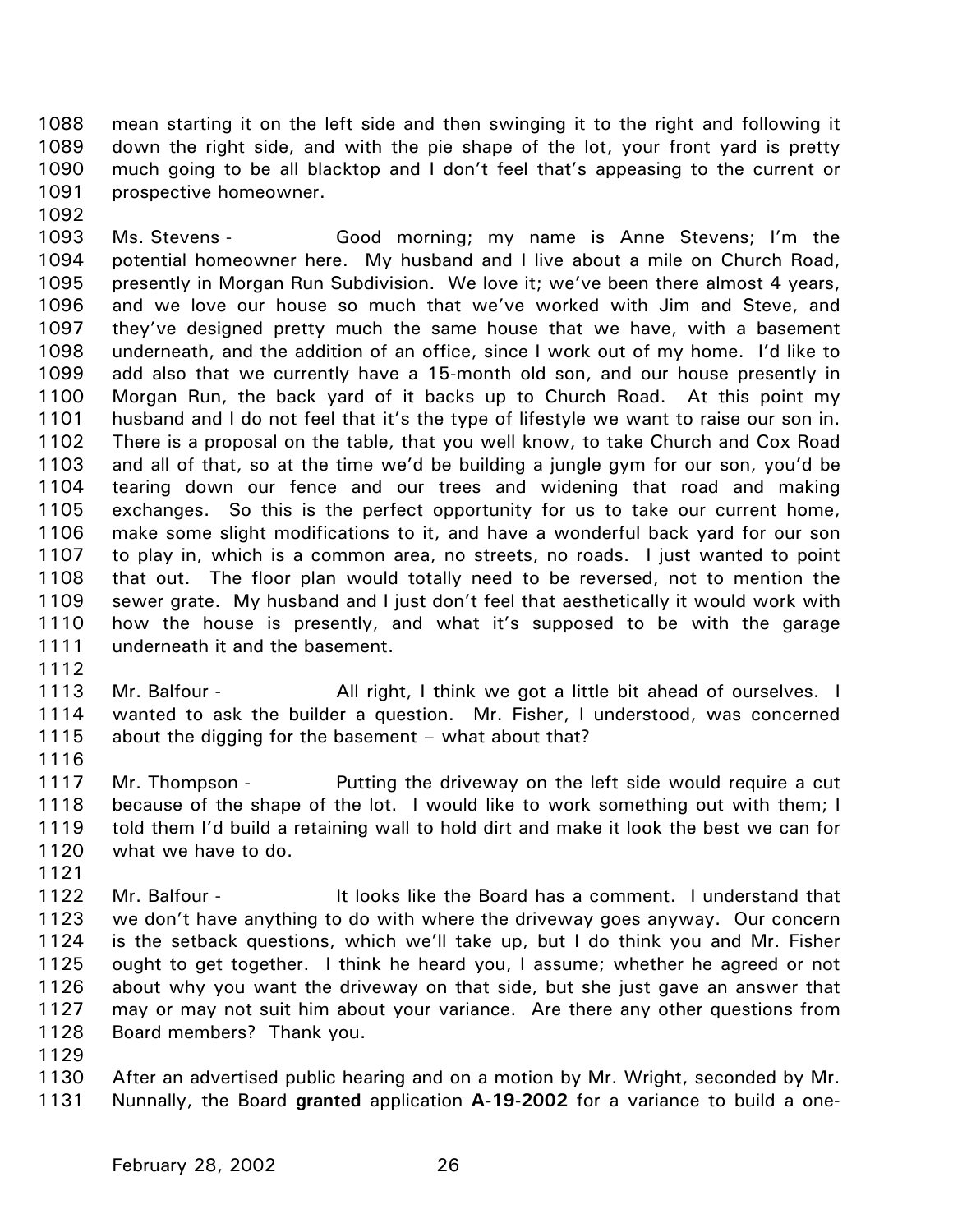1132 1133 1134 1135 1136 1137 1138 1139 1140 1141 1142 1143 1144 1145 1146 1147 1148 1149 1150 1151 1152 1153 1154 1155 1156 1157 1158 1159 1160 1161 1162 1163 1164 1165 1166 1167 1168 1169 1170 1171 1172 1173 1174 1175 family dwelling at 2404 Sterlingwood Trace (Sterling) (Parcel 741-756-8603) The Board granted the variance subject to the following condition: 1. This variance applies only to the lot width requirement. All other applicable regulations of the County Code shall remain in force. Affirmative: Balfour, Kirkland, McKinney, Nunnally, Wright 5 Negative: 0 Absent: 0 The Board granted this request, as it found from the evidence presented that, due to the unique circumstances of the subject property, strict application of the County Code would produce undue hardship not generally shared by other properties in the area, and authorizing this variance will neither cause a substantial detriment to adjacent property nor materially impair the purpose of the zoning regulations. Mr. Blankinship - Mr. Chairman, we have a little procedural irregularity here. When the next case was applied for, there are 2 adjoining lots, and changing the one affects the other, and so after we had reviewed the applications, we asked the applicant to submit a second application for the other lot. That's not unusual; the unusual thing is one of them got scheduled for 9:00 o'clock, and the other got scheduled for 10:00 o'clock. Mr. Balfour - So you're suggesting we move the 10:00 o'clock up and take it right now? Mr. Blankinship - Well, yes, it'll be 10:00 o'clock in 2 minutes, so it you wanted to take your break now, we could call both of those cases together. Mr. Balfour - Why don't we do that, because that's probably the correct way, and that's the last one on this docket anyway, so we'll take a 10 minute recess. Mr. Balfour - I call the Board of Zoning Appeals, please, and ask the Secretary to read the rules for the new people who may be in the audience since the first session. Mr. Blankinship - Good morning, Mr. Chairman, Members of the Board, ladies and gentlemen. The rules for this meeting are as follows. As Secretary, I will call each case. At that time the applicant should come down to the podium to present the case. I will ask all those who intend to speak, in favor or in opposition, to stand, and they will be sworn in. The applicants will then present their testimony. When the applicant is finished, anyone else will be given an opportunity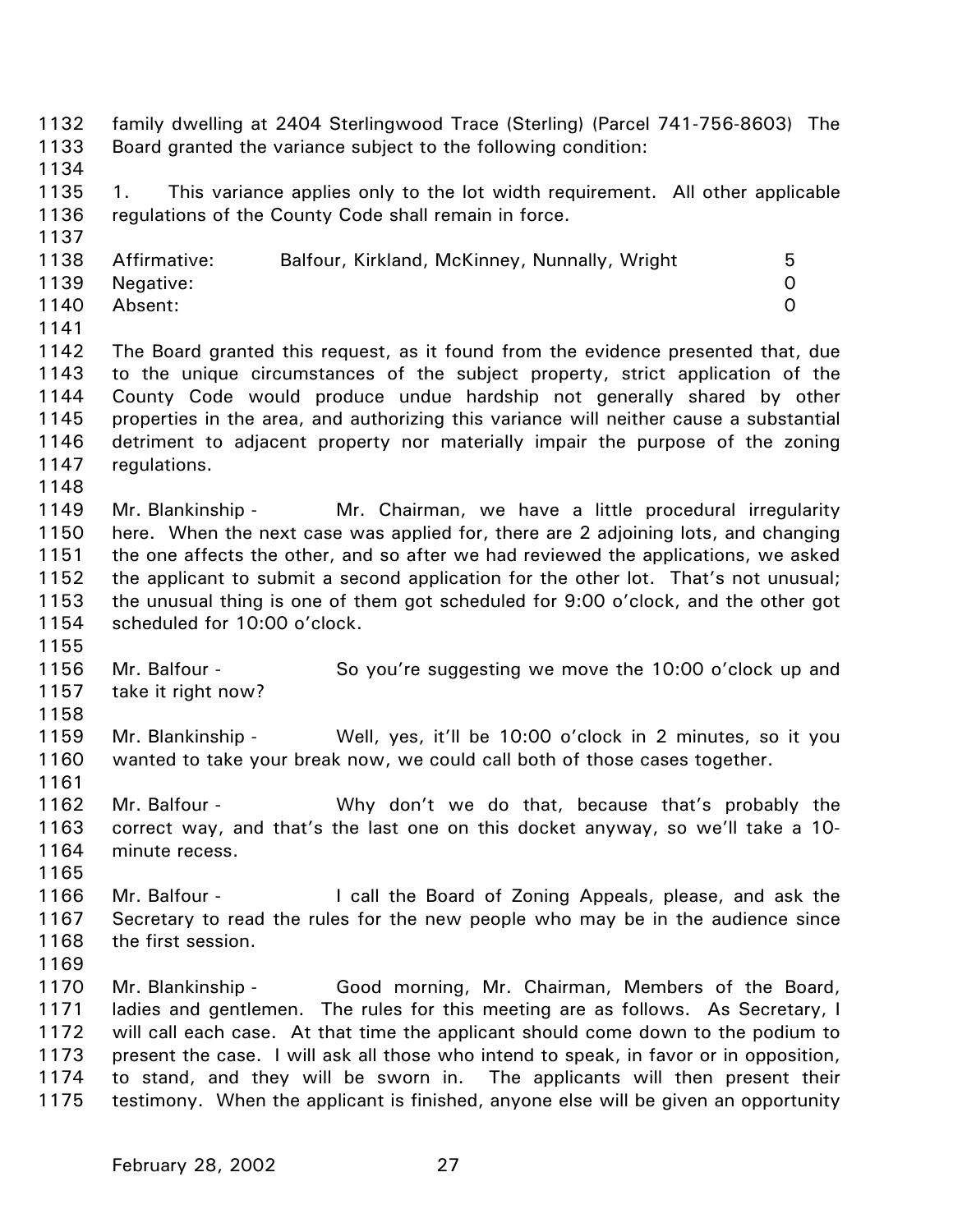1176 1177 1178 1179 1180 1181 1182 1183 1184 to speak. After everyone has spoken, the applicant, and only the applicant, will be given an opportunity for rebuttal. After hearing the case, and asking questions, the Board will take the matter under advisement. They will render all of their decisions at the end of the meeting. If you wish to know what their decision is on a specific case, you may stay until the end of the meeting, or you may call the Planning Office late this afternoon. This meeting is being tape recorded, so we will ask everyone who speaks, to speak directly into the microphone on the podium, and to state your name. Out in the foyer, there are two binders, which contain the staff reports for each case, including the conditions suggested by the staff.

- 1185
- 1186

1189

1197

1187 1188 Mr. Balfour - Mr. Secretary, I understand that the last case on the last docket and one of the cases on this docket are companion cases. Would you call both of them please.

- 1190 1191 1192 1193 1194 1195 1196 **A - 20-2002 KHALED KHODR** requests a variance from Section 24-95(b)(5) of Chapter 24 of the County Code to build a one-family dwelling at 4006 Bremner Boulevard (Bonnie Brae) (Parcel 772-750- 3229), zoned R-3, One-family Residence District (Brookland). The lot width requirement is not met. The applicant has 63 feet lot width, where the Code requires 65 feet lot width. The applicant requests a variance of 2 feet lot width.
- 1198 1199 1200 1201 1202 1203 1204 1205 **A - 34-2002 KHALED KHODR** requests a variance from Section 24-95(b)(5) of Chapter 24 of the County Code to allow the existing dwelling to remain at 4004 Bremner Boulevard (Bonnie Brae) (Parcel 772- 750-3229), zoned R-3, One-family Residence District (Brookland). The lot width requirement is not met. The applicant has 62 feet lot width, where the Code requires 65 feet lot width. The applicant requests a variance of 3 feet lot width.
- 1207 1208 Mr. Balfour - **Are there any others who expect to testify in this matter?** Would you raise your right hand please?
- 1210 1211 Mr. Blankinship - Do you swear that the testimony you are about to give is the truth, the whole truth, and nothing but the truth, so help you God?
- 1212

1206

1209

- 1213 Mr. Balfour - State your name and address for both matters.
- 1214
- 1215 1216 1217 1218 1219 Mr. Khodr - Khaled Khodr, 4004 Bremner Boulevard. I bought that house with the lot next to it, about 6 years ago, and I would like to build another house on the lot next to it so that my brother can move next to me. It's just like 2 feet short from the side. That's why I'm asking for a variance, and that will give the County more revenue too. This empty lot, there is nothing on it now, and it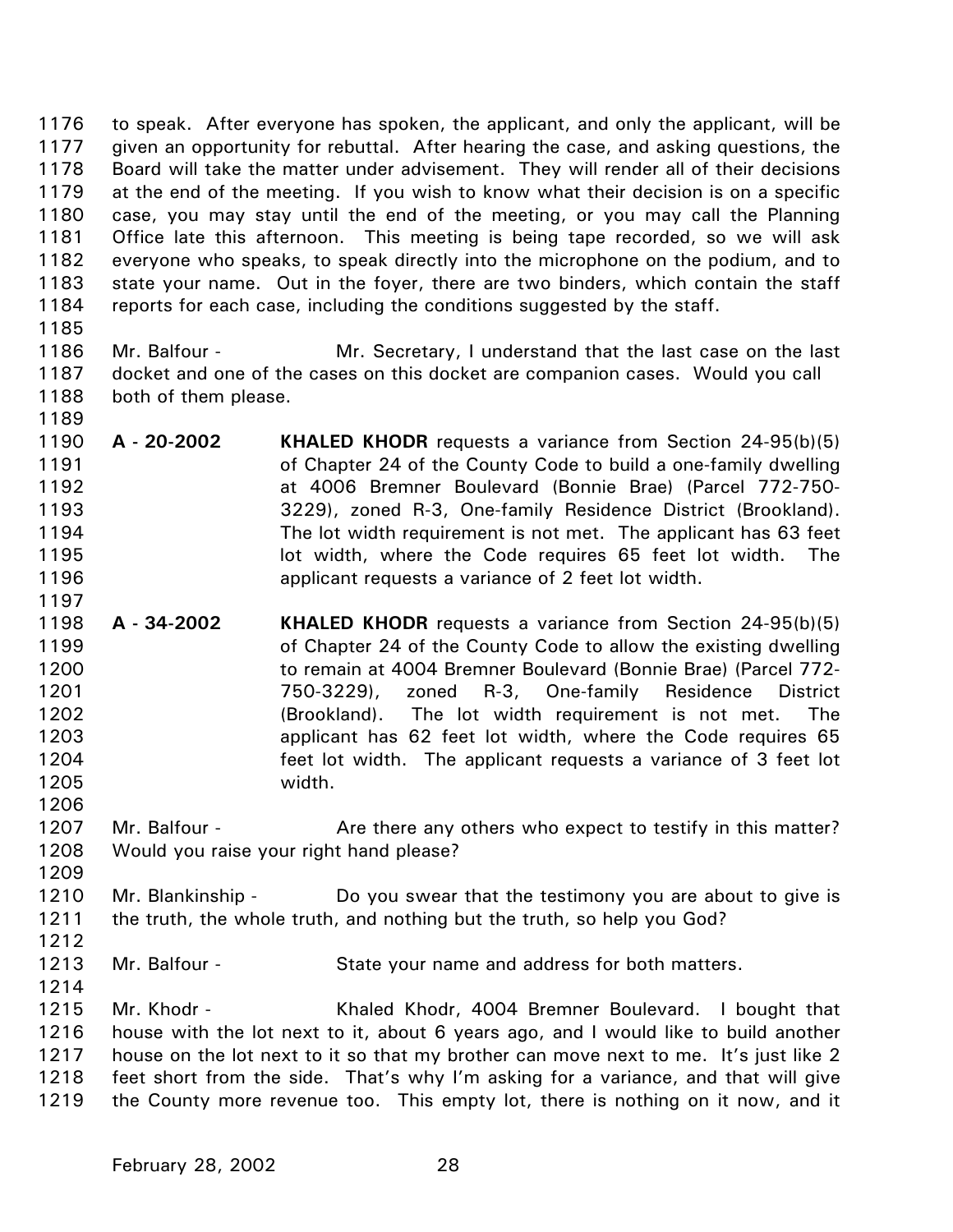1220 1221 1222 1223 1224 1225 1226 1227 1228 1229 1230 1231 1232 1233 1234 1235 1236 1237 1238 1239 1240 1241 1242 1243 1244 1245 1246 1247 1248 1249 1250 1251 1252 1253 1254 1255 1256 1257 1258 1259 1260 1261 1262 1263 will make the area look better. Mr. Balfour - Are there any questions by members of the Board? Mr. McKinney - What type of home are you going to build. Mr. Khodr - It's going to be 3 bedrooms, 2 stories, about 1700 square feet. Mr. Balfour - The Are there any other questions? I hear none. After an advertised public hearing and on a motion by Mr. Kirkland, seconded by Mr. McKinney, the Board **granted** application **A-20-2002** for a variance to build a one-family dwelling at 4006 Bremner Boulevard (Bonnie Brae) (Parcel 772-750- 3229). The Board granted the variance subject to the following condition: 1. This approval is for the lot width only. Any additional improvements shall comply with the applicable regulations of the County Code. Affirmative: Balfour, Kirkland, McKinney, Nunnally, Wright 5 Negative: 0 Absent: 0 The Board granted this request, as it found from the evidence presented that, due to the unique circumstances of the subject property, strict application of the County Code would produce undue hardship not generally shared by other properties in the area, and authorizing this variance will neither cause a substantial detriment to adjacent property nor materially impair the purpose of the zoning regulations. After an advertised public hearing and on a motion by Mr. Kirkland, seconded by Mr. McKinney, the Board **granted** application **A-34-2002** for a variance to allow the existing dwelling to remain at 4004 Bremner Boulevard (Bonnie Brae) (Parcel 772- 750-3229). The Board granted the variance subject to the following condition: 1. This approval is for the lot width only. Any additional improvements shall comply with the applicable regulations of the County Code. Affirmative: Balfour, Kirkland, McKinney, Nunnally, Wright 5 Negative: 0 Absent: 0 The Board granted this request, as it found from the evidence presented that, due to the unique circumstances of the subject property, strict application of the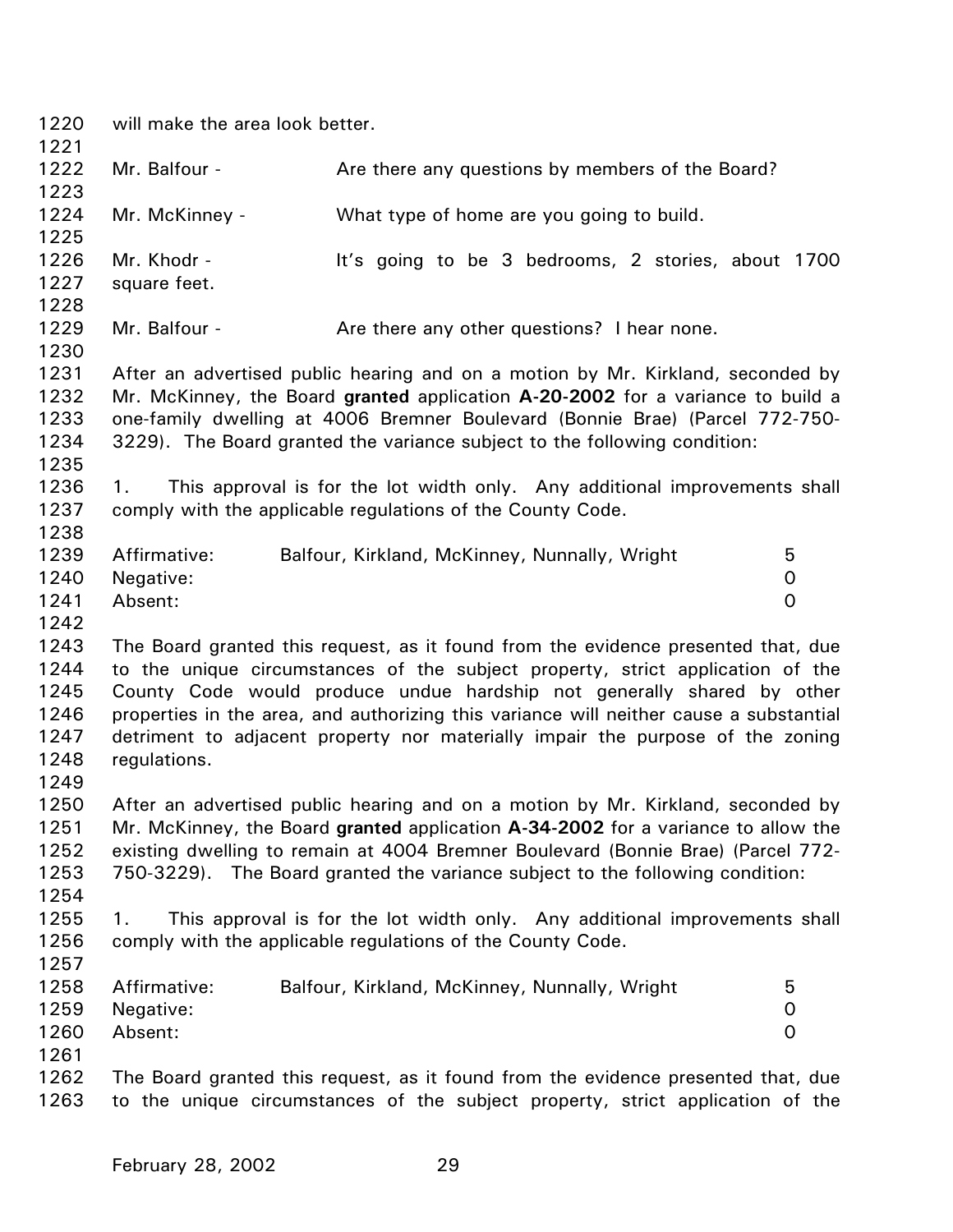1264 1265 1266 1267 County Code would produce undue hardship not generally shared by other properties in the area, and authorizing this variance will neither cause a substantial detriment to adjacent property nor materially impair the purpose of the zoning regulations.

- 1268 1269
- 1270 1271 1272 1273 1274 1275 1276 1277 **A - 21-2002 CHARLES HALL** requests a variance from Section 24-9 of Chapter 24 of the County Code to build a one-family dwelling at 12615 Heather Grove Road (Parcel 733-772-1639 (part)), zoned A-1, Agricultural District (Three Chopt). The public street frontage requirement is not met. The applicant has 0.00 feet public road frontage, where the Code requires 50 feet public road frontage. The applicant requests a variance of 50 feet public road frontage.
- 1279 1280 Mr. Balfour - The Anyone else here to testify in this matter? All right, would you three raise your right hands please?
- 1282 1283 Mr. Blankinship - Do you swear that the testimony you are about to give is the truth, the whole truth, and nothing but the truth, so help you God?
- 1284

1288

1278

1281

1285 1286 1287 Mr. Balfour - The procedure, as you may recall is to allow the proponent to speak first. Then if either of you would like to speak after that, that would be fine. State your name please.

1289 1290 1291 1292 1293 1294 1295 1296 1297 1298 1299 1300 1301 1302 1303 1304 1305 1306 1307 Mr. Hall - The I do. Good morning, members of the Board. My name is Charles Hall. I'm the purchaser of the land up here. I purchased about 14 acres of land that's being split into 2 parcels. One of those parcels has an existing dwelling on it that faces out on Kain Road. The other parcel, I plan to build a single family home for my family. I'm here today to request a variance for building this home on 12615 Heather Grove Road. This road currently dead-ends at my property line with an existing cul-de-sac. Because the roadway dead-ends, under current County Code, the right-of-way extending from my property onto this cul-de-sac does not count at public road frontage. My request of the Board is to grant me a variance of 50 feet to allow me to extend a driveway from this cul-de-sac, using my existing 50-foot right-of-way. In talking with the County zoning planners, I understanding for this code requirement is that the County wants to prevent flagstaff lots. Your approval of this request does not go against this goal, as the lot with my proposed access would not qualify as a flagstaff lot. I would like to also point out that development of this parcel into several large estate lots is consistent with the development of nearby areas adjacent to Shady Grove Estates. It also minimizes the impact to land by requiring fewer septic drainfields and avoiding potential issues in the future with failed drainfields on overstressed land. My proposed development of this parcel provides minimal impact to all adjacent property owners.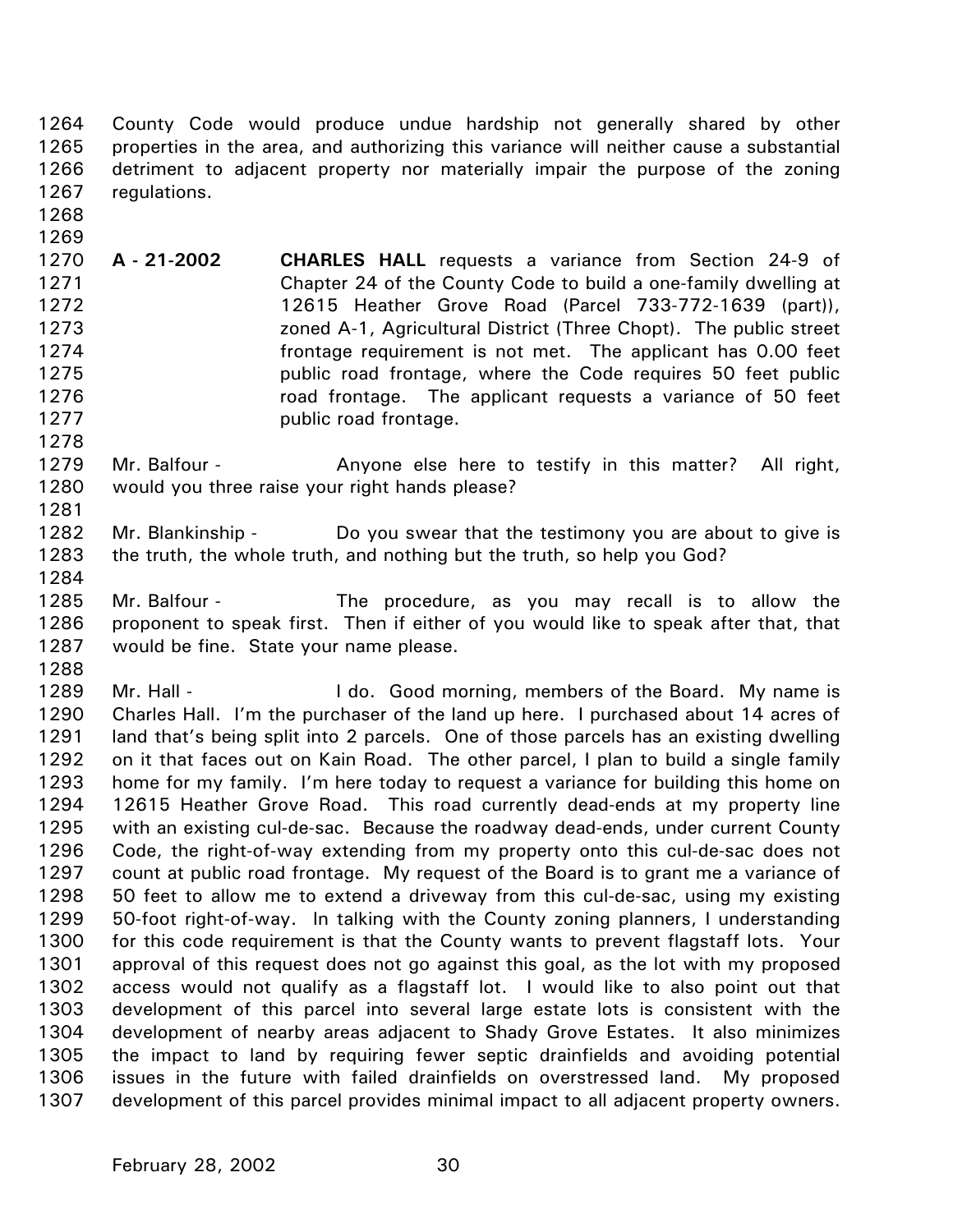1308 1309 1310 1311 1312 1313 1314 1315 1316 No obstructive roadway would need to be built adjacent to any property lines, which could adversely affect neighboring property values. I have met individually with the property owners living in houses adjacent to this property, and I have their support and approval of this variance. In addition, I have spoken with the Shady Grove Homeowners Association regarding this request, and have their full support and believe my proposed development of this parcel is in their homeowners' best interest. Included in your package, you will find a letter of the signatures that I've obtained from neighbors that I've spoken with, as well as a letter from the Association.

1317 1318

1319

1321

1324

Mr. Balfour - The Are there any questions?

1320 Mr. Wright Which way will your house face?

1322 1323 Mr. Hall - The My house will face down toward the back side of the property, which would be towards Heather Grove Road, the cul-de-sac.

1325 1326 Mr. Wright- So the back of your house would then be towards Kain Road?

1327

1328 1329 Mr. Hall - The Yes that's correct

1330 1331 1332 Mr. Wright- **Have you given any thought to possibly having an** easement off of Kain Road into the property, rather than running it off of the end of Heather Grove Road?

1333

1334 1335 1336 1337 1338 1339 Mr. Hall - The Yes, any sort of easement like that would require a very long extended driveway to get to the back side of the parcel. It would also most likely abut the adjacent property owners down against Shady Grove Estates, and I'm sure none of them want a driveway easement going back across the back side of their property. The way the driveway would come off Heather Grove Road, it would minimize and not run adjacent to any adjacent land.

1341 1342 1343 Mr. Wright- What access do you have for the house that's already there?

1344 1345 Mr. Hall - There's an existing driveway that goes up in the middle towards the side of that one house that's to the right of 1237 Kain Road.

1346

1348

1340

1347 Mr. Wright- The driveway is not along the property line?

1349 1350 1351 Mr. Hall - It's only along the property line for about 25 feet at the property as it faces out to Kain, and then it snakes into the middle of the property, where that existing structure is.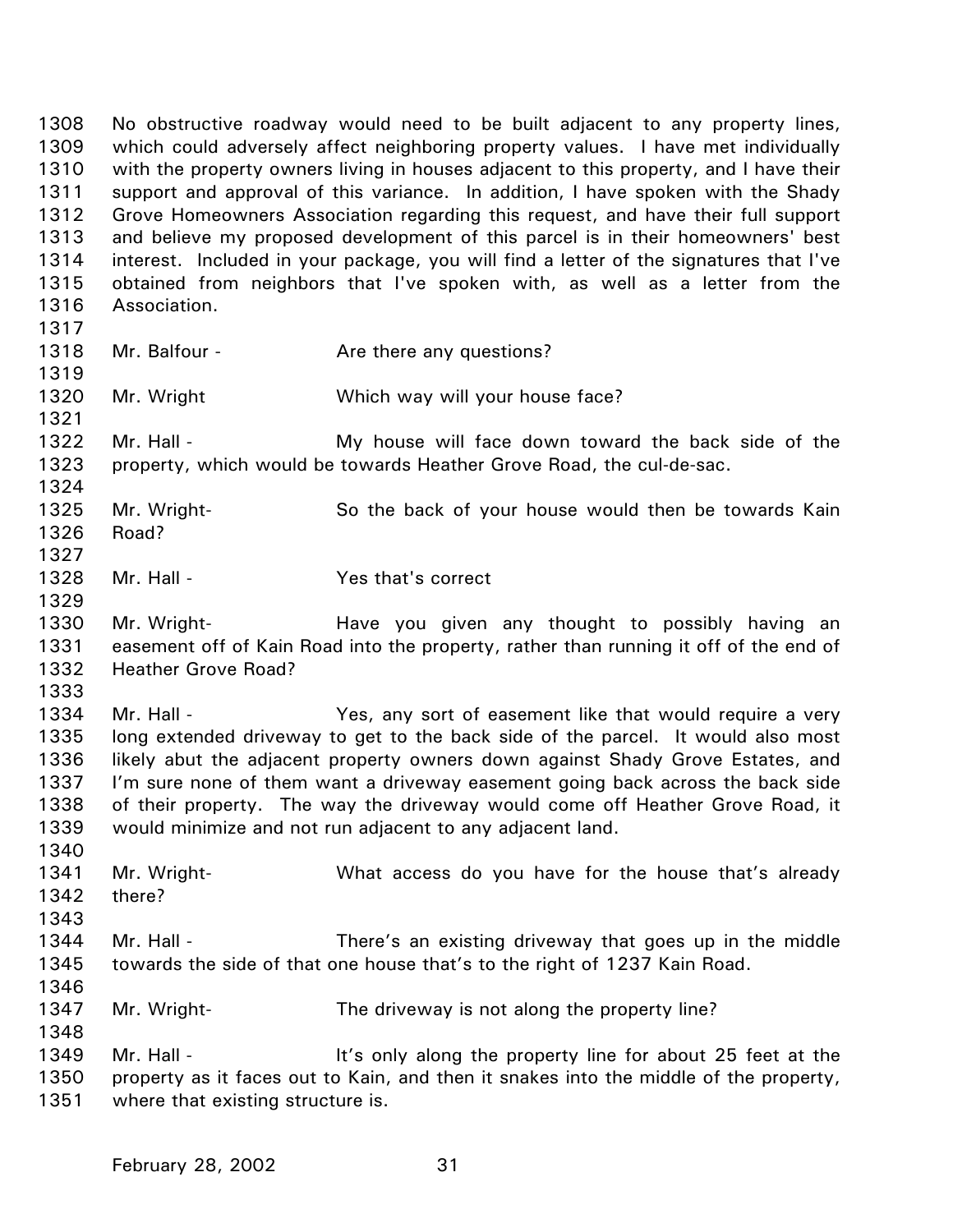| 1352         |                           |                                                                                        |
|--------------|---------------------------|----------------------------------------------------------------------------------------|
| 1353         | Mr. Wright-               | Who occupies that house that's already there?                                          |
| 1354         |                           |                                                                                        |
| 1355         | Mr. Hall -                | There's nobody living there right now.                                                 |
| 1356         |                           |                                                                                        |
| 1357         | Mr. McKinney-             | What do you intend to do with it?                                                      |
| 1358         |                           |                                                                                        |
| 1359         | Mr. Hall -                | My intention is to resell the property.                                                |
| 1360         |                           |                                                                                        |
| 1361         | MR. McKinney-             | Resell the property? For development?                                                  |
| 1362         | Mr. Hall -                |                                                                                        |
| 1363<br>1364 | single family home there. | For either development or if somebody wants to put a                                   |
| 1365         |                           |                                                                                        |
| 1366         | Mr. McKinney-             | Would the property where you're asking for this variance                               |
| 1367         |                           | - is all that property just to be for you? Do you intend to develop that?              |
| 1368         |                           |                                                                                        |
| 1369         | Mr. Balfour -             | Any other questions? Thank you Mr. Hall. There were 2                                  |
| 1370         |                           | more people who were interested in talking? Would you state your name please.          |
| 1371         |                           |                                                                                        |
| 1372         | Mr. Parsons -             | My name is Colin Parsons. The reason that I'm here is I                                |
| 1373         |                           | wouldn't like him to build behind my house, and the reason for that is, I wouldn't     |
| 1374         |                           | really want someone living directly behind me and on all sides, and there's also a     |
| 1375         |                           | rare plant back there. It's not protected, but it's called running cedar, and there is |
| 1376         | a lot of it back there.   |                                                                                        |
| 1377         |                           |                                                                                        |
| 1378         | Mr. Wright-               | Miss Parsons, where do you live?                                                       |
| 1379         |                           |                                                                                        |
| 1380         | Mr. Parsons -             | 5228 Willane Road.                                                                     |
| 1381         |                           |                                                                                        |
| 1382<br>1383 | Mr. Wright-               | I see it.                                                                              |
| 1384         | Mr. Balfour -             | Are there any other questions? Thank you; you did a nice                               |
| 1385         | job.                      |                                                                                        |
| 1386         |                           |                                                                                        |
| 1387         | Ms. Goss -                | Good morning. I'm Julie George Goss; I'm President of                                  |
| 1388         |                           | Shady Grove Estates Homeowners Association.<br>I believe what Mr. Hall has             |
| 1389         |                           | proposed is probably the best thing that could happen right there with that lot that   |
| 1390         |                           | was for sale. I agree with Mr. Parsons that nobody wants anybody in their own          |
| 1391         |                           | back yard. Some of the other things that I have heard and seen might be proposed       |
| 1392         |                           | for that area, would be 1-acre lots, which is stressing an area which has a hard       |
| 1393         |                           | time right now with well and septic. So I think this is probably the best case         |
| 1394         |                           | scenario for the area, having one home, behind those homes on Willane, and             |
| 1395         |                           | possibly 2 other homes coming off of Kain Road in the future. I think that would       |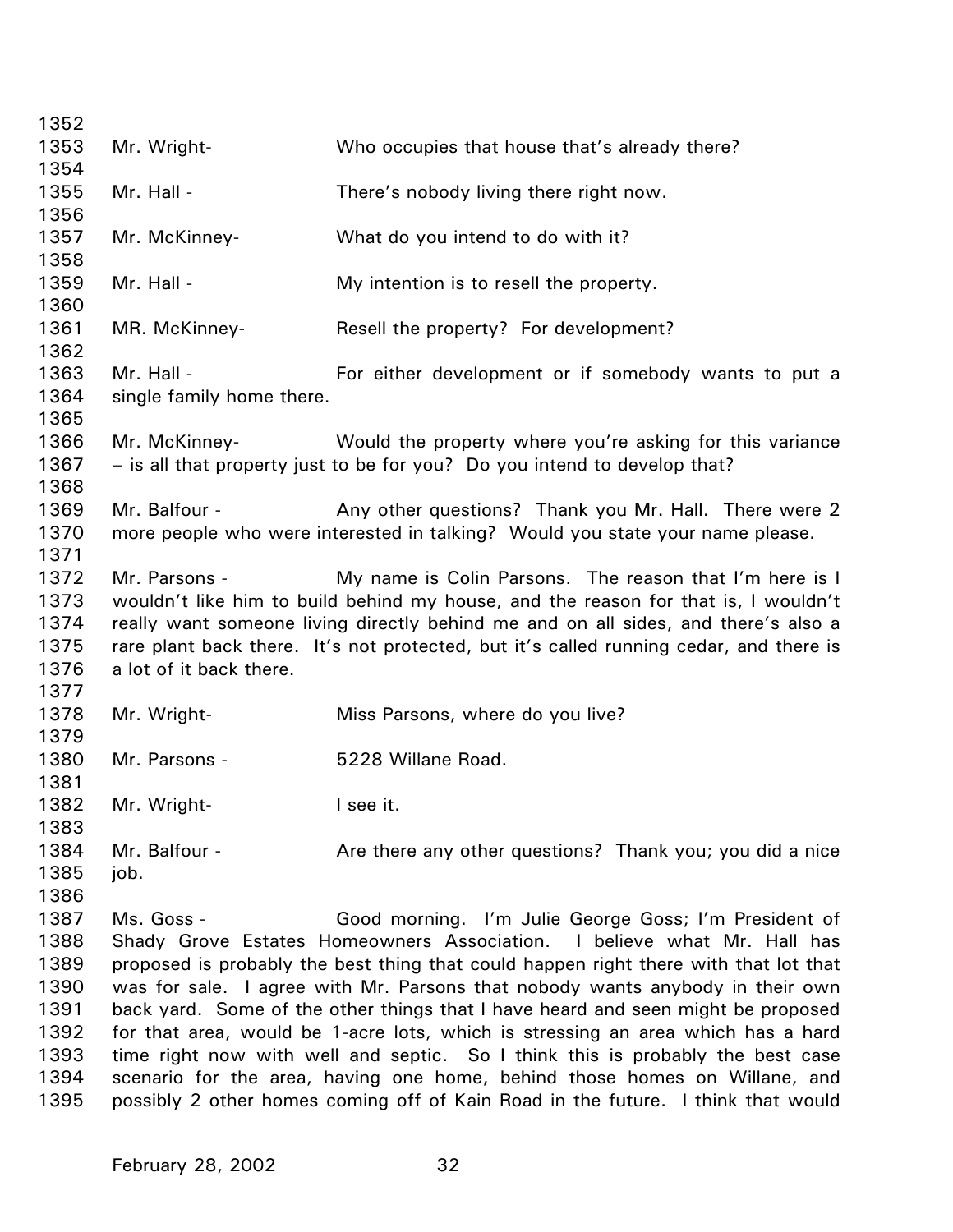1396 1397 1398 1399 1400 1401 1402 1403 1404 1405 1406 1407 1408 1409 1410 1411 1412 1413 1414 1415 1416 1417 1418 1419 1420 1421 1422 1423 1424 1425 1426 1427 1428 1429 1430 1431 1432 1433 1434 1435 1436 1437 1438 1439 help the area instead of having 12 to 15 1-acre lots up in there, and trying to find the well and septic for that. So the Homeowners Association does support Mr. Hall's proposal for the variance off of Heather Grove Road. Mr. Balfour- **IS your Homeowners Association where Willane Road is?** Ms. Goss - Yes, I live on Heather Grove Road, actually directly across from the end of Willane, and the Homeowners Association does cover all of Willane, Heather Grove, and the rest of Shady Grove Estates. Mr. Balfour - Okay. Any questions by members of the Board? Mr. Hall, do you want to make any further comment? Okay. Thank you. After an advertised public hearing and on a motion by Mr. Wright, seconded by Mr. Kirkland, the Board **granted** application **A-21-2002** for a variance to build a onefamily dwelling at 12615 Heather Grove Road (Parcel 733-772-1639 (part)). The Board granted the variance subject to the following condition: 1. This variance applies only to the public street frontage requirement. All other applicable regulations of the County Code shall remain in force. Affirmative: Balfour, Kirkland, McKinney, Nunnally, Wright 5 Negative: 0 Absent: 0 The Board granted this request, as it found from the evidence presented that, due to the unique circumstances of the subject property, strict application of the County Code would produce undue hardship not generally shared by other properties in the area, and authorizing this variance will neither cause a substantial detriment to adjacent property nor materially impair the purpose of the zoning regulations. **A - 22-2002 MILDRED MARTIN** requests a variance from Section 24-94 of Chapter 24 of the County Code to build a sunroom addition at 5613 Burberry Court (Kimberwick) (Parcel 735-776-3512), zoned R-3, One-family Residence District (Three Chopt). The rear yard setback is not met. The applicant has 34 feet rear yard setback, where the Code requires 40 feet rear yard setback. The applicant requests a variance of 6 feet rear yard setback. Mr. Balfour - **Anyone else to speak on this matter?** Would you raise your right hand please?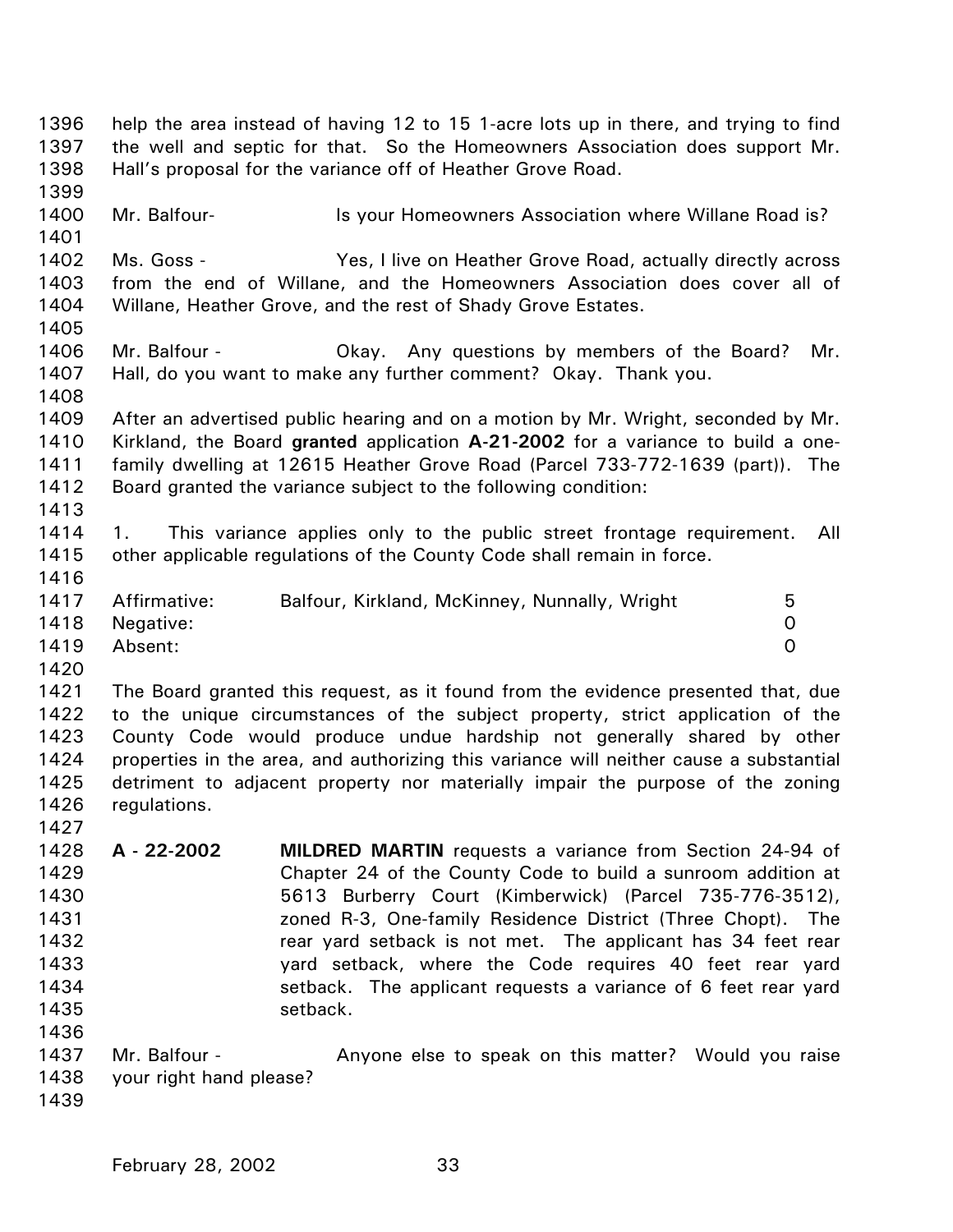1440 1441 Mr. Blankinship - Do you swear that the testimony you are about to give is the truth, the whole truth, and nothing but the truth, so help you God?

- 1442
- 1443 1444
- Mr. Balfour State your name please.

1445 1446 1447 1448 1449 1450 1451 1452 1453 1454 1455 1456 Mr. Hart - I do. My name is Craig Hart. I apologize that Mrs. Martin couldn't make it here today. She just recently had a knee replacement surgery, and she's still recovering from that. The knee replacement surgery has a little bit to do with what she's trying to do here. This is not a small home that we're trying to add this onto, and she's aware of that, but what she's trying to do is add some square footage to the bottom floor for herself so she doesn't have to climb the stairs near as often. I'm trying to help her out in that respect. She anticipates it as being rather uncomfortable to have to climb a lot of stairs often. We're also aware that she obviously has stairs to climb in and out of the home in the front, which is 2 or 3 steps, and on the back, off the deck, she's going to have a few steps, but it's nothing compared to climbing up and down those steps going to the second floor. Any questions? That's really all the information that I have.

1458 1459 Mr. Wright - The little it there's no screening between this addition and the property to the rear?

1460

1457

1461 1462 1463 1464 1465 1466 1467 1468 1469 1470 Mr. Hart - No sir, it's quite open between all these pieces of property. Really the only thing I would have to add as far as the property shapes, I noticed, not in the conditions, but in the comments from staff, it was talking about the typical home having to be further back from the front property line due to a pie shape, and that is quite typical, but I will add that the property directly behind this particular home, due to its location on the cul-de-sac opposite to it, seems to kind of bunch these 2 pieces of property a little closer to each other than others. If you notice the curve off of the cul-de-sac on the home behind it, seems to have these 2 pushed a little closer to each other than anyone off to the sides. They have a little more room between them than these folks do.

1472 Mr. Balfour - Any other questions? Thank you sir.

1473

1471

1474 1475 1476 1477 After an advertised public hearing and on a motion by Mr. Wright, seconded by Mr. Nunnally, the Board **granted** application **A-22-2002** for a variance to build a sunroom addition at 5613 Burberry Court (Kimberwick) (Parcel 735-776-3512). The Board granted the variance subject to the following condition:

1478

1479 1480 1481 1482 1. Only the improvements shown on the plan filed with the application may be constructed pursuant to this approval. Any additional improvements shall comply with the applicable regulations of the County Code.

1483 Affirmative: Balfour, Kirkland, McKinney, Nunnally, Wright 5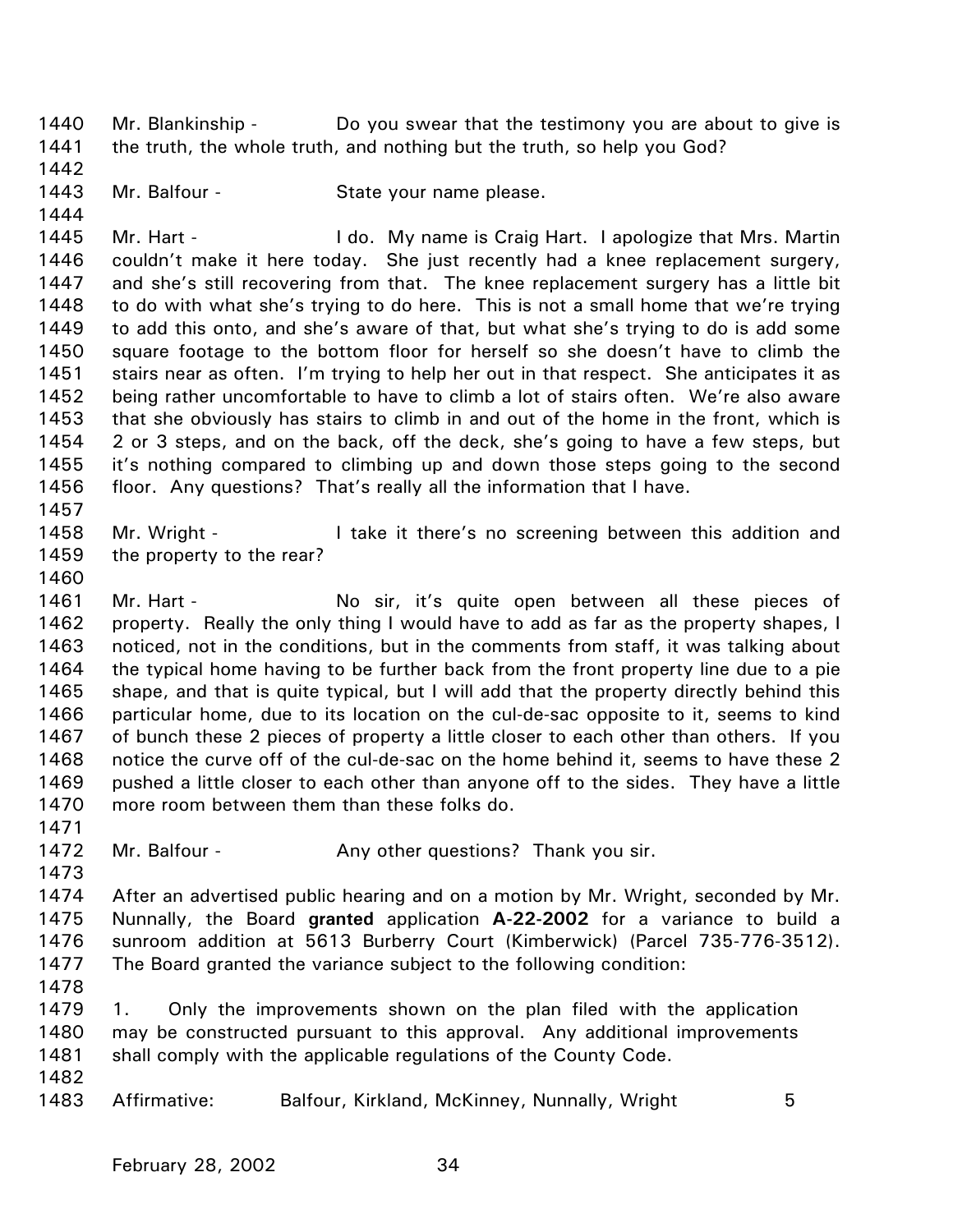| 1484 | Negative:                                                                         |  |
|------|-----------------------------------------------------------------------------------|--|
| 1485 | Absent:                                                                           |  |
| 1486 |                                                                                   |  |
| 1487 | The Board granted this request, as it found from the evidence presented that, due |  |

1488 1489 1490 1491 1492 to the unique circumstances of the subject property, strict application of the County Code would produce undue hardship not generally shared by other properties in the area, and authorizing this variance will neither cause a substantial detriment to adjacent property nor materially impair the purpose of the zoning regulations.

1493 1494

1503

1506

1511

- 1495 1496 1497 1498 1499 1500 1501 1502 **A - 23-2002 HERBERT L. CASANOVA** requests a variance from Section 24- 94 of Chapter 24 of the County Code to build a screened porch over the existing deck at 10804 Rimbey Court (Lexington) (Parcel 751-761-9098), zoned R-3A, One-family Residence District (Three Chopt). The rear yard setback is not met. The applicant has 34 feet rear yard setback, where the Code requires 35 feet rear yard setback. The applicant requests a variance of 1-foot rear yard setback.
- 1504 1505 Mr. Balfour - Are there any others who expect to testify in this matter? Would you raise your right hand please?
- 1507 1508 1509 Mr. Blankinship - Do you swear that the testimony you are about to give is the truth, the whole truth, and nothing but the truth, so help you God?
- 1510 Mr. Balfour - State your name please.

1512 1513 1514 1515 1516 1517 Mr. Casanova - I do. My name is Herbert L. Casanova. I'm requesting a 1-foot rear yard setback to screen in an existing deck. Actually it's less than a foot, but I'm asking for a foot. The proposed project is one of convenience, and in my opinion, will have no detrimental impact on adjacent property. I've gotten approval from the community architectural board and have had no problems with any of the neighbors in that area with this project.

1518

1519 1520 Mr. Balfour - Any questions by Board members? Apparently not, sir. Thank you.

1521

1522 1523 1524 1525 1526 After an advertised public hearing and on a motion by Mr. Wright, seconded by Mr. McKinney, the Board **granted** application **A-23-2002** for a variance to build a screened porch over the existing deck at 10804 Rimbey Court (Lexington) (Parcel 751-761-9098). The Board granted the variance subject to the following condition:

1527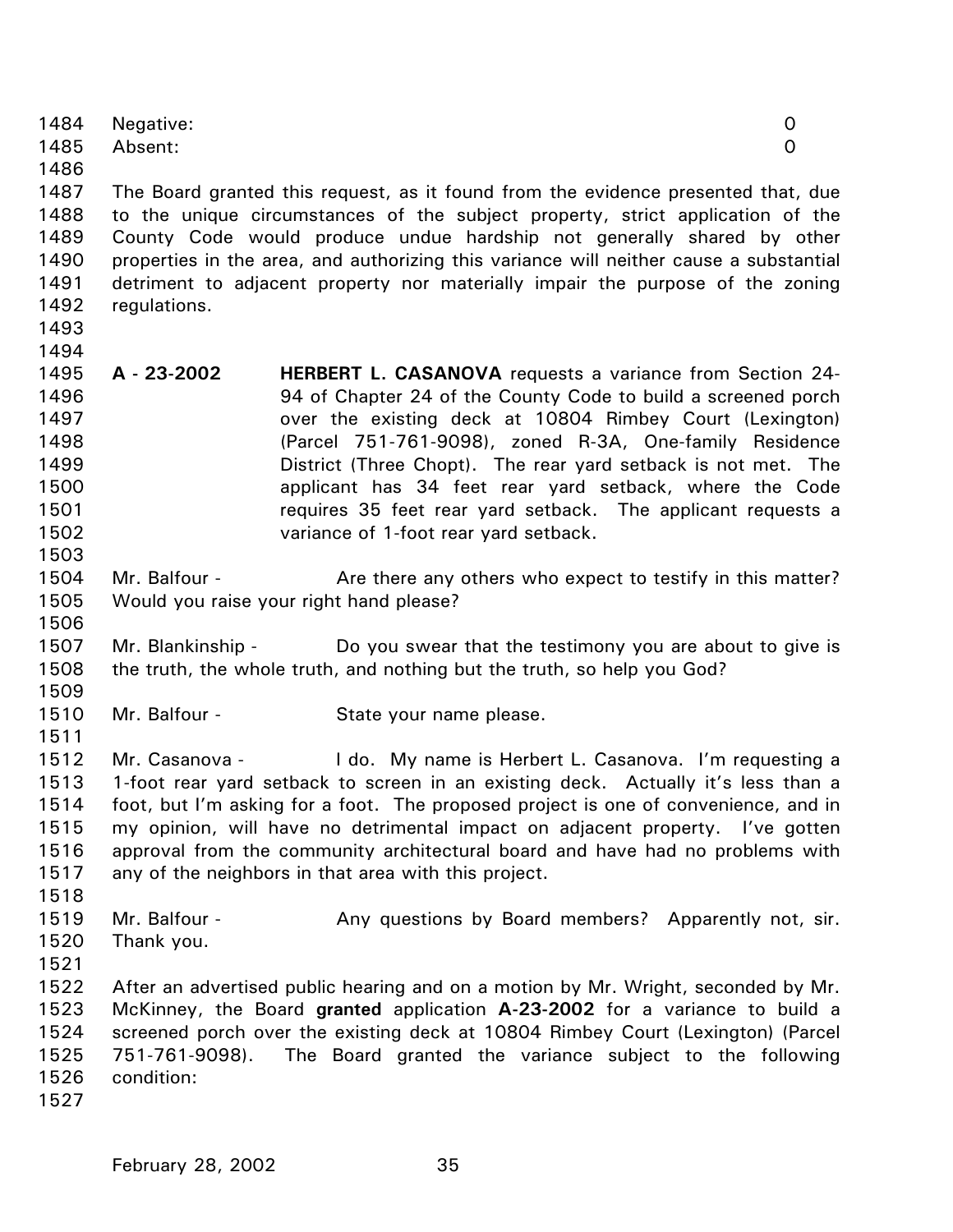1528 1529 1530 1531 1532 1. Only the improvements shown on the plan filed with the application may be constructed pursuant to this approval. No substantial changes or additions to the layout may be made without the approval of the Board of Zoning Appeals. Any additional improvements shall comply with the applicable regulations of the County Code.

|      | 1534 Affirmative: | Balfour, Kirkland, McKinney, Nunnally, Wright | 5 |
|------|-------------------|-----------------------------------------------|---|
|      | 1535 Negative:    |                                               |   |
| 1536 | Absent:           |                                               |   |

1538 1539 1540 1541 1542 1543 The Board granted this request, as it found from the evidence presented that, due to the unique circumstances of the subject property, strict application of the County Code would produce undue hardship not generally shared by other properties in the area, and authorizing this variance will neither cause a substantial detriment to adjacent property nor materially impair the purpose of the zoning regulations.

- 1545 1546 1547 1548 1549 1550 1551 1552 **A - 24-2002 SUSAN H. DICKINSON** requests a variance from Section 24-94 of Chapter 24 of the County Code to build a two-story addition at 13112 Densmore Place (Ridgemere at Wellesley) (Parcel 733- 758-9890), zoned R-4AC, One-family Residence District (Conditional) (Three Chopt). The rear yard setback is not met. The applicant has 30 feet rear yard setback, where the Code requires 35 feet rear yard setback. The applicant requests a variance of 5 feet rear yard setback.
- 1554 1555 Mr. Balfour - Are there any others who expect to testify in this matter? Would you raise your right hand please?
- 1557 1558 Mr. Blankinship - Do you swear that the testimony you are about to give is the truth, the whole truth, and nothing but the truth, so help you God?
- 1560 Mr. Balfour - State your name please.
- 1562 1563 1564 1565 1566 1567 1568 1569 1570 1571 Ms. Dickinson - I do. Good morning. My name is Susan Dickinson. I am the owner of the property, together with my husband. We would like to put an addition on the rear of our house to put a sunroom on the first floor and a bathroom and bedroom up on the second floor. We have 3 children. As they get bigger, we find that we need more space. This is actually not our yard; it's a different view up on the screen. Right now we can go out 10 feet from the existing house before we reach the rear setback. The problem that we find is, in the available space, it will be difficult to fit a bedroom and bathroom with a 10-foot depth on the addition, and so we were thinking we would like to go out 14 feet on the interior, and so then allowing for the exterior wall, we are asking to go out 15

1533

1537

1544

1553

1556

1559

1561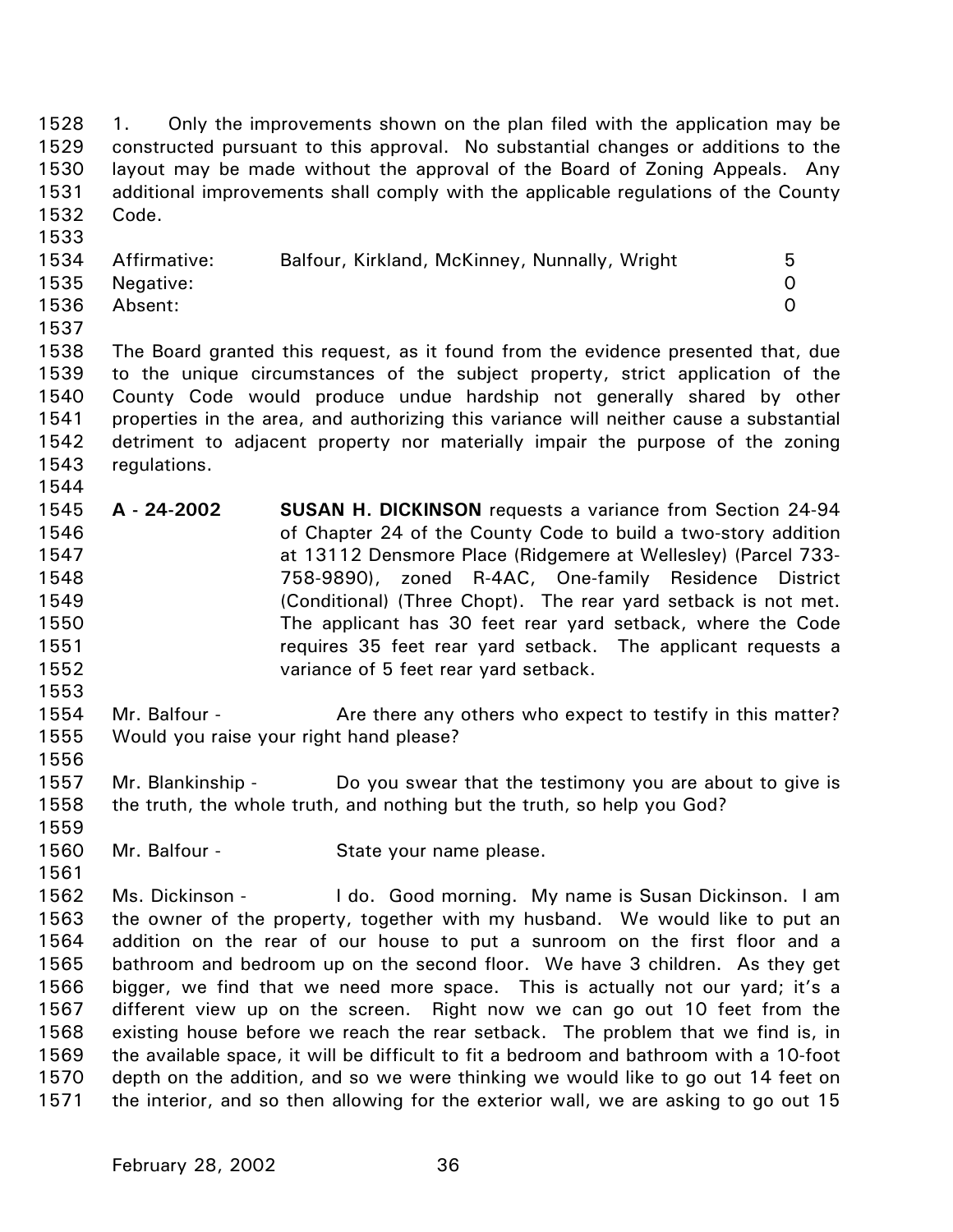1572 1573 1574 1575 1576 1577 1578 1579 1580 1581 1582 1583 1584 1585 1586 1587 1588 1589 1590 1591 1592 1593 1594 1595 1596 1597 1598 1599 1600 1601 1602 1603 1604 1605 1606 1607 1608 1609 1610 1611 1612 1613 1614 1615 feet, and with the 10-foot setback that we have currently, that's a 5-foot variance that we are requesting. We have spoken with many of our neighbors, and they're all happy and fine with it. Mr. Balfour - The Your existing deck is going to be removed? Ms. Dickinson - Yes. We'll take out the deck that's there, and then probably put a patio over to the right, but as I understand it, the setback for the patio and the deck would be different from an addition. Mr. Blankinship - That can extend up to 10 feet into the setback. Mr. Wright- This will be a 2-story addition? Ms. Dickinson - Correct. Mr. Wright - Inotice your rear property line comes in at one point. Ms. Dickinson - That's right. It's kind of at an angle in the back there. I think the issues more to the right-hand side, as you look at that, than over on the left. Mr. Wright- The left-hand side probably doesn't cause any problem; you probably have the distance there. Mr. Balfour - The Any other questions? After an advertised public hearing and on a motion by Mr. Wright, seconded by Mr. Kirkland, the Board **granted** application **A-24-2002** for a variance to build a twostory addition at 13112 Densmore Place (Ridgemere at Wellesley) (Parcel 733-758- 9890). The Board granted the variance subject to the following condition: 1. Only the addition shown on the plan filed with the application may be constructed pursuant to this approval. No substantial changes or additions to the layout may be made without the approval of the Board of Zoning Appeals. Any additional improvements shall comply with the applicable regulations of the County Code. Affirmative: Balfour, Kirkland, McKinney, Nunnally, Wright 5 Negative: 0 Absent: 0 The Board granted this request, as it found from the evidence presented that, due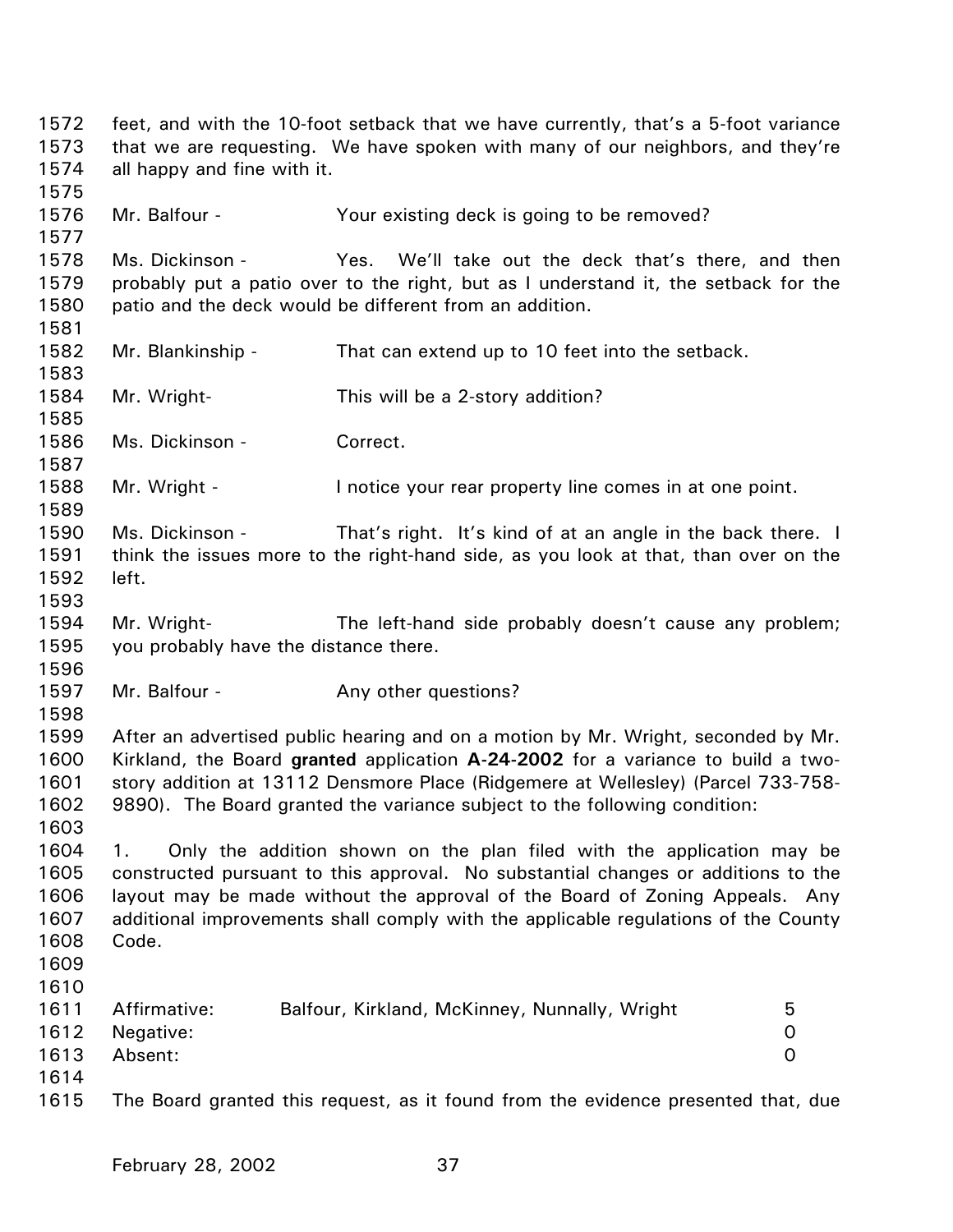1616 1617 1618 1619 1620 to the unique circumstances of the subject property, strict application of the County Code would produce undue hardship not generally shared by other properties in the area, and authorizing this variance will neither cause a substantial detriment to adjacent property nor materially impair the purpose of the zoning regulations.

1622 1623 1624 1625 1626 1627 1628 1629 **A - 25-2002 GRIFFENT E. YANCEY** requests a variance from Section 24-94 of Chapter 24 of the County Code to build an addition at 8416 Wilshire Place (Brittany) (Parcel 764-761-8835), zoned R-2AC, One-family Residence District (Conditional) (Brookland). The rear yard setback is not met. The applicant has 42 feet rear yard setback, where the Code requires 45 feet rear yard setback. The applicant requests a variance of 3 feet rear yard setback.

1631 1632 Mr. Balfour - **Are there any others who expect to testify in this matter?** Would you raise your right hand please?

- 1634 1635 1636 Mr. Blankinship - Do you swear that the testimony you are about to give is the truth, the whole truth, and nothing but the truth, so help you God?
- 1637 Mr. Balfour - State your name please.

1639 1640 1641 1642 Mr. Yancey - I do. My name is Griffent Yancey. My wife and 2 kids live at 8416 Wilshire Place. As you can see, my property line turns where I would like to put my addition, and it's 42 feet right now, off of the property line and I'd like to ask for 3 feet.

- 1644 1645 Mr. Balfour- This addition is next to the street, it looks like, too, is that correct?
- 1647 Mr. Wright- This would be a 2-story or just 1-story?
- 1649 Mr. Yancey - Just one story.
- 1651 Mr. Balfour - Any other questions? Thank you sir.
- 1652

1621

1630

1633

1638

1643

1646

1648

1650

1653 1654 1655 1656 After an advertised public hearing and on a motion by Mr. Kirkland, seconded by Mr. McKinney, the Board **granted** application **A-25-2002** for a variance to build a addition at 8416 Wilshire Place (Brittany) (Parcel 764-761-8835). The Board granted the variance subject to the following condition:

1657

1658 1659 1. Only the addition shown on the plan filed with the application may be constructed pursuant to this approval. No substantial changes or additions to the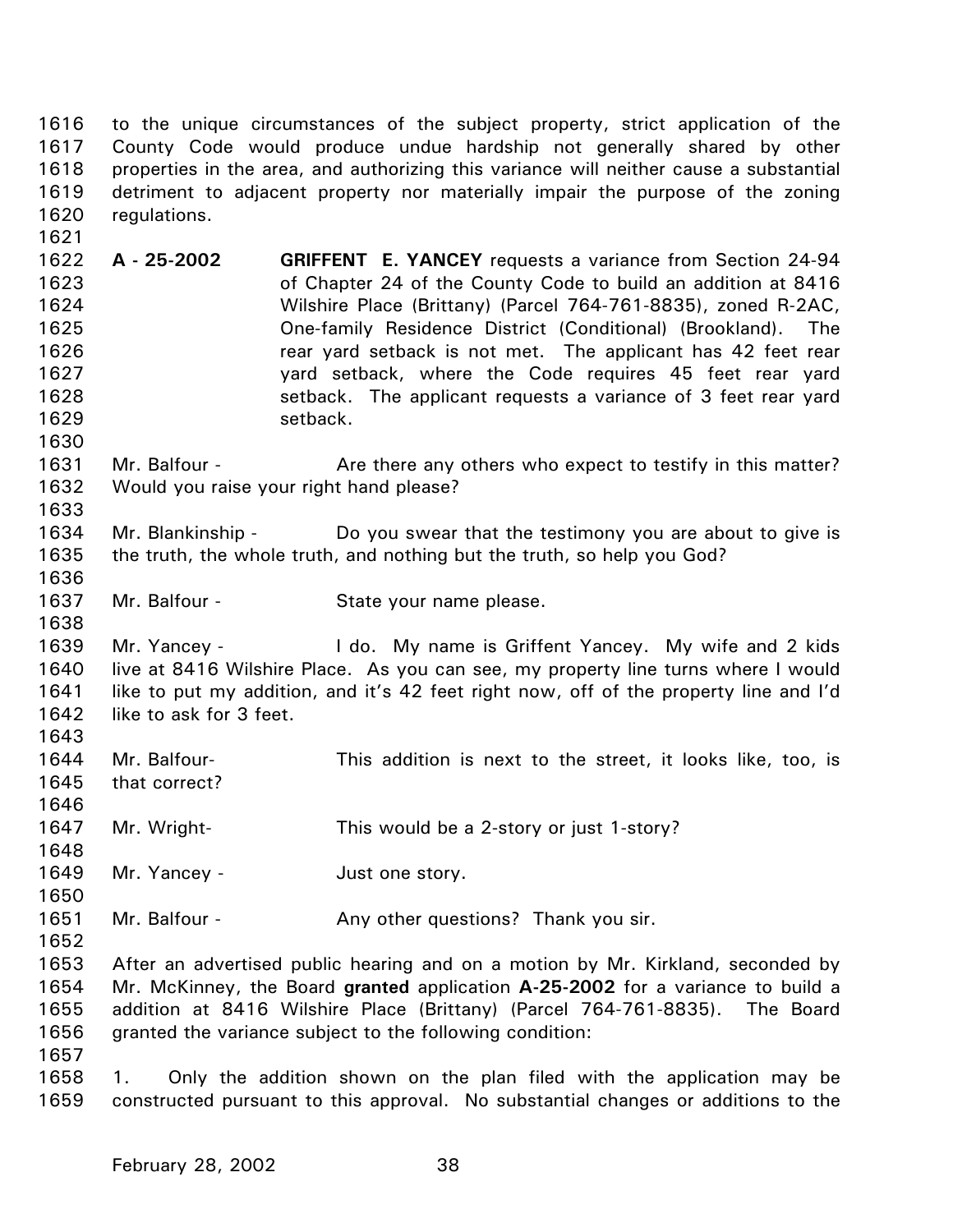| 1660<br>1661<br>1662<br>1663                                         | Code.                                | layout may be made without the approval of the Board of Zoning Appeals. Any<br>additional improvements shall comply with the applicable regulations of the County                                                                                                                                                                                                                                                                                                                   |                    |
|----------------------------------------------------------------------|--------------------------------------|-------------------------------------------------------------------------------------------------------------------------------------------------------------------------------------------------------------------------------------------------------------------------------------------------------------------------------------------------------------------------------------------------------------------------------------------------------------------------------------|--------------------|
| 1664<br>1665<br>1666<br>1667                                         | Affirmative:<br>Negative:<br>Absent: | Balfour, Kirkland, McKinney, Nunnally, Wright                                                                                                                                                                                                                                                                                                                                                                                                                                       | 5<br>0<br>$\Omega$ |
| 1668<br>1669<br>1670<br>1671<br>1672<br>1673<br>1674                 | regulations.                         | The Board granted this request, as it found from the evidence presented that, due<br>to the unique circumstances of the subject property, strict application of the<br>County Code would produce undue hardship not generally shared by other<br>properties in the area, and authorizing this variance will neither cause a substantial<br>detriment to adjacent property nor materially impair the purpose of the zoning                                                           |                    |
| 1675<br>1676<br>1677<br>1678<br>1679<br>1680<br>1681<br>1682<br>1683 | A - 26-2002                          | <b>HAZEL B. GARRETT</b> requests a variance from Section 24-94 of<br>Chapter 24 of the County Code to build a one-family dwelling at<br>14 Orams Lane (Parcel 814-726-9949), zoned R-2, One-family<br>Residence District (Varina). The total lot area requirement is not<br>The applicant has 16,900 square feet total lot area,<br>met.<br>where the Code requires 18,000 square feet total lot area. The<br>applicant requests a variance of 1,100 square feet total lot<br>area. |                    |
| 1684<br>1685<br>1686                                                 | Mr. Balfour -                        | Are there any others who expect to testify in this matter?<br>Three more? Would you raise your right hands please?                                                                                                                                                                                                                                                                                                                                                                  |                    |
| 1687<br>1688<br>1689                                                 | Mr. Blankinship -                    | Do you swear that the testimony you are about to give is<br>the truth, the whole truth, and nothing but the truth, so help you God?                                                                                                                                                                                                                                                                                                                                                 |                    |
| 1690<br>1691                                                         | Mr. Balfour -                        | State your name please.                                                                                                                                                                                                                                                                                                                                                                                                                                                             |                    |
| 1692<br>1693<br>1694<br>1695<br>1696<br>1697<br>1698                 | Mr. Williams -                       | I do. Good morning, gentlemen. My name is Rodney<br>Williams. I'm a home builder. I plan to buy this lot from Ms. Garrett, the owner,<br>who's also here in attendance with us. I'd like to buy the lot in order to build a<br>house. The Code requires 18,000 square feet of lot area. We have 16,900 square<br>feet of lot area. Therefore, we're here asking today for an 1100 square foot<br>variance. That is the case in a nutshell.                                          |                    |
| 1699<br>1700<br>1701<br>1702                                         | Mr. Nunnally-<br>there?              | Mr. Williams, is there any land available on either side of<br>your property that you could purchase? What size house do you plan on putting                                                                                                                                                                                                                                                                                                                                        |                    |
| 1703                                                                 | Mr. Williams -                       | No sir. I have 2 options. I'm looking at either a 1500                                                                                                                                                                                                                                                                                                                                                                                                                              |                    |
|                                                                      |                                      |                                                                                                                                                                                                                                                                                                                                                                                                                                                                                     |                    |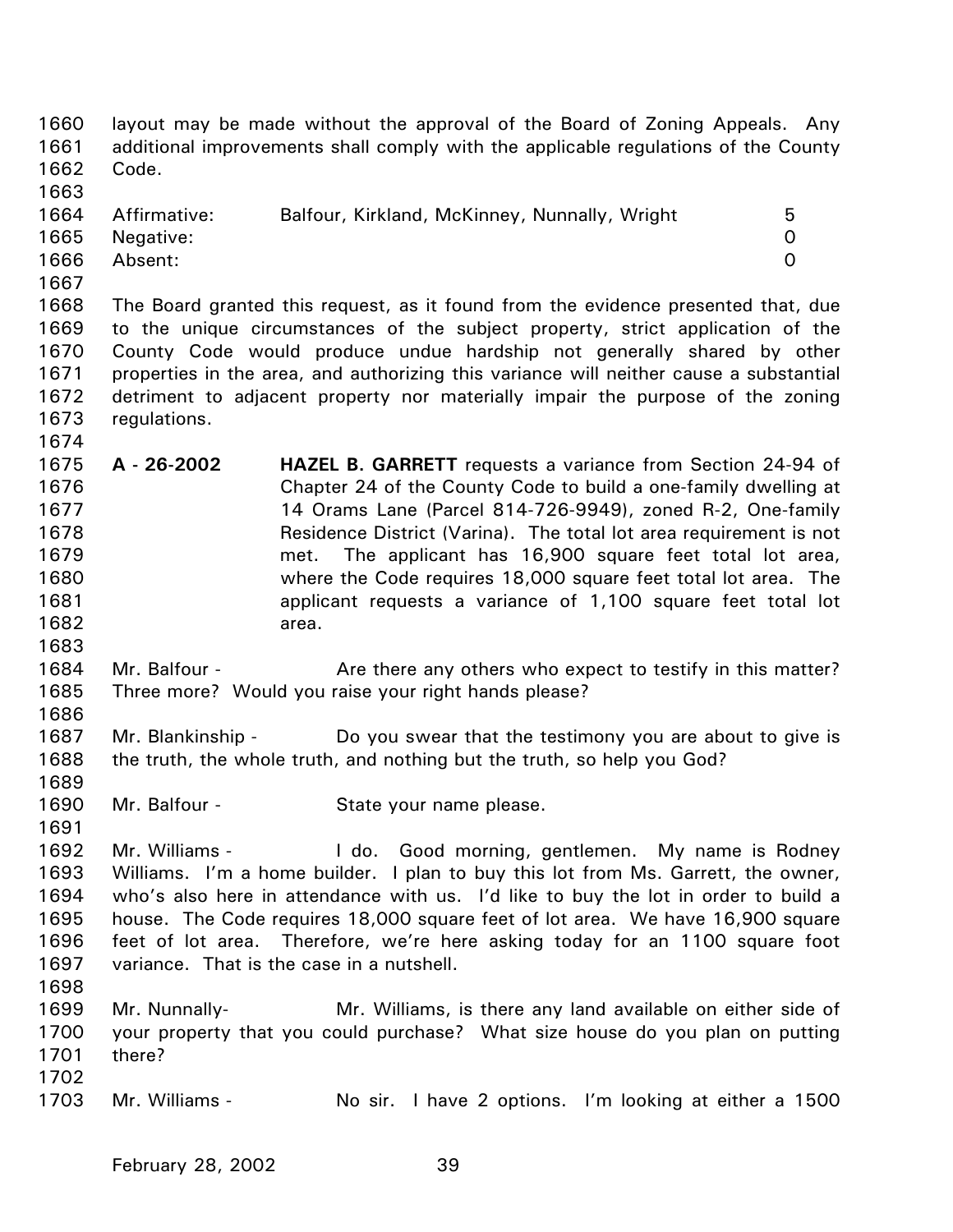1704 1705 1706 1707 1708 1709 1710 1711 1712 1713 1714 1715 1716 1717 1718 1719 1720 1721 1722 1723 1724 1725 1726 1727 1728 1729 1730 1731 1732 1733 1734 1735 1736 1737 1738 1739 1740 1741 1742 1743 1744 1745 1746 1747 square foot Cape Cod or possibly an 1800 square foot Colonial. The minimum square foot requirement on the house in this R-2 zoning area is 1500 square feet. Mr. Nunnally - Mr. Williams, are there other houses built on lots in that area of the same size as this lot. Mr. Williams - Yes sir. Several of the houses in this area are actually smaller than the house I'm intending to build, but there are other houses adjacent to this lot that are roughly 1500 square feet. Mr. Nunnally - How about the lot size? Mr. Williams - The lot size? Most of the other lots within the R-2 zoning area have the minimum required 18,000 square feet. We are just a bit short here with 16,900. Mr. Balfour - **Depending on the size of your home, how much siding** distance are you going to have on each side of the house. Are you going to be within the setback lines on the sides. Mr. Williams - Yes sir. The setbacks should be no issue here. Mr. McKinney - Mr. Williams, do you know how this lot wound up being smaller than the others? Mr. Williams - Yes sir. Ms. Garrett sold a portion of the lot to the rear of it that actually fronts Bayard Road. She sold off a portion of the lot in 1997, and the sale of this lot was unrepresented by an engineer, and basically sold off 18,000 square feet to her neighbor, Ms. Hockaday, and in doing so, she created a nonconforming situation with the lot in question here today, the lot on Orams Lane. Mr. McKinney - That was in 1997? And apparently that was to build Ms. Hockaday's house on Bayard Road? Mr. Balfour - Any other questions? All right, you'll have a chance to respond if these people are opposed to you. Which one of you would like to speak first? Ms. Hockaday - Good morning. I'm Ms. Hockaday. I thank you for the opportunity to express my opinion concerning the variance being requested by Ms. Garrett. I oppose the variance for several simple reasons, but they're important to me. I live in the back of the lot area that is the subject of the request, and would like the existing requirements by the County Code governing the area and request.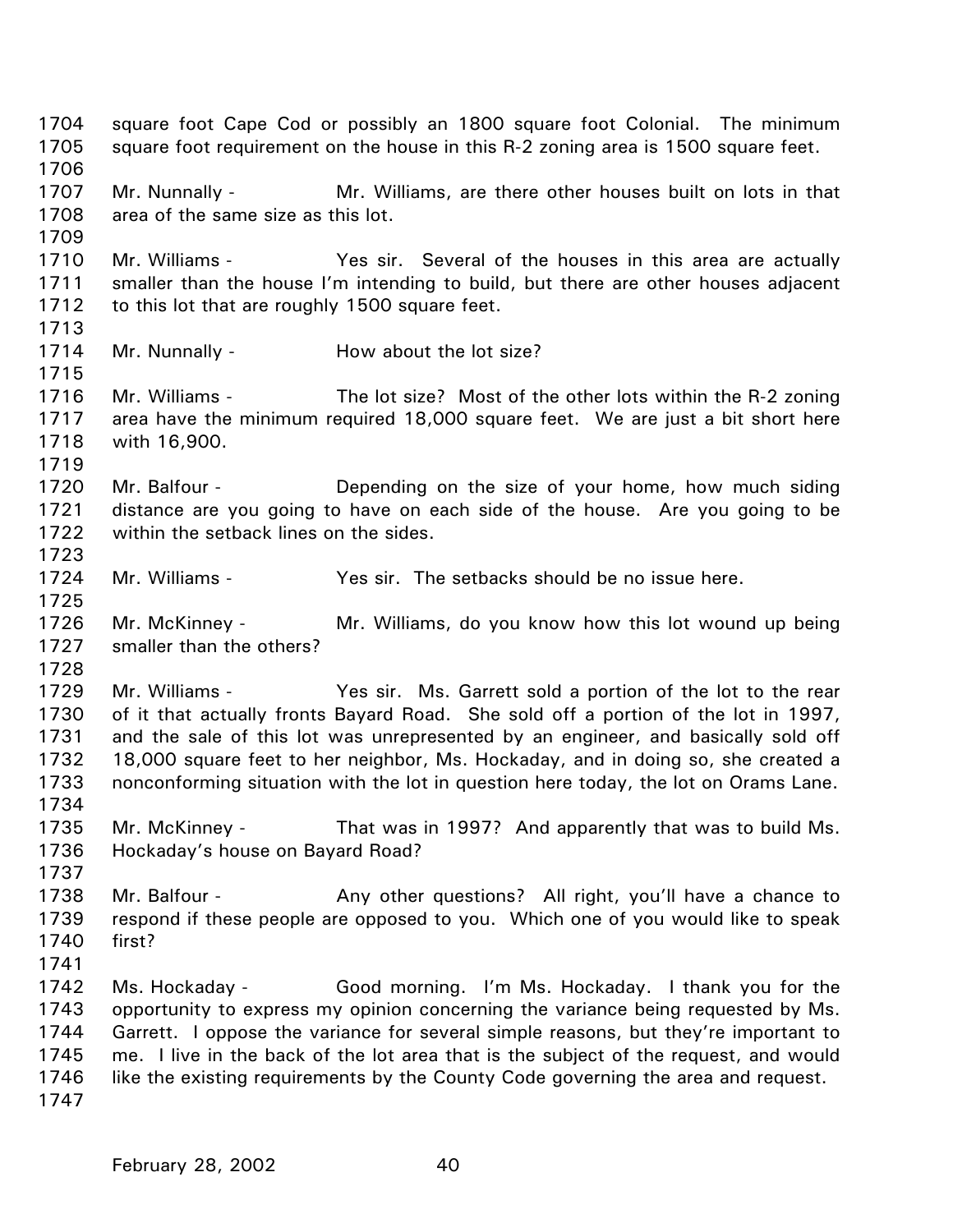1748 Mr. Balfour- You face Bayard Road?

1749

1750 1751 1752 1753 1754 1755 1756 1757 1758 1759 1760 1761 1762 1763 1764 1765 1766 1767 1768 1769 Ms. Hockaday - Yes. I would like the existing requirements by the County Code governing the area and request to remain in effect. I think it's a good code. Simply, I like the space the lot area for a family. I think this means that we have a little more privacy, less crowding, and it creates a more peaceful environment. My question is, does the lot size affect one-family residential districts? I think so. I also have been told that a small subdivision will be built one street over from where I live, and I think that there's already enough construction going on in the area around, and I think that it affects the privacy of the citizens in the area. Also, if you allow variance for 16,000 square feet, vs. the 18,000 square feet, which is required by the Code, my concern is what about other people requesting a variance for an even smaller lot size. Where do you draw the line? A denial of the variance does not prohibit the selling of the lot, it only prohibits the proximity of the structures in the area. I recalled when I purchased the lot from Ms. Garrett, I think she was pretty much familiar with the Code; it had been explained to us that we had to increase the lot size, and I questioned her about the lot that was behind me, also the lot that's behind her, and she was not interested in selling at that time because she enjoyed her privacy, and she stated that she liked the way things were around there, and so do I. I would like to keep it that way. My concern also is this is a type of suburban living as opposed to urban, and I think that's a plus, the larger the lot sizes. Thank you.

- 1771 1772 1773 Mr. Balfour - Are there any questions? You do understand that if this lot is not built on, apparently it's not going to be available for any other use either and have to stay vacant?
- 1775 1776 Ms. Hockaday - I understand that, but that does not mean it cannot be sold.
- 1778 Mr. Wright- Why would it be sold?
- 1780 1781 Ms. Hockaday - The land itself, I would purchase the land; it's right behind me. I have children; they could play there, whatever. It can be sold.
- 1782

1770

1774

1777

1779

- 1783 1784 Mr. McKinney- Are you saying you'd purchase the land for the same price that it's under contract for now?
- 1785
- 1786 1787 1788 1789 1790 1791 Ms. Hockaday - I don't know what it's under contract for now, but she sold the lot to me. What I was going to do with it, I don't think was of any concern to her. She just wanted to sell the land, and I bought the land for \$15,000 at that time. I don't know what she's been offered for the land that's behind me. I would think if she's moving out or she's selling all her land, that's of no concern to her. It's of concern to most of the citizens who live in that area.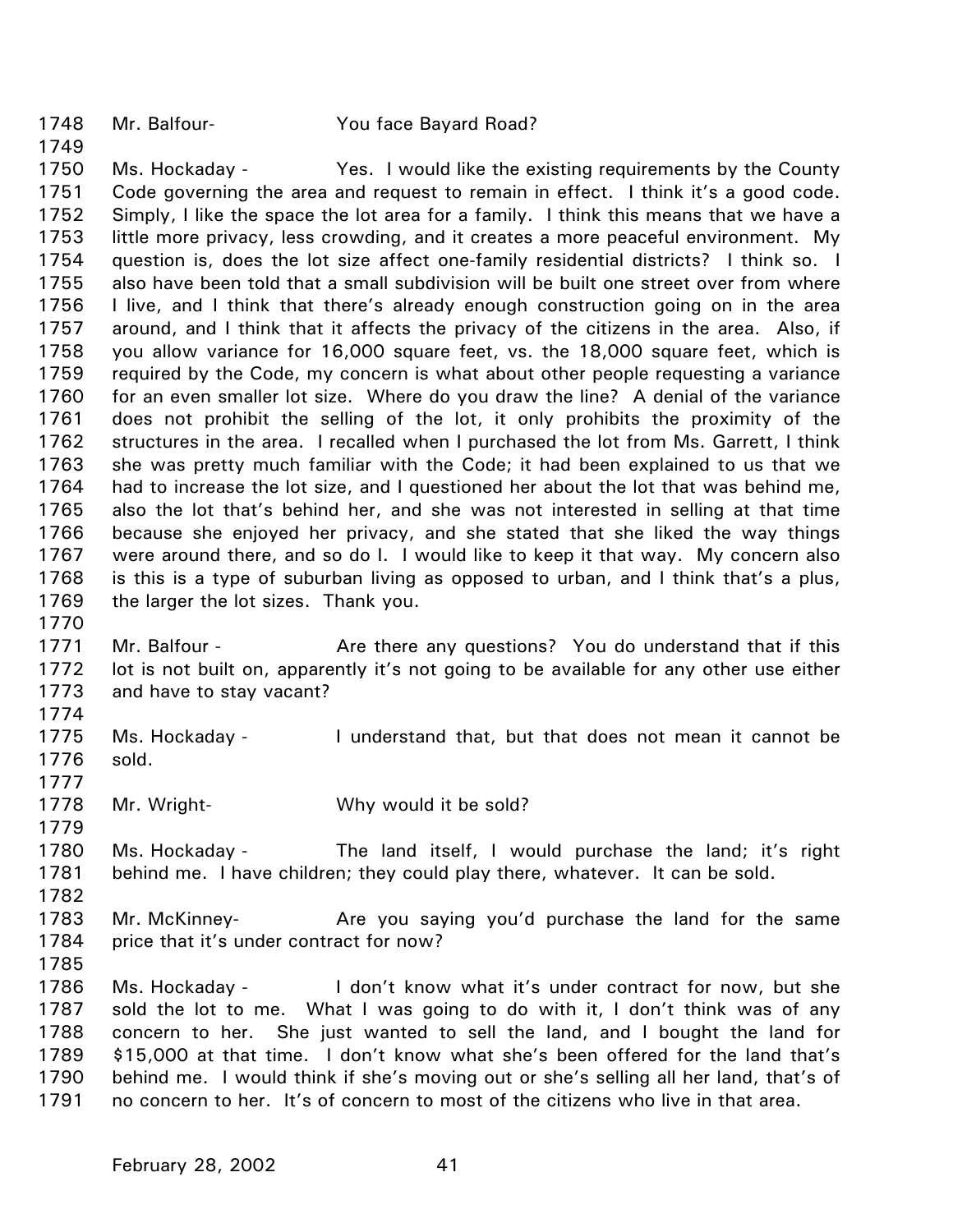1792 1793 1794 1795 1796 1797 1798 1799 1800 1801 1802 1803 1804 1805 1806 1807 1808 1809 1810 1811 1812 1813 1814 1815 1816 1817 1818 1819 1820 1821 1822 1823 1824 1825 1826 1827 1828 1829 1830 1831 1832 1833 1834 1835 Mr. Wright- When did you purchase your lot? Ms. Hockaday - It was back in '97. Mr. Balfour - Any other questions? Thank you. Next. Ms. Baldwin - Hello. My name is Kristin Baldwin. I live on the lot right next to it, at 12 Orams, and I appreciate being able to speak here today. I am also opposed to the variance. I've heard about lot sizes in the area. I know that 18,000 that Ms. Hockaday has, being the exact amount required, is actually small for the area. I personally have 20,000. Just by looking, I know that the lot next door is even larger than that, plus the lots behind us are just as large. The lot next to mine, at 10 Orams, is also open, which is one of the reasons I bought in that area. I talked to one of the neighbors in the area, and one of the things I was told was that there wasn't going to be much construction around there, because I also appreciate the privacy. I like having the space to move around in and not having people to every side of me. I'm also concerned because I do notice that across the street on Orams, has already been zoned R-3, which means the lot sizes in front are going to be 63 feet across Orams, where currently we have 100 feet, so that's already going to crowd a number of houses across the street from me. I find that very concerning also because of the number of septic problems we have in the East End. It's already gotten a little crowded for that. I'm opposed to that just for the space and not wanting too many people building. Mr. Balfour - The Anyone else to speak? Mr. Williams, do you have anything else to say? Thank you. After an advertised public hearing and on a motion by Mr. Nunnally, seconded by Mr. McKinney, the Board **granted** application **A-26-2002** for a variance to build a one-family dwelling at 14 Orams Lane (Parcel 814-726-9949). The Board granted the variance subject to the following condition: 1. This variance applies only to the minimum total area requirement. All other applicable regulations of the County Code shall remain in force. 2. Approval of this request does not imply that a building permit will be issued. Affirmative: Balfour, Kirkland, McKinney, Nunnally, Wright 5 Negative: 0 Absent: 0 The Board granted this request, as it found from the evidence presented that, due to the unique circumstances of the subject property, strict application of the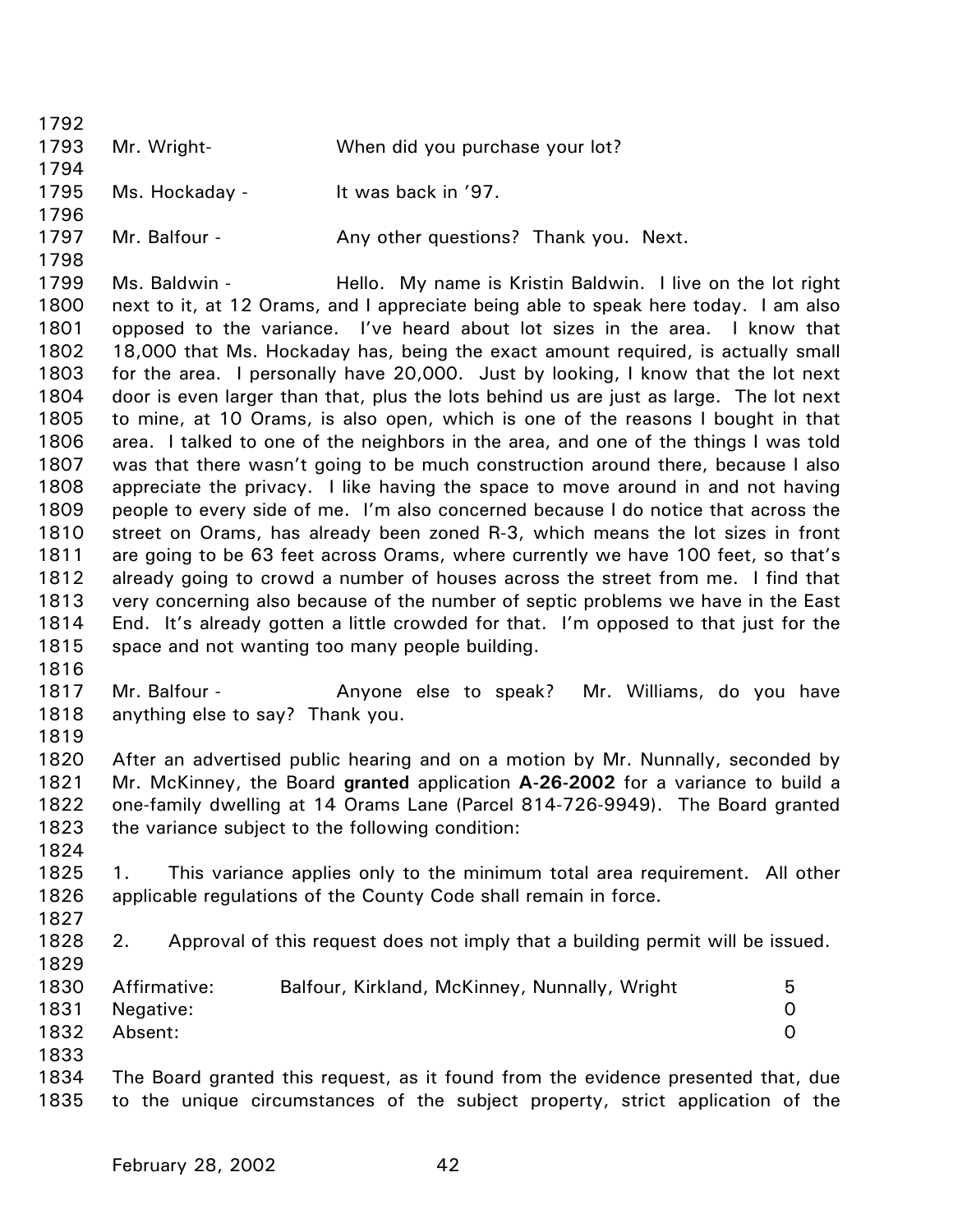1836 1837 1838 1839 County Code would produce undue hardship not generally shared by other properties in the area, and authorizing this variance will neither cause a substantial detriment to adjacent property nor materially impair the purpose of the zoning regulations.

1841 1842 1843 1844 1845 1846 1847 **A - 27-2002 SHELIA ARRINGTON** requests a variance from Section 24-94 of Chapter 24 of the County Code to build a two-story addition at 100 Culpeper Road (Westham Ridge) (Parcel 757-732-5692), zoned R-1, One-family Residence District (Tuckahoe). The rear yard setback is not met. The applicant has 40 feet rear yard setback, where the Code requires 50 feet rear yard setback. The applicant requests a variance of 10 feet rear yard setback.

1849 1850 Mr. Balfour - **Are there any others to speak on this matter?** Would you raise your right hand please?

1852 1853 Mr. Blankinship - Do you swear that the testimony you are about to give is the truth, the whole truth, and nothing but the truth, so help you God?

1855 Mr. Balfour - State your name please.

1856 1857 1858 1859 1860 1861 1862 1863 1864 1865 Mr. Hugo - I do. My name is Jay Hugo; I'm with Bond Hugo Farley, the architects on this project for Tom and Shelia Arrington, the homeowners at 100 Culpeper Road. They propose a 2-story addition. It's actually 2 floors of useable space, but it's set into grade, so It actually is more like a 1-story addition from the high side and from the primary public views. The upper story will be a new kitchen and informal seating space, about 700 square feet of living area; the lower story will be a garage. The Arringtons have been residents in the area for a while, and they're continuing a commitment to the house and to the neighborhood. We're proposing an addition that is of quality materials and details.

1866

1840

1848

1851

1854

1867 1868 1869 1870 1871 1872 1873 1874 1875 1876 1877 1878 1879 We've got a slightly unusual condition here where the house actually faces the side yard. There are a couple of graphics here. That elevation is actually the Culpeper Road elevation, which is the side yard, and what you see peeking out to the left is the extent of the addition to what is called the rear yard, which actually appears to be the side yard. We've got a condition where we're trying to abide by a rear yard setback, which is 50 feet; we're proposing 40 feet, but in effect it's functioning like a side yard. The reason why the addition is located where it is, is for adjacency to the existing dining room and to hold the addition back off the existing face of the garage that's underneath of the footprint of the house and allow an adequate back-out space for the new garage, so that's what's pushed it further to the south. The other thing that we think it helps out, is to break up the wall plane on the south side, so that it doesn't present quite as much mass along that wall.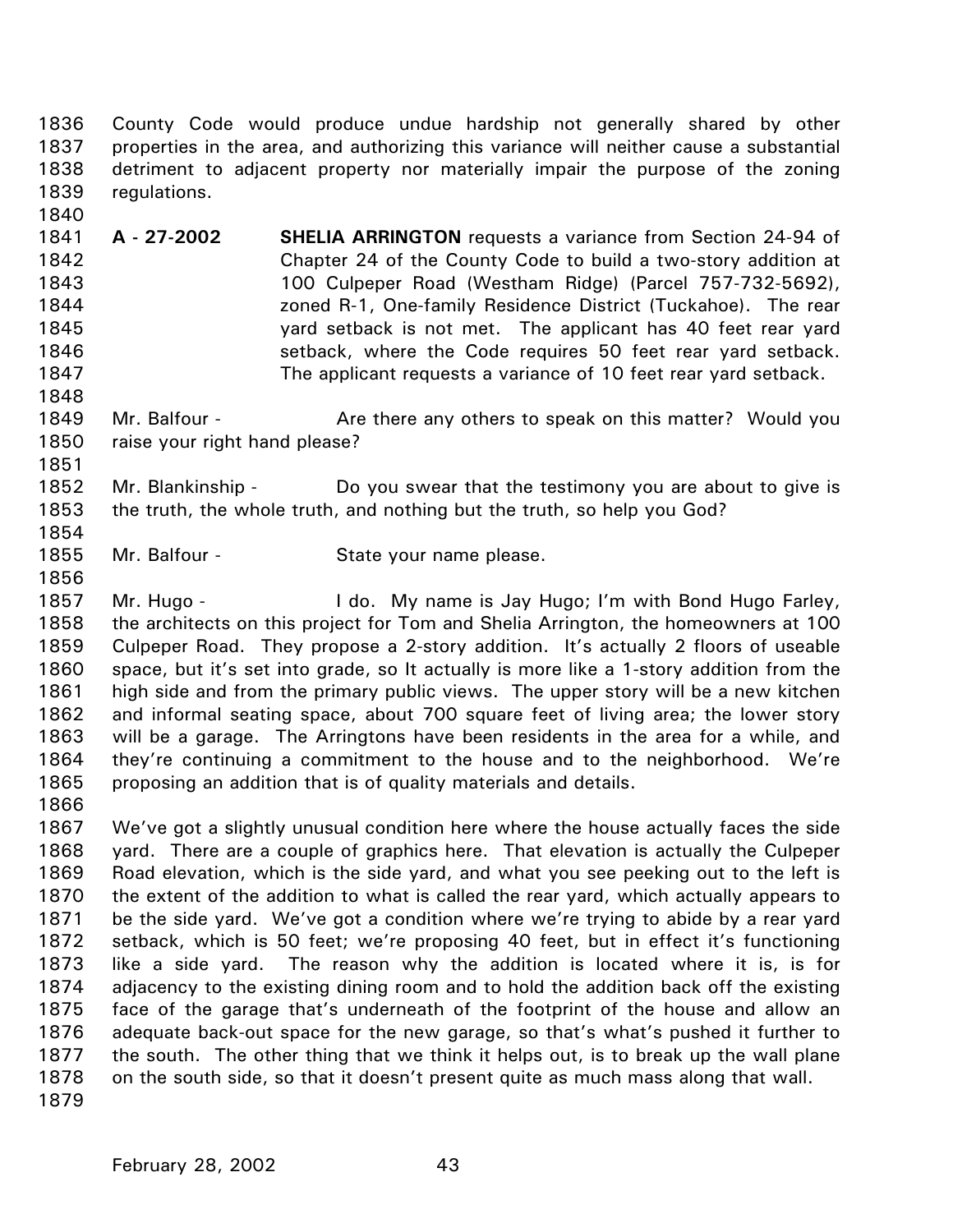1880 1881 1882 1883 1884 1885 1886 1887 1888 1889 1890 1891 1892 1893 1894 1895 1896 1897 1898 1899 1900 1901 1902 1903 1904 1905 1906 1907 1908 1909 1910 1911 1912 1913 1914 1915 1916 1917 1918 1919 1920 1921 1922 1923 The Arringtons have met with the adjacent property owners. I understand them to be in support of it, and we request a 10-foot variance for the rear yard setback. Mr. Balfour - Cuestions? Mr. Wright- **IS there any screening between this proposed addition** and the house to the rear? Mr. Hugo - There is existing landscape screening between the 2, but there is no new proposed screening. Mr. Wright- There are some trees in that area. You will have to remove some trees. Mr. Hugo - The Are you asking if there is any screening that will be removed? I didn't understand the question. There are 2 trees that will be cut down. One's an existing pine, and one's an existing maple back there, I believe, that are between the existing property and the neighbor behind. Mr. Balfour - Any other questions? Thank you sir. After an advertised public hearing and on a motion by Mr. Wright, seconded by Mr. McKinney, the Board **granted** application **A-27-2002** for a variance to build a twostory addition at 100 Culpeper Road (Westham Ridge) (Parcel 757-732-5692). The Board granted the variance subject to the following condition: 1. Only the improvements shown on the plan filed with the application may be constructed pursuant to this approval. No substantial changes or additions to the layout may be made without the approval of the Board of Zoning Appeals. Any additional improvements shall comply with the applicable regulations of the County Code. Affirmative: Balfour, Kirkland, McKinney, Nunnally, Wright 5 Negative: 0 Absent: 0 The Board granted this request, as it found from the evidence presented that, due to the unique circumstances of the subject property, strict application of the County Code would produce undue hardship not generally shared by other properties in the area, and authorizing this variance will neither cause a substantial detriment to adjacent property nor materially impair the purpose of the zoning regulations. **UP- 4-2002 JEWISH COMMUNITY CENTER, INC**. requests a conditional use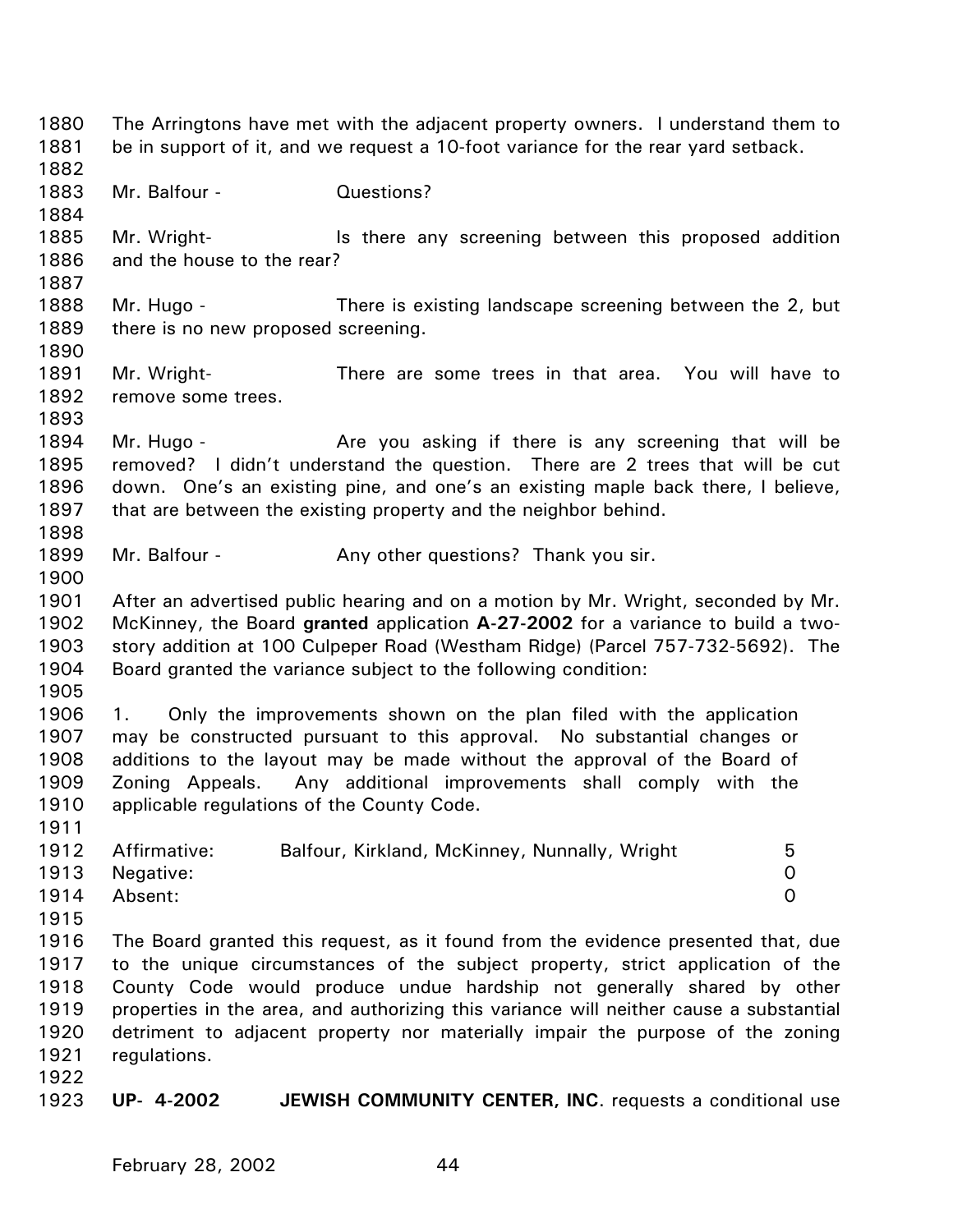1924 1925 1926 1927 permit pursuant to Section 24-52(a) of Chapter 24 of the County Code to allow temporary access from West Franklin Street at 5403 Monument Avenue (Parcel 770-736-3957), zoned A-1, Agricultural District (Brookland).

- 1929 1930 Mr. Balfour - **Are there any others who expect to testify in this matter?** Would you raise your right hand please?
- 1931

1936

1928

1932 1933 1934 Mr. Blankinship - Do you swear that the testimony you are about to give is the truth, the whole truth, and nothing but the truth, so help you God?

1935 Mr. Balfour - State your name please.

1937 1938 1939 1940 1941 1942 1943 1944 1945 1946 1947 1948 1949 1950 1951 1952 1953 1954 1955 1956 1957 1958 1959 1960 1961 1962 Mr. Weinberg - Mr. Chairman, members of the Board, I'm Jay Weinberg, and I represent the Jewish Community Center. With us today are Richard November, who's in charge of this construction, Mr. Chuck Howard, and Mr. Dan Niccolucci, and Alan Sataloff, the Executive Director. As the Board may remember, on May 24 you granted a conditional use permit UP-17-2001, to allow for the expansion of the Jewish Community Center. This is a request to amend condition number 7, in order to allow for temporary access from West Franklin Street to the Center, during the construction period. In planning the construction phase, the applicant realized that their access to and from Monument Avenue had to be blocked off for several months. Accordingly, an alternate access to the property is required during this construction period. Also, our engineers have advised us that it's extremely important to separate the construction traffic, which consists of trucks and equipment, from staff and membership traffic, which is basically automobiles, in the interest of public safety. Accordingly, we've met several times with your professional staff and also with our neighbors, to explain the situation to them and to be certain that we keep to a minimum any inconvenience to the residents on West Franklin Street. Last week we met with Mrs. Zachary, Mr. Rudenko, and Mr. Tate, all of whom are here this morning, in order to review our plans and walk the site, so we would all know exactly what we were talking about. In order to reduce the inconvenience to them and their tenants, we have reached a number of agreements, which are basically contained in my letter to them of February 21, 2002, a copy of which is on file with the case in the Planning Office, and which are specifically set forth in conditions 12-16, suggested by staff. I might add that all of the conditions recommended by staff are acceptable to the Center. Very briefly stated, these agreements may be summarized as follows:

1963 1964 1965 1966 1967 1. The existing sidewalk from the rear entrance of the JCC to the existing entrance and the fence at West Franklin Street must be removed at the commencement of construction, and the JCC's rear entrance will be kept closed and will be eliminated completely after the renovation is completed.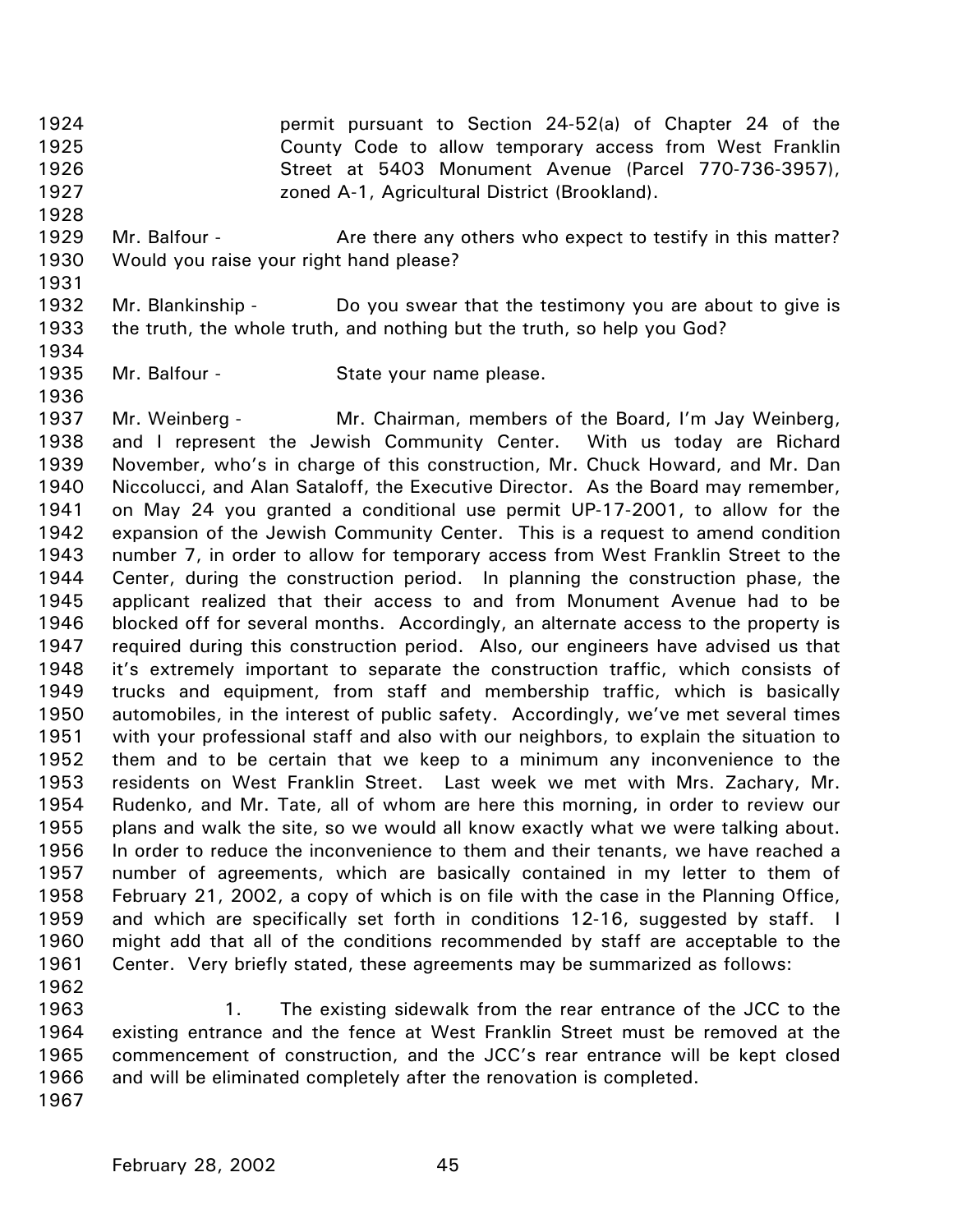1968 1969 1970 1971 1972 1973 1974 1975 2. The current condition of the use permit states that upon completion of the expansion, a wooden fence, 7 feet in height, will be provided along the eastern boundary line of the apartments and across West Franklin street with no openings in the gates. We have mutually agreed with our neighbors to request a change in this condition, so that the fence would be a 7-foot, solid vinyl fence, rather than a wooden fence. Our neighbors, and we, believe that one, it will be more attractive; two, require less maintenance, and it's more durable and we mutually agree on this change.

1976

1977 1978 1979 1980 1981 1982 1983 1984 1985 1986 1987 1988 1989 1990 1991 1992 3. The above mentioned fence will be erected prior to the construction of any building, for its entire length, except for leaving an opening for access to the site from West Franklin Street, but only during the construction. Upon completion of the construction and prior to the issuance of a certificate of occupancy, the balance of the fence would be installed so as to completely close off any access to or from West Franklin Street, to or from the site. The Jewish Community Center has also agreed that, upon completion of construction, West Franklin Street would be in at least as good a condition as it is today. The County has agreed with the JCC, to take photographs of the street, and the sidewalks at this time, to document their condition, so to make sure we put it back in the right condition, and we have further agreed to send Ms. Zachary copies of those photographs. Upon completion of construction, the existing sidewalk in front of Ms. Zachary's and Mr. Rudenko's house, as well as Mr. Tate's properties, would be repaired. That's in addition to that condition in which we would add the sidewalks in front of 5307 through 5311 West Franklin Street, which would also be repaired, so we'd handle it on both sides of the street.

1993

1999

2005

1994 1995 1996 1997 1998 Let me say that our neighbors have been extremely cooperative and very sensitive to our problem during the construction period, and we in turn want to be sensitive and accommodating to their concerns. We respectfully submit that this request complies with all of the jurisdictional conditions precedent, for the Board to grant the request for the following reasons:

2000 2001 2002 2003 2004 1. Because of the care that we've taken to reach mutual agreement with our neighbors, and the 16 conditions recommended by staff, the request for an amendment to our use permit will not adversely affect the health, safety, or welfare of persons residing or working on the premises or in the neighborhood.

2006 2007 2008 2009 2. It will not unreasonably impair the adequate supply of light and air to adjacent properties, as we have observed all of the required setbacks and have a very large parcel of land with substantial open space.

2010 2011 3. Our proposal should not increase the congestion in the streets, in view of the fact that we are providing substantially more on-site parking, and the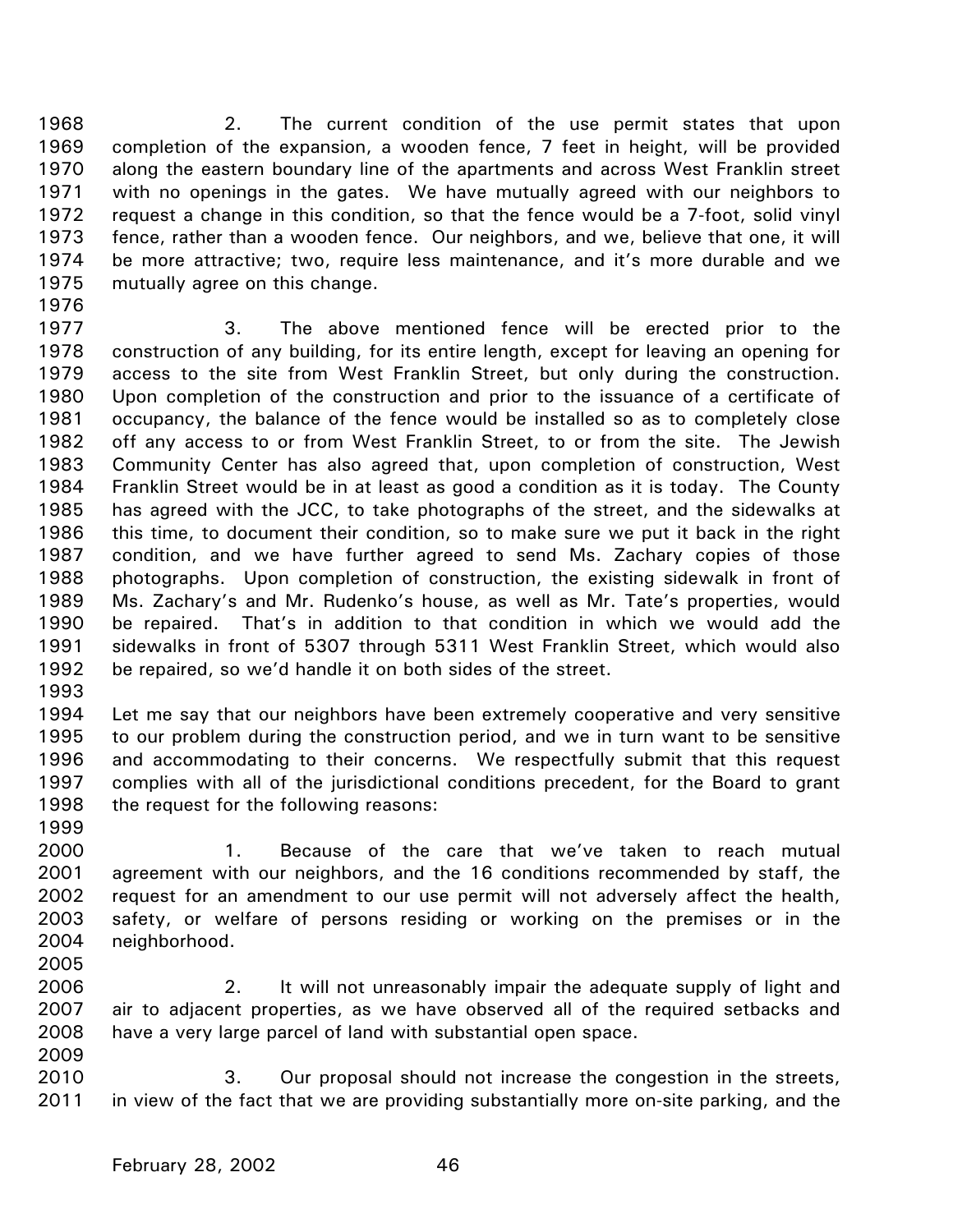2012 2013 2014 2015 2016 2017 2018 2019 traffic during construction is divided into 2 access points, and construction traffic for all but 5 months is confined to Monument Avenue, not West Franklin Street. It will not increase the danger from fire or otherwise unreasonably affect public safety, nor impair the character of the adjacent districts, because we are modernizing and completely renovating the facility, which has been at this location for over 40 years, and which serves the community in which it is located by providing recreational, leisure, cultural and educational opportunities for our citizens.

- 2021 2022 2023 2024 2025 4. Next, because of the care we have taken by meeting with the County's traffic engineer, the Board's professional staff, and our neighbors, our request should not be incompatible with the general plans or objectives of the official land use plan of the County, nor be likely to reduce or impair the value of buildings or properties in the surrounding area.
- 2027 2028 2029 2030 2031 2032 2033 2034 2035 I would also like to pay special thanks to Nina Zachary, Mike Rudenko, and Butch Tate, for their willingness to meet with us on several occasions and to walk this property, and to mutually agree on conditions to protect our respective properties. I also thank them in advance for their patience during the construction period. For all of the forgoing reasons, we would respectfully submit that the use is substantially in accordance with the general purposes and the objectives of the County Code, and respectfully request that the Board grant the amendment to UP-17-2001, subject to the 16 conditions recommended by staff, which we readily accept. I'll be happy to answer any questions.
- 2037 2038 Mr. Wright- That would change condition  $# 7$  to remove the words "an opaque wooden privacy fence to a solid vinyl fence."
- 2040 Mr. Weinberg - That's correct sir.

2020

2026

2036

2039

2041

2051

- 2042 2043 2044 Mr. Blankinship - We have actually distributed to you a revised set of conditions. It does incorporate Mr. Weinberg's recommendations. He and the applicants have had an opportunity to review those.
- 2045 2046 2047 2048 Mr. Nunnally - The Mr. Weinberg, what's the timetable for this construction?
- 2049 2050 Mr. Weinberg - Well, we would hope to start with March, and there's a schedule there, and it's phased as to each phase of it.
- 2052 2053 2054 2055 Mr. Kirkland - The Mr. Weinberg, would you have any problems with construction vehicles being limited to Monday through Friday, going through the Franklin Street entrance?
	- February 28, 2002 47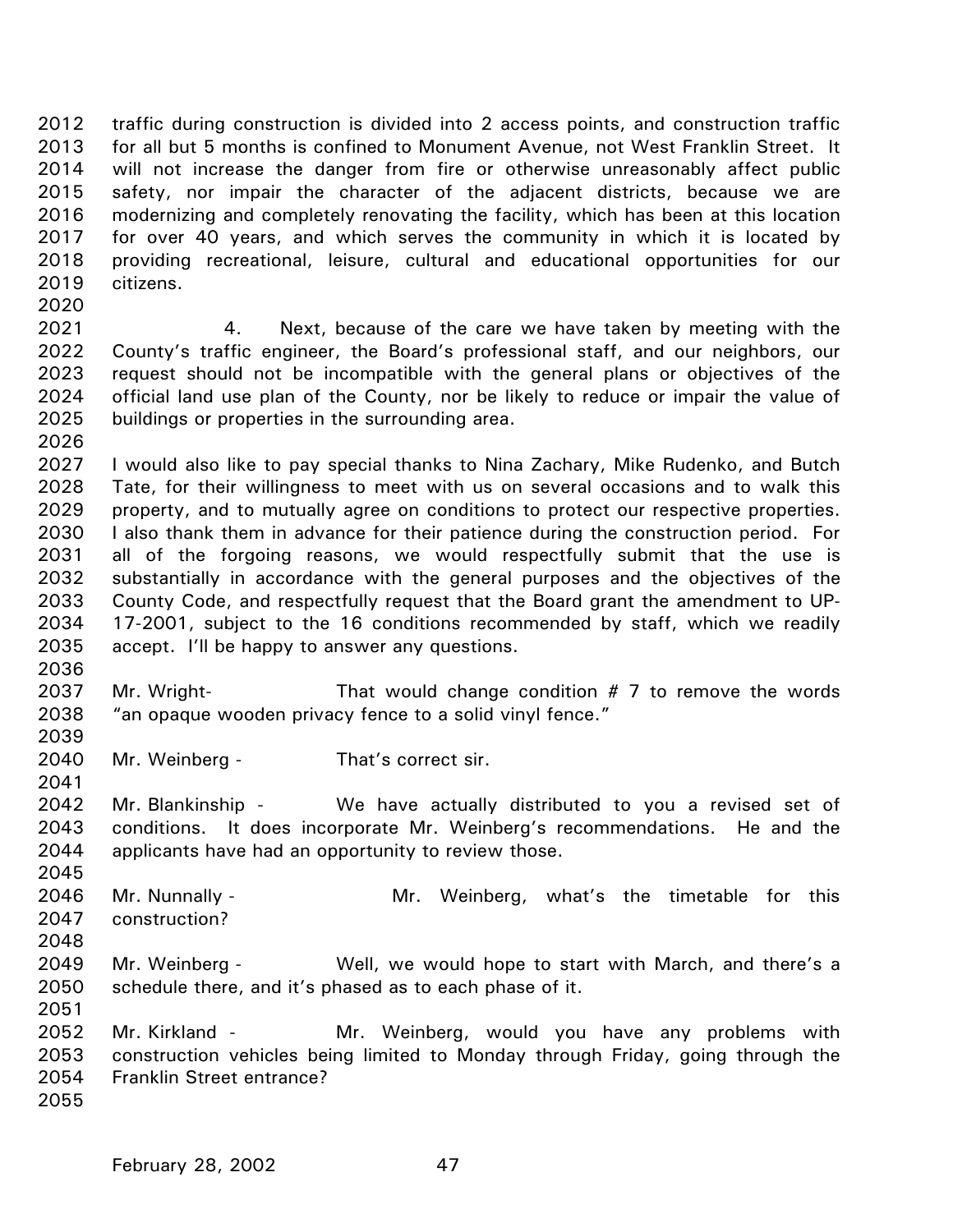2056 2057 2058 2059 2060 2061 2062 2063 2064 2065 2066 2067 2068 2069 2070 2071 2072 2073 2074 2075 2076 2077 2078 2079 2080 2081 2082 2083 2084 2085 2086 2087 2088 2089 2090 2091 2092 2093 2094 2095 2096 2097 2098 Mr. Weinberg - **As opposed to none on Saturday or Sunday?** Mr. Kirkland - That's correct. Mr. Weinberg - I don't believe that's a problem, is it, Richard or Chuck? Mr. Kirkland -  $\mu$  And that the hours be 7:30 to 5:30. Mr. Weinberg - I would say that would be agreeable, except in case of emergency, if we could add that. In other words, if you're doing a concrete pouring. I would not have a problem with that. Mr. Balfour - Any other questions? Any of the 4 of you feel the need to speak? All right sir, and no others stood up, so I guess that's the case. Oh, are there; I didn't look to the right. I'm sorry. Mr. Tate - I'm Butch Tate. I know they're going to use it, and they need to use this street. The only thing I'd like, is for it to revert back as soon as possible to a residential street. In other words, one of their planning things said "up to 2 years, and I was just wondering, once they got the major construction done, could they reopen the entrance to Monument Avenue as soon as possible. Once they get to a point where they can open up to use Monument Avenue. Mr. Balfour - I think they'll do that. Thank you. After an advertised public hearing and on a motion by Mr. Wright, seconded by Mr. Kirkland, the Board **granted** application **UP-4-2002** for a conditional use permit to allow temporary access from West Franklin Street at 5403 Monument Avenue (Parcel 770-736-3957). The Board granted the variance subject to the following conditions: 1. The property shall be developed in substantial conformance with the plan submitted at the hearing, including the landscaped berm and the preservation of existing trees. No substantial changes or additions to the layout may be made without the approval of the Board of Zoning Appeals. 2. The applicant shall submit a schedule of required and provided parking spaces consistent with Section 24-96 of the County Code. The parking lot, driveways, and loading areas shall be subject to the requirements of Section 24-98 of Chapter 24 of the County Code. 3. The applicant shall present a complete grading, drainage, and erosion control plan prepared by a Professional Engineer certified in the state of Virginia to the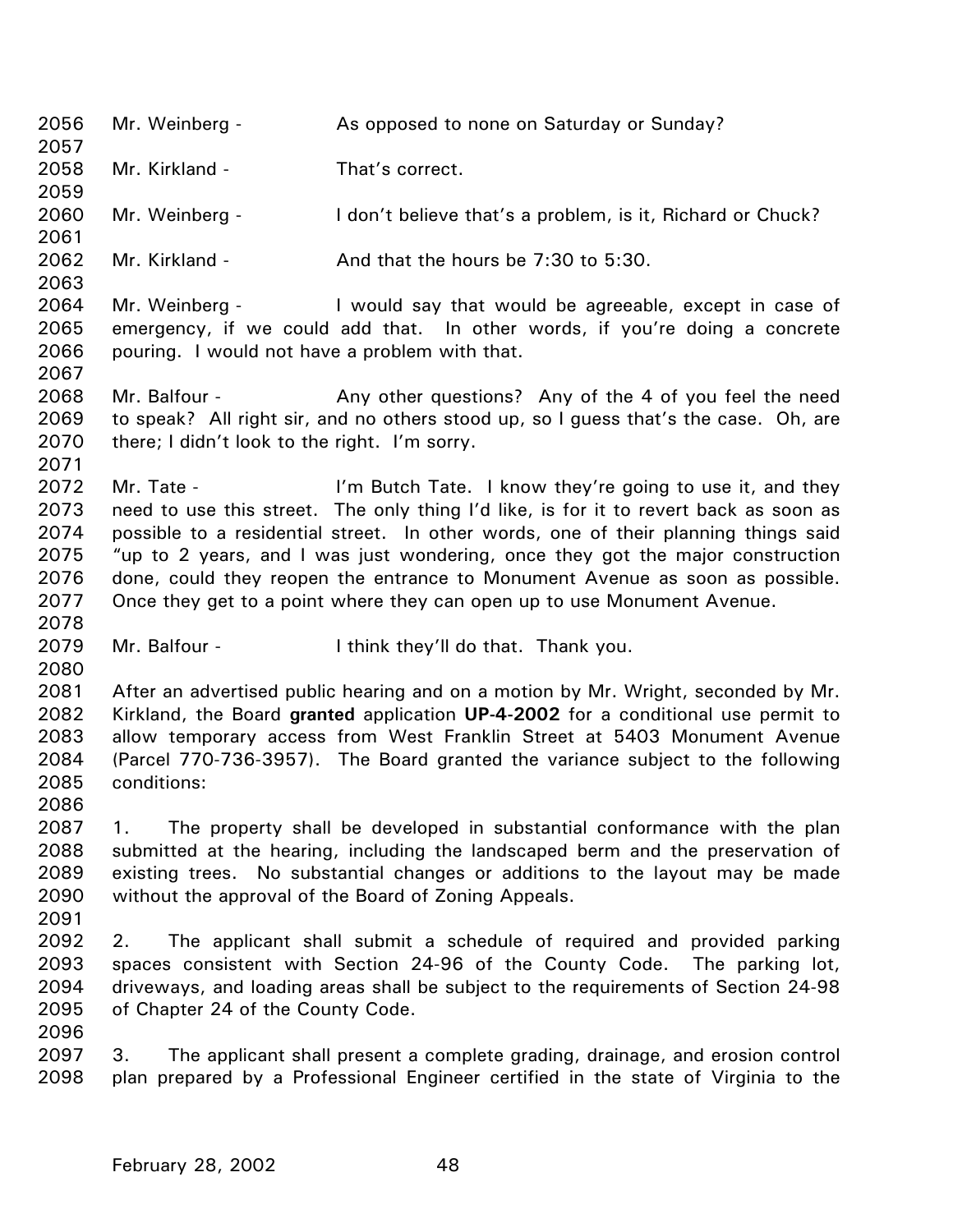- 2099 2100 Department of Public Works for approval. This plan must include the necessary floodplain information if applicable.
- 2102 2103 4. A detailed landscaping and lighting plan shall be submitted to the Planning Office with the building permit for review and approval.
- 2104 2105

2107

2111

2114

2118

2121

2124

2126

2101

- 2106 5. All exterior lighting shall be shielded to direct light away from adjacent property and streets.
- 2108 2109 2110 6. All landscaping shall be maintained in a healthy condition at all times. Dead plant materials shall be removed within a reasonable time and replaced during the normal planting season.
- 2112 2113 7. Fire lanes shall be marked and maintained in accordance with the Fire Prevention Code in effect.
- 2115 2116 2117 8. Parking spaces shall be marked on the pavement surface with four inch wide painted lines. All lane lines shall be white in color with the exception that those dividing traffic shall be yellow.
- 2119 2120 9. All traffic control signs shall be fabricated as shown in the Virginia Manual of Uniform Traffic Control Devices for Streets and Highways.
- 2122 2123 10. All trash shall be in closed containers with regular pickups. The area shall be kept clean, and the containers shall be properly screened.
- 2125 11. Noise at the property line shall not exceed 60 decibels.
- 2127 2128 2129 2130 12. The existing sidewalk from the rear entrance of the JCC to the existing entrance in the fence at West Franklin Street shall be removed with the commencement of construction. The rear entrance doors of the JCC have already been locked and will be removed.
- 2131
- 2132 2133 2134 2135 2136 2137 13. Upon completion of the expansion, an opaque vinyl fence seven feet in height shall be provided along the eastern property line adjacent to the brick apartments and across West Franklin Street, with no openings or gates. The fence shall be constructed prior to the construction of any buildings, except for leaving an opening for temporary access. The fence will be completed prior to the issuance of a final Certificate of Occupancy for the expansion.
- 2138

2139 2140 2141 2142 14. Upon completion of construction, JCC shall ensure that the condition of West Franklin Street will be at least as good as it was prior to construction. Staff from the JCC and Henrico County will take photographs of the street and sidewalk prior to construction to document its condition.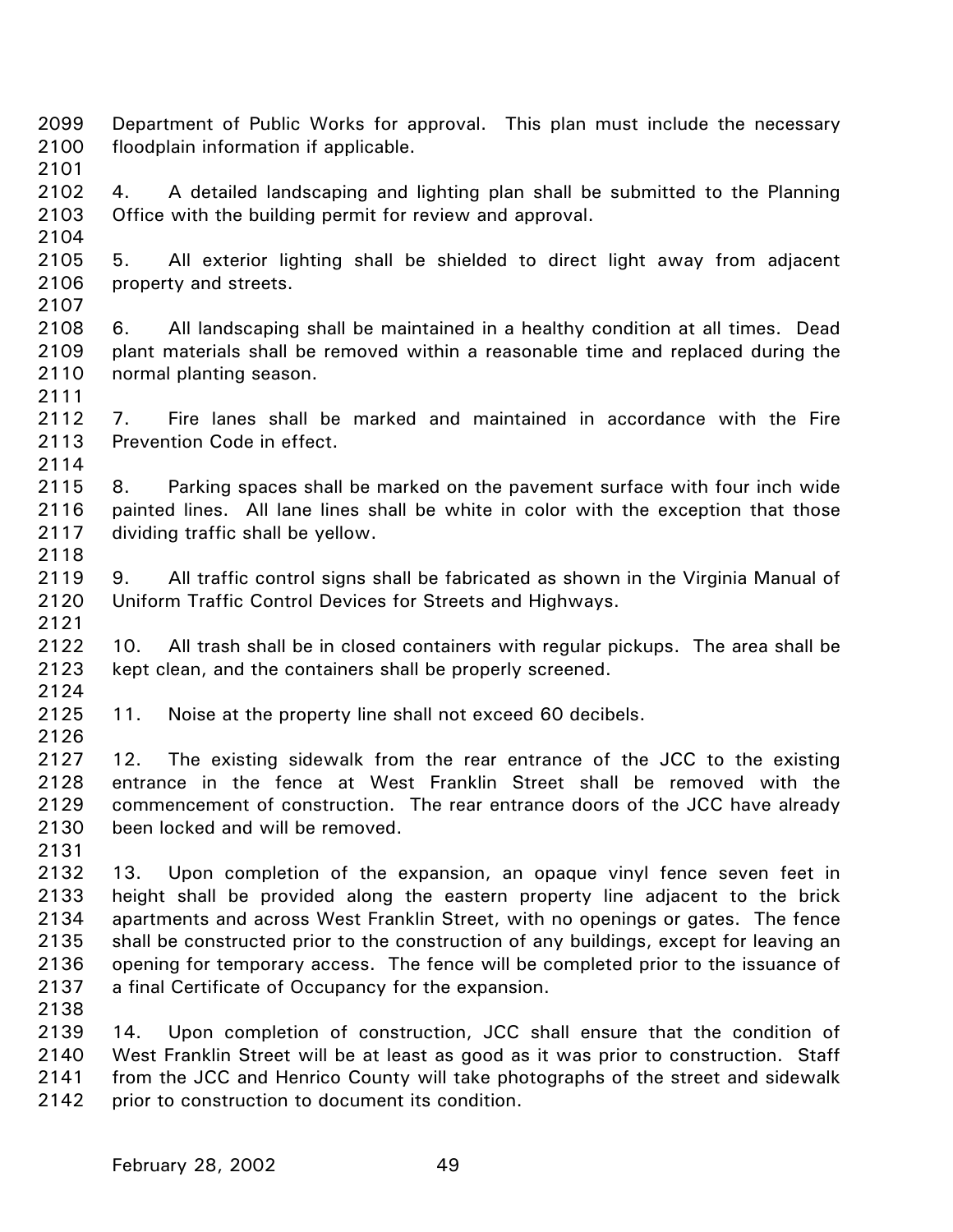2143 2144 2145 2146 2147 2148 2149 2150 2151 2152 2153 2154 2155 2156 2157 2158 2159 2160 2161 2162 2163 2164 2165 2166 2167 2168 2169 2170 2171 2172 2173 2174 2175 2176 2177 2178 2179 2180 2181 2182 2183 2184 2185 2186 15. Upon completion of construction, JCC shall ensure that the sidewalks on both sides of the street in front of 5307 - 5311 West Franklin Street will be repaired. 16. The use of the temporary access from West Franklin Street shall be limited to Monday - Friday, 7:30 AM - 5:30 PM, during the time periods and for types of traffic stated in the schedule provided by JCC. Minor adjustments to that schedule may be authorized by the Director of Planning. Affirmative: Balfour, Kirkland, McKinney, Nunnally, Wright 5 Negative: 0 Absent: 0 The Board granted this request as it found from the evidence presented that authorizing this use permit will not be of substantial detriment to adjacent property and will not materially impair the purpose of the zoning regulations. **A - 28-2002 COMFORT SUITES HOTEL** requests a variance from Section24- 104(3)c.1. of Chapter 24 of the County Code to install two signs at 4051 Innslake Drive (Parcel 749-761-3214), zoned O-3C, Office District (Conditional) (Three Chopt). The signage requirement is not met. The applicant proposes a 48-square foot attached sign and a 22-square foot freestanding sign, where the Code allows only one 30-square foot sign. The applicant requests a variance for the number of signs and 40 square feet of signage. Mr. Balfour - We have 2 who expect to testify, is that right? Would you raise your right hand? Mr. Blankinship - Do you swear that the testimony you are about to give is the truth, the whole truth, and nothing but the truth, so help you God? Mr. Balfour - State your name please. Mr. Tweat - Good morning, members of the Board. My name is Allen Tweat, with Holiday Signs, representing the owner of Comfort Suites. Everything laid out in your document is correct. The Comfort Suites, being part of a national chain, is going through a re-imaging program, where they're changing their logo style and type style. That necessitates us to take the 30 square foot sign that presently is on the building, down, and put up new letters to coincide with the new re-imaging program. The reason we're adding the word "Hotel" is because it's not uncommon for people, because it's in such a business park area, is to confuse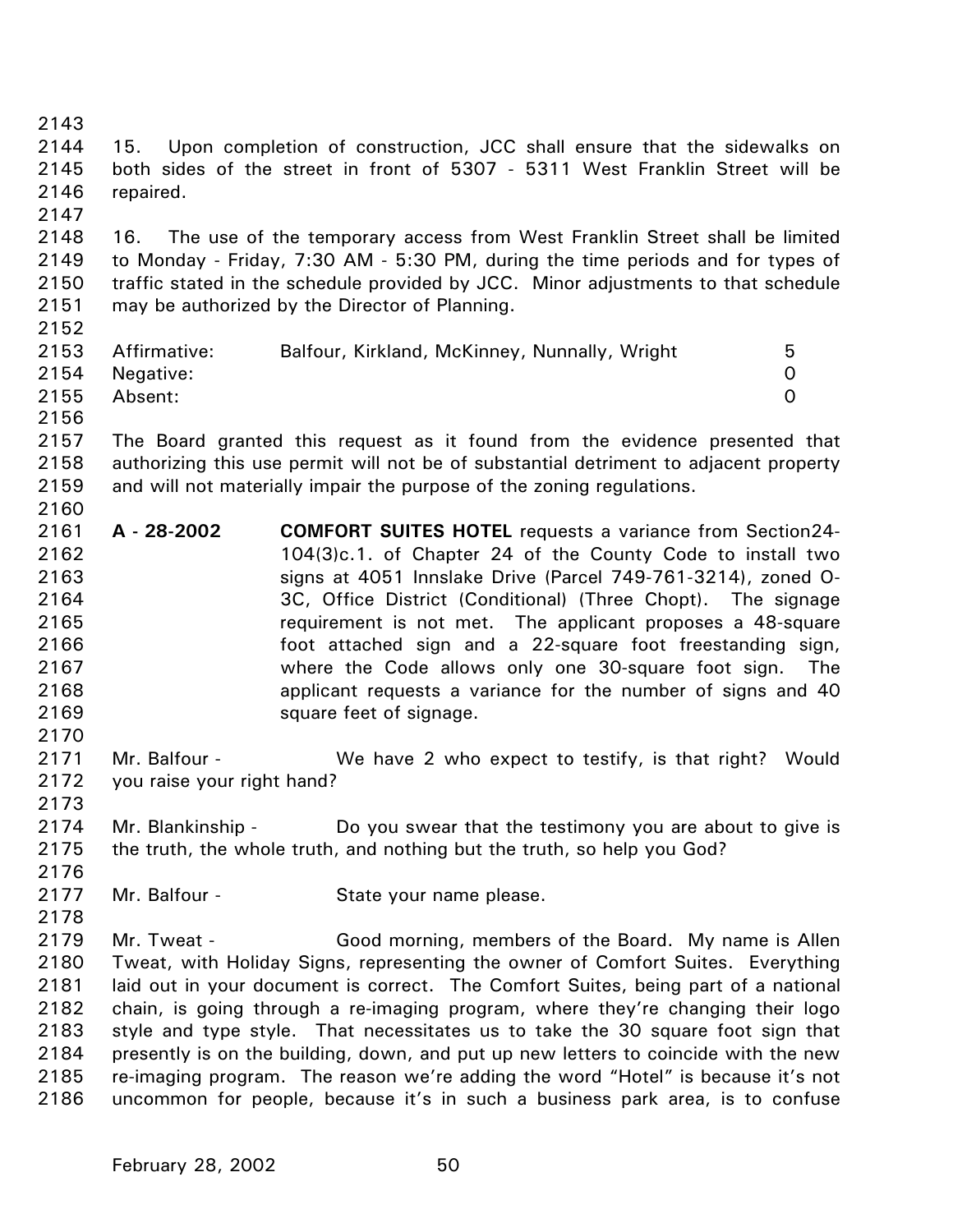2187 2188 Comfort Suites with office suites. We're requesting the additional square footage to accommodate the word "Hotel."

2189

2190 2191 2192 2193 2194 2195 2196 2197 2198 2199 2200 2201 2202 2203 2204 2205 2206 2207 The other part of the variance being requested is to place a monument sign at the front entrance demarcating the entrance to the hotel property because along that stretch of road there are a number of driveways, and it's real easy for people to pull into the wrong driveway. So really what we're looking for is to enhance and improve our way-finding to people coming into that area. A lot of people are coming in; it's the first time they've been in the area. They're looking for the Comfort Inn, or the Comfort Suites, and if they're going down that road, it's easy for them to take the wrong driveway. That necessitates people making U-turns in driveways, getting back out on the road, cutting across traffic, and the monument sign is something that's pretty commonplace out there. It just happens that we happen to be in an office zoning, and we're really looking at it from a way-finding viewpoint, more so that from an advertising, because you really can't see the monument sign until you approach the driveway area. The sign has gone through the approval process of the Innsbrook Association; they have approved it. There are some things that I needed to resubmit to them as far as some of the colors on the base of the sign, but once that is changed, they've indicated in letter form that they would be allowed to put up a monument sign, providing we were able to get the Board of Zoning Appeals to approve our variance.

2208 2209 2210

Mr. Balfour - The Any questions?

2211 2212 Mr. Balfour- **I** thought Holidaysigns was going to have some trouble using Holiday Inn signs, but that's your company, not the name of the sign.

2214 2215 Mr. Wright- The problem I have with this is that you're asking us to amend the County ordinance – how do you get around that?

2216

2213

2217 2218 2219 2220 2221 2222 2223 2224 2225 2226 2227 2228 2229 2230 Mr. Tweat - The monument sign I think is something that enhances public safety. It just makes way-finding more enhanced. The hotel, we would be willing -- the extra square footage on the building -- if that's something that's a big hurdle for us, we would be willing to concede and just not do the hotel letters on the building; it would just remain "Comfort Suites." As far as a hardship, there're a lot of other hotel properties out there that are in business zoning, and they have the monument signage. We're sort of back off on Innslake Drive there; there is a property right across the street from us that has a monument sign, so it more or less brings us up to par, but again I want to emphasize, not so much from an advertising perspective or point of view, but from a way-finding, public safety. So I know that it does ask for more that the zoning ordinance allows, but being the environment out there, and that similar properties have monument signs, and this is not some big obtrusive, it's a low-profile monument sign. Do you have a diagram of it?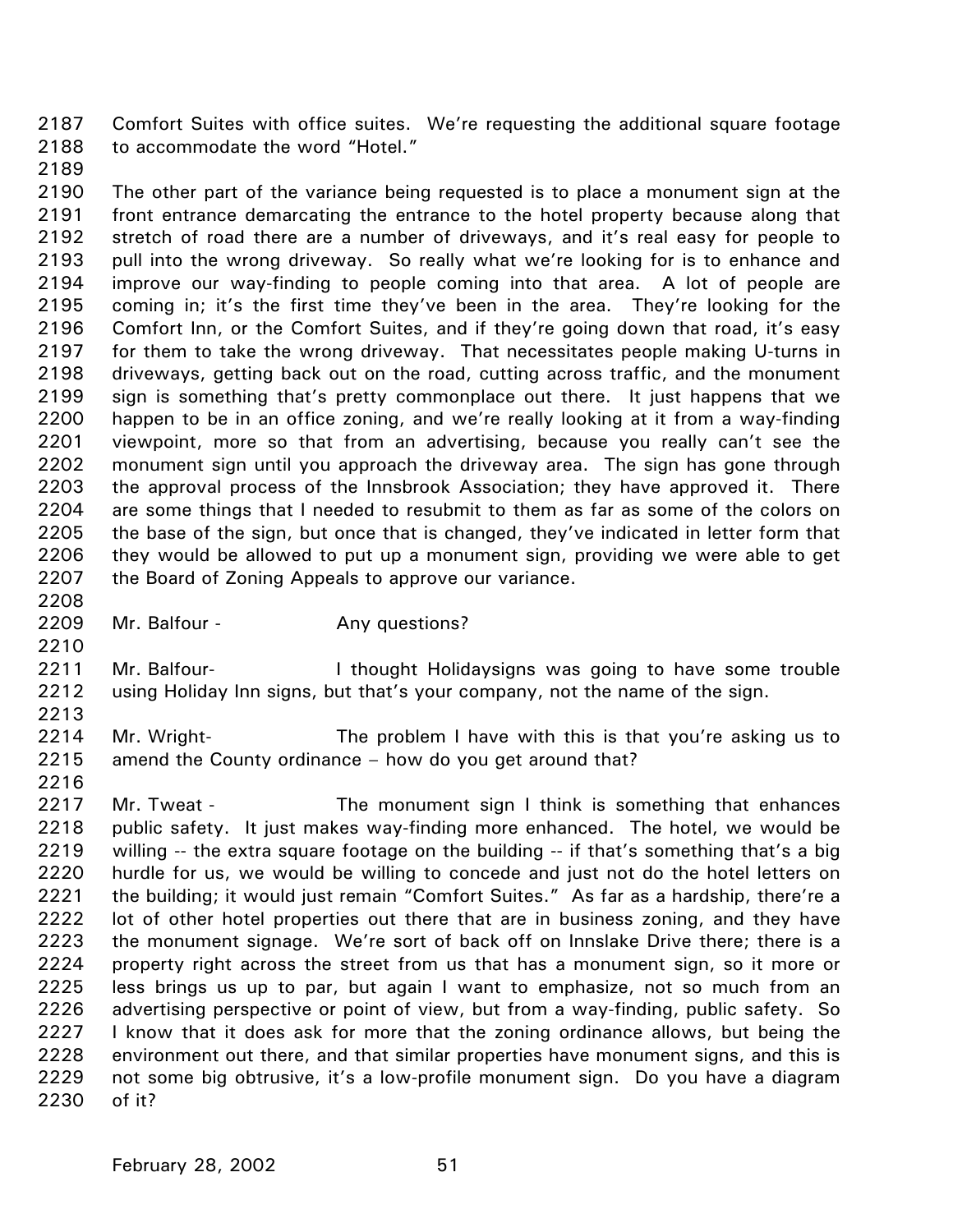2231 2232 2233 2234 2235 2236 2237 2238 2239 2240 2241 2242 2243 2244 2245 2246 2247 2248 2249 2250 2251 2252 2253 2254 2255 2256 2257 2258 2259 2260 2261 2262 2263 2264 2265 2266 2267 2268 2269 2270 2271 2272 2273 2274 Mr. McKinney - Mr. Blankinship, can they apply to the Board of Supervisors for a conditional zoning case to get that they want, rather than try to get us to amend the ordinance? Why don't they go for a B-2C only for the purpose of the sign? Mr. Blankinship - I believe they could do that, yes. Mr. McKinney - We can't amend the ordinance. If they need more signage, they could apply to the Board of Supervisors to rezone it under a conditional zoning case, and proffer that the only change is going to use the office zoning that they have, only, except for the sign. Mr. Blankinship - That's been done before. Mr. Tweat - The I didn't explore that or approach that. From the front lines of talking to the Planning people, they recommended that, and I don't know what costs are involved or procedures are involved. Mr. McKinney - You might have to spend some more money, Mr. Tweat. Mr. Tweat - **Any other questions that I can address?** Again, if we do away with the hotel verbiage, we'd be in conformance building signage wise, and I'm not sure what kind of leeway you have as the Board of Zoning Appeals, but to address the monument from a perspective of enhancing public safety, enhancing way-finding. Mr. McKinney - The Code is very clear. It allows only one 30-foot square foot sign. Mr. Tweat - Yes, and I think it's a matter of when you read that ordinance, and I don't have it in front of me, but is it being interpreted as being one or the other, just one sign, or is there language in there that would allow us to have a 30-square-foot monument sign. Mr. McKinney - The interpreter for that would be the Planning Director. Mr. Tweat - The Muldn't be the Board of Zoning Appeals for an interpretation – I know that wasn't part of my application. Mr. Blankinship - Do you just want to read the paragraph into the record? Mr. Wright - "104(g)(3)c. 1. One detached or attached sign. One detached or attached sign, identifying the project, shall not exceed 30 square feet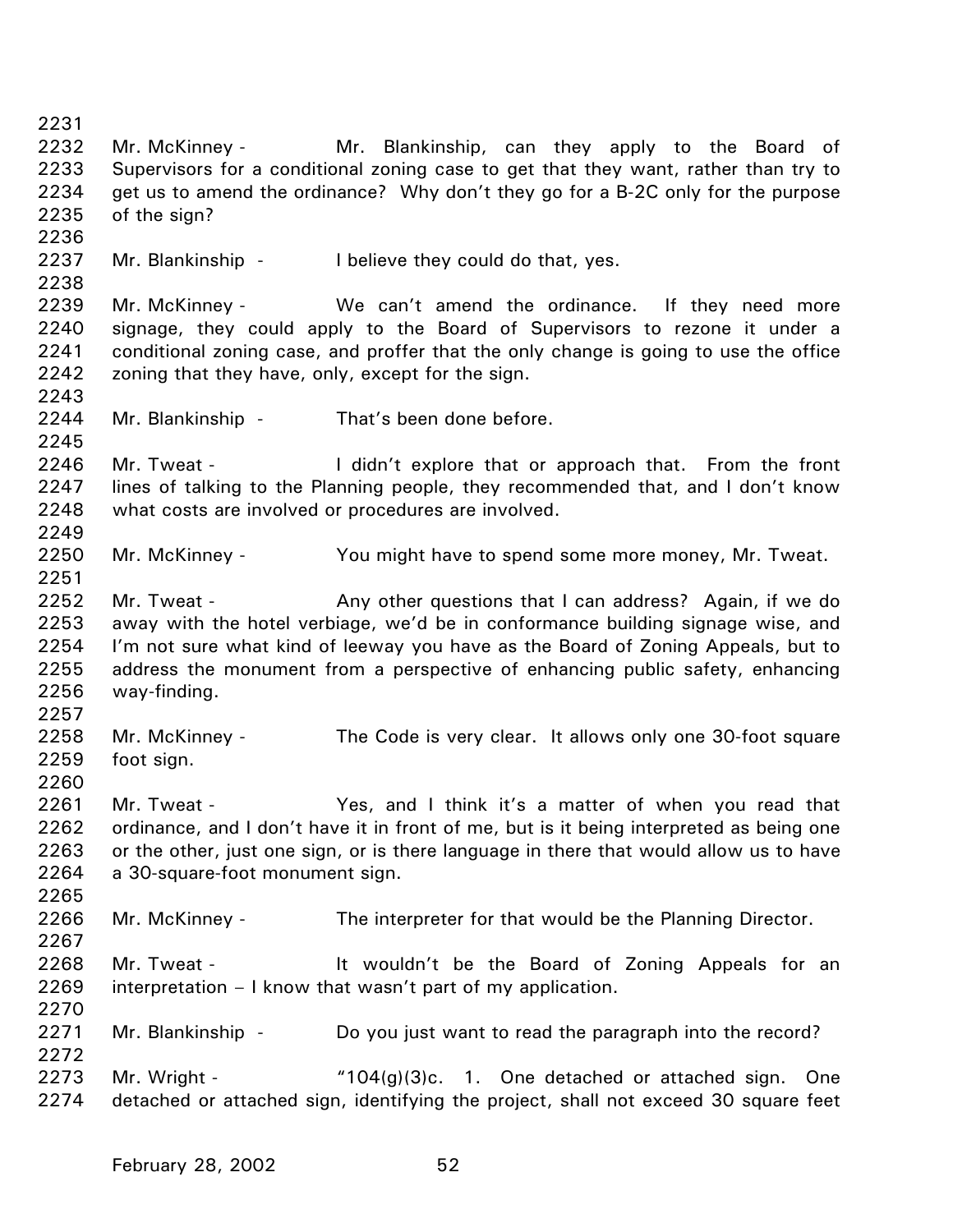2275 2276 2277 2278 in area. The detached sign shall not exceed 15 feet in height. Where there is frontage on more than one public street, one sign for each street frontage is permitted if the signs are at least 75 feet apart, but the aggregate total area for these signs shall not exceed 36 square feet."

2280 2281 Mr. Balfour - **Any other questions or comments?** Thank you sir. Was there someone else here too, to speak?

2283 2284 2285 2286 2287 2288 2289 2290 2291 2292 2293 2294 2295 Mr. Bowen - Good morning. My name is Tom Bowen. I'm Vice President of Operations for Shamin Hotels, the owner of Comfort Suites. I would reiterate what Allen had asked for in the sense that as far as people finding their way and requesting a monument sign, we're adjacent to an office building, and with no clear lack of signage, we have a number of people on a weekly basis, turning into the office building, thinking that in turn is their destination. As that continues to go on, we've got 3 other hotels, 2 directly across the street from us, and one on the other side of Innslake, that people have become frustrated with, and at times, give up trying to find the hotel and go to a competitor. There is an issue of way-finding there, but also I feel that we've got a distinct competitive disadvantage, as we're the only hotel operation out there without a monument sign, so I would ask your indulgence to consider giving us a monument sign out there.

2297 Mr. McKinney - Mr. Bowen, how long has this hotel/motel been there?

2299 2300 Mr. Bowen - The I just joined the company in July, but I believe it's been there 2-2 ½ years. It has been an ongoing problem.

2302 2303 Mr. McKinney - Well I think we gave you an out, if you go to the Board of Supervisors, to rezone.

2305 Mr. Balfour - Any other questions? Thank you.

2307 2308 2309 2310 2311 2312 Upon a motion by Mr. Wright, seconded by Mr. McKinney, the Board **denied** application **A-28-2002** for a variance to install two signs at 4051 Innslake Drive (Parcel 749-761-3214). The Board denied the request as it found from the evidence presented that approving the permit would be of substantial detriment to adjacent property or would materially impair the purpose of the zoning regulations.

| 2313         | Affirmative:  | Balfour, Kirkland, McKinney, Nunnally, Wright | b |
|--------------|---------------|-----------------------------------------------|---|
| 2314         | Negative:     |                                               |   |
| 2315<br>2316 | Absent:       |                                               |   |
|              |               |                                               |   |
| 2317         | Mr. Balfour - | Next case.                                    |   |

2279

2282

2296

2298

2301

2304

2306

2318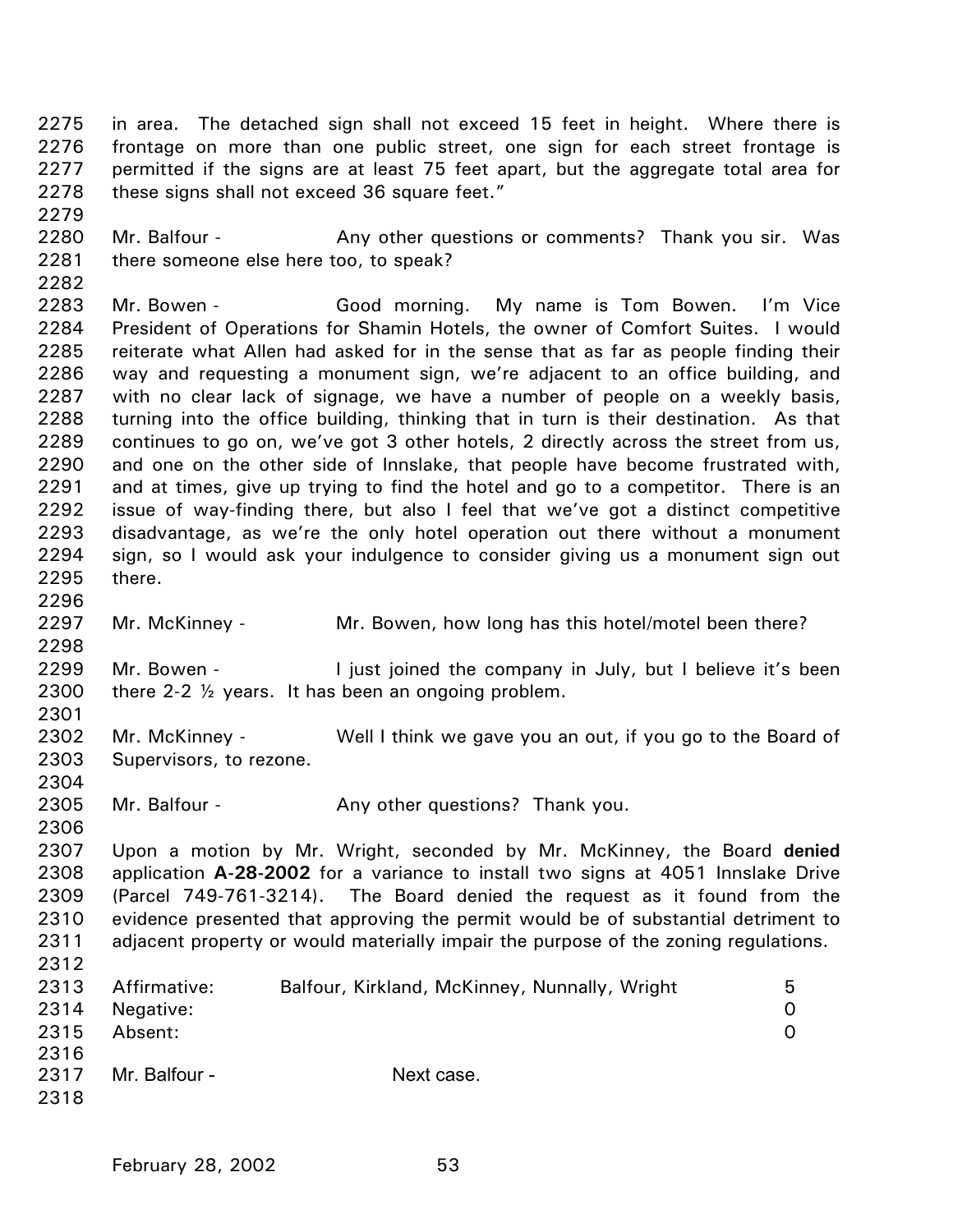2319 2320 2321 2322 2323 2324 2325 2326 2327 2328 2329 2330 2331 2332 2333 2334 2335 2336 2337 2338 2339 2340 2341 2342 2343 2344 2345 2346 2347 2348 2349 2350 2351 2352 2353 2354 2355 2356 2357 2358 2359 2360 2361 **A - 29-2002 RICHARD AND WANDA WRIGHT** request a variance from Sections 24-94 and 24-9 of Chapter 24 of the County Code to build a one-family dwelling at 7453 Willson Road (Parcel 812- 692-8185 (part)), zoned A-1, Agricultural District (Varina). The lot width requirement and public street frontage requirement are not met. The applicant has 0 feet lot width and 0 feet public street frontage, where the Code requires 150 feet lot width and 50 feet public street frontage. The applicant requests a variance of 150 feet lot width and 50 feet public street frontage. Mr. Balfour - **Are there any others who expect to testify in this matter?** Would you raise your right hand please? Mr. Blankinship - Do you swear that the testimony you are about to give is the truth, the whole truth, and nothing but the truth, so help you God? Mr. Balfour - State your name please. Mr. Ilch - I do. My name is Mike Ilch; I represent A. W. Groome, General Contractors, Richard and Wanda Wright, and Howard and Shirley Garrett, Wanda's parents. Wanda's parents built a house on this long narrow lot. Their parents gave them a parcel of land. Over the years they ended up building a house. Now the daughter would like to build a house behind the parents. They don't have the requirements that are required, but we have read the suggested conditions attached to the paperwork, and they don't have any problems with that. That's pretty much it. Mr. Balfour - The Any questions? Mr. Wright - How would they access this property? Mr. Ilch - there's an existing gravel drive from Willson Road into the parents' lot, and they're just going to extend from their parents' lot, a 30-foot right-of-way to the back portion of that lot. Mr. Wright - The Have they read the conditions? Mr. Ilch - The Yes sir, they have, and we've started to take care of those at this time, meeting with the surveyor and attorney. Mr. Balfour - Any other questions? Thank you sir.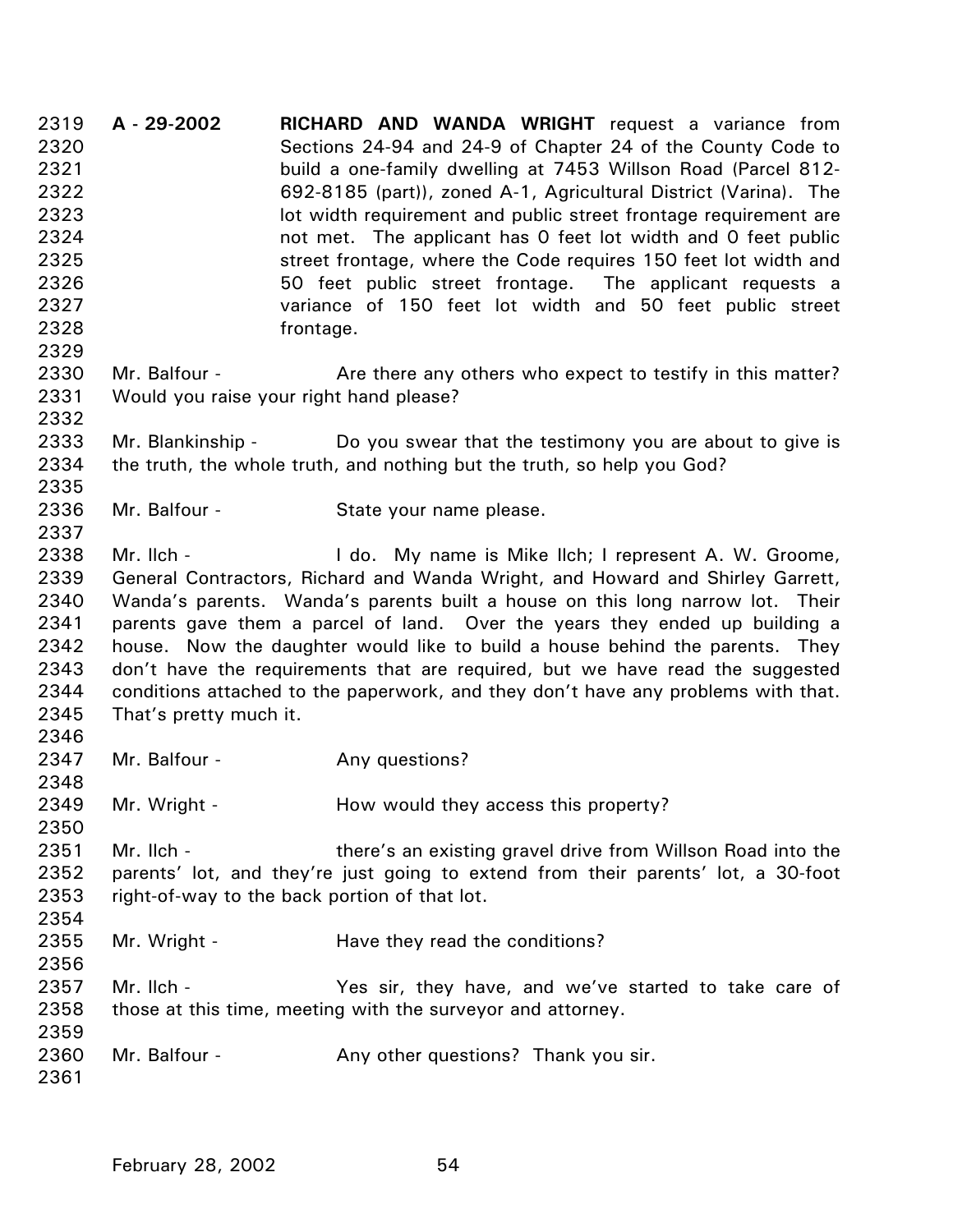2362 2363 2364 2365 After an advertised public hearing and on a motion by Mr. Nunnally, seconded by Mr. Wright, the Board **granted** application **A-29-2002** for a variance to build a onefamily dwelling at 7453 Willson Road (Parcel 812-692-8185 (part)). The Board granted the variance subject to the following conditions:

2367 2368 2369 1. This variance applies only to the lot width and public street frontage requirements. All other applicable regulations of the County Code shall remain in force.

2371 2372 2373 2374 2. At the time of building permit application, the applicant shall submit the necessary information to the Department of Public Works to ensure compliance with the requirements of the Chesapeake Bay Preservation Act and the code requirements for water quality standards.

2376 2377 2378 2379 3. Approval of this request does not imply that a building permit will be issued. Building permit approval is contingent on Health Department requirements, including, but not limited to, soil evaluation for a septic drainfield and reserve area, and approval of a well location.

2381 2382 2383 4. The applicant shall present proof with the building permit application that a legal access to the property has been obtained.

2384 2385 2386 2387 5. The owners of the property, and their heirs or assigns, shall accept responsibility for maintaining access to the property until such a time as the access is improved to County standards and accepted into the County road system for maintenance.

2389 2390 2391 6. At the time of building permit application, the owner shall demonstrate that the parcel created by this division has been conveyed to members of the immediate family, and the subdivision ordinance has not been circumvented.

| 2393 | Affirmative: | Balfour, Kirkland, McKinney, Nunnally, Wright | 5  |
|------|--------------|-----------------------------------------------|----|
| 2394 | Negative:    |                                               | O. |
| 2395 | Absent:      |                                               |    |
| 2396 |              |                                               |    |

2397 2398 2399 2400 2401 2402 The Board granted this request, as it found from the evidence presented that, due to the unique circumstances of the subject property, strict application of the County Code would produce undue hardship not generally shared by other properties in the area, and authorizing this variance will neither cause a substantial detriment to adjacent property nor materially impair the purpose of the zoning regulations.

2404 2405 **A - 30-2002 TRINITY EVANGELICAL LUTHERAN CHURCH** requests a variance from Section 24-96(b)(3) of Chapter 24 of the County

2366

2370

2375

2380

2388

2392

2403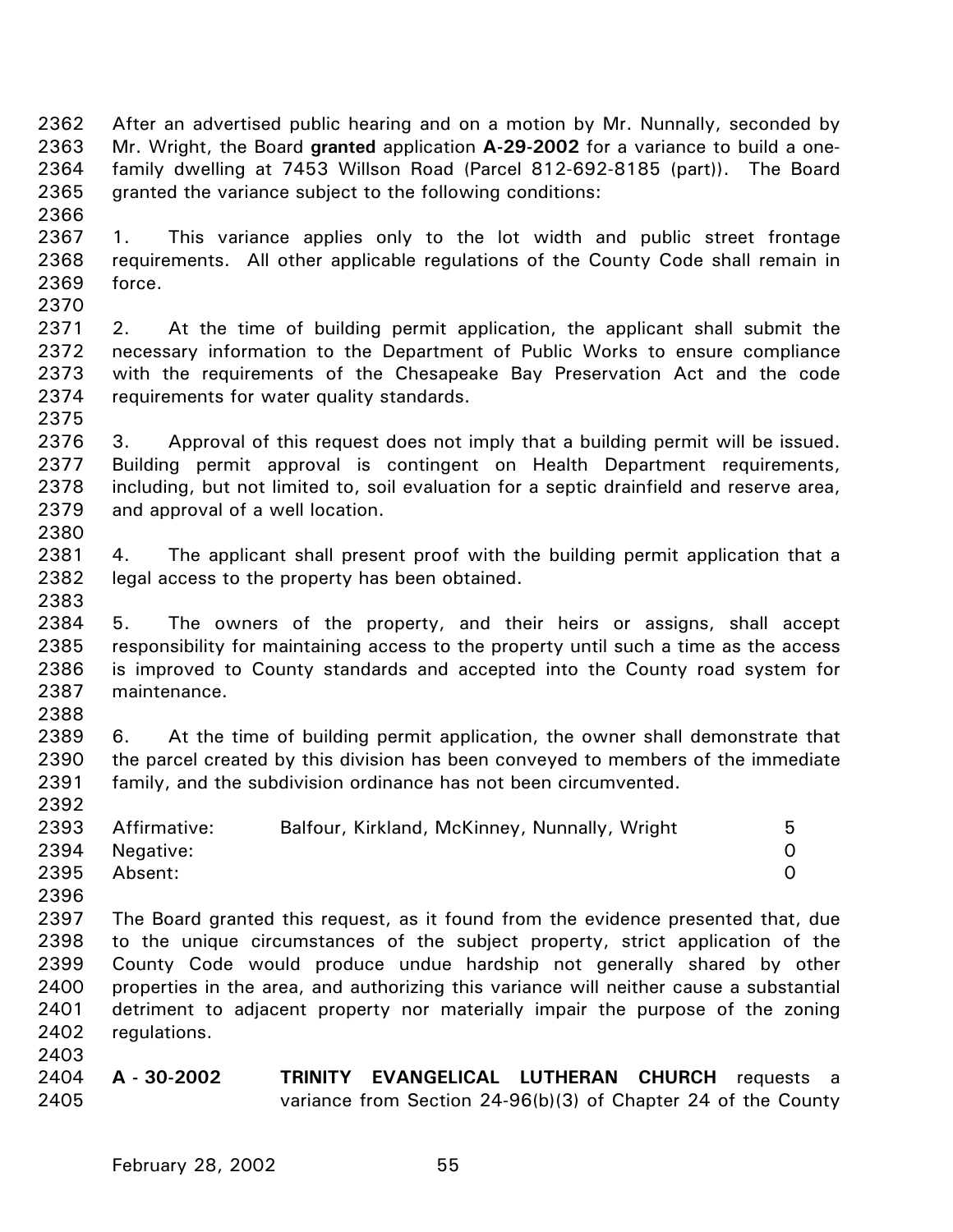2406 2407 2408 2409 2410 2411 Code to build a new sanctuary at 2315 N Parham Road (Parcel 756-751-3532), zoned R-3, One-family Residence District (Three Chopt). The parking requirement is not met. The applicant has 59 parking spaces, where the Code requires 146 parking spaces. The applicant requests a variance of 87 parking spaces.

- 2413 2414 Mr. Balfour - **Are there any others who expect to testify in this matter?** Would you raise your right hand please?
- 2416 2417 Mr. Blankinship - Do you swear that the testimony you are about to give is the truth, the whole truth, and nothing but the truth, so help you God?
- 2419 Mr. Balfour - State your name please.

2421 2422 2423 2424 2425 2426 2427 2428 2429 Mr. Koontz - Yes I do. Good morning, Mr. Chairman, members of the Board. My name is Greg Koontz. I represent the applicant, Trinity Evangelical Lutheran Church. Trinity Evangelical Lutheran Church has been a part of our community at their current location for over 40 years. During these years of service to the community, Trinity has been blessed with continuous growth, requiring the addition of a new, larger sanctuary. The variance request before you today is to allow Trinity the use of an adjacent, off-site parking facility to meet the County parking requirements, thereby permitting the construction of a new sanctuary.

2430

2412

2415

2418

2420

2431 2432 2433 2434 2435 2436 2437 2438 2439 2440 Approximately 15 years ago, Trinity recorded an agreement with the adjacent landowner, Dr. Cametas, in Henrico Circuit Court, allowing Trinity the use of the parking spaces at the adjacent office complex for Sundays, evening worships, and holidays. This recorded agreement is set up so that it will run with the land, regardless of owner. Dr. Cametas has reaffirmed this commitment to the mission of Trinity in the form of a letter, written in support of this variance request, and you should have a copy of that. The church has been using the adjacent parking lot in the same capacity that we are requesting for a formal approval from the County today. They've been using it this way for over 10 years. No change in the use of the parking at the adjacent facility is expected to take place.

2441

2442 2443 2444 2445 2446 2447 2448 2449 The approval of this variance will allow Trinity to move forward with current plans for expansion with almost no impact to adjacent residential neighbors. The church will be able to preserve the majority of existing trees in the center green space area and along the eastern property line. The variance will basically eliminate the construction of additional impervious area, minimizing environmental impacts of any proposed construction. The main structure of the addition will also be able to be constructed behind the existing church, shielding the view from most of the adjacent residential neighbors. As a long-standing member of this community,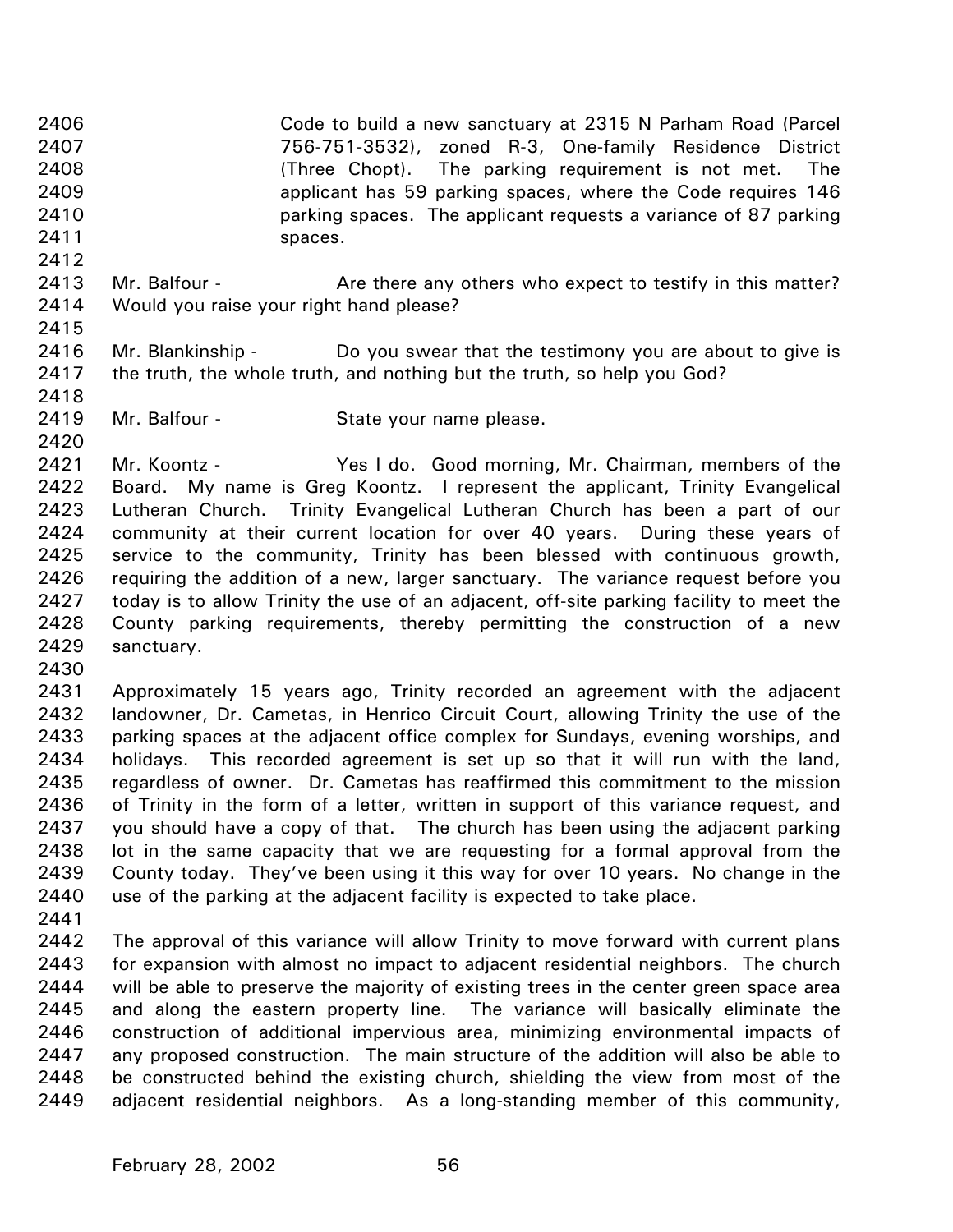2450 Trinity respectfully requests your consideration and approval of this variance.

2451

2452 2453 2454 2455 2456 2457 2458 2459 2460 2461 2462 2463 I do have just a couple of comments concerning the conditions. The very first condition that staff had on there says, "Only the improvements shown on the plan filed with the application may be constructed pursuant to this approval……." We're really just requesting a variance for the parking, and that has to go through the POD process, so they'll have to meet all the County's setbacks for the building. There are quite a few – the only addition on the church that requires anything with parking really is the sanctuary, so I don't know if you really want anything that this church does in the future to come back before you, because it's going to be controlled by a POD process anyway. I would recommend that that be deleted, if it's possible, because the approval that we're trying today would fit within the setbacks. That's a preliminary sketch of where it's going to go, but it shouldn't need any variances for setbacks on the addition.

2464

2465 2466 2467 2468 2469 2470 2471 2472 2473 2474 2475 2476 2477 The other thing, when we made the request, we made it for a specific number of parking spaces, and I talked to Mr. Blankinship for just a second, just to try to find out, the parking spaces we're allowed to use on the adjacent property, it's approximately 250 parking spaces over there. The concept drawing that we have from the architect, showing this sanctuary, covered up a certain number of spaces, which we put on the drawing, just to see how many it was, and if possible, if the variance request, if it's granted, could be for the use of the adjacent parking, which we have a recorded document to cover, if it could be for that, not with a specific number, as we go through this process and come up with exact seating in the sanctuary, the Planning staff can make sure that we have enough parking over there to meet the requirements between the combination of our property and the ones that we have a recorded agreement for adjacent to us, it would provide us with a little flexibility in the design process as we go through it.

2478

2481

2479 2480 Mr. McKinney- Mr. Koontz, you say you have a letter from Dr. Cametas – we don't have that in our file.

2482 2483 2484 Mr. Koontz - **I've got copies right here if you'd like to see them.** I actually have a copy of a letter from Dr. Cametas and a copy of the actual deed as it was recorded in the courthouse.

2486 2487 Mr. McKinney - This new proposal – how many parking spaces is that eliminating, Mr. Koontz?

2488

2485

2489 2490 2491 2492 2493 Mr. Koontz - Think by the drawing that we have on there, it's probably about 15 spaces. We have enough parking there now for approximately 320-seat sanctuary. The new addition only eliminates about somewhere between 15 and 20, I believe, but the adjacent parking that we have the ability to use, is approximately 250 spaces, and we've been using them from an ongoing basis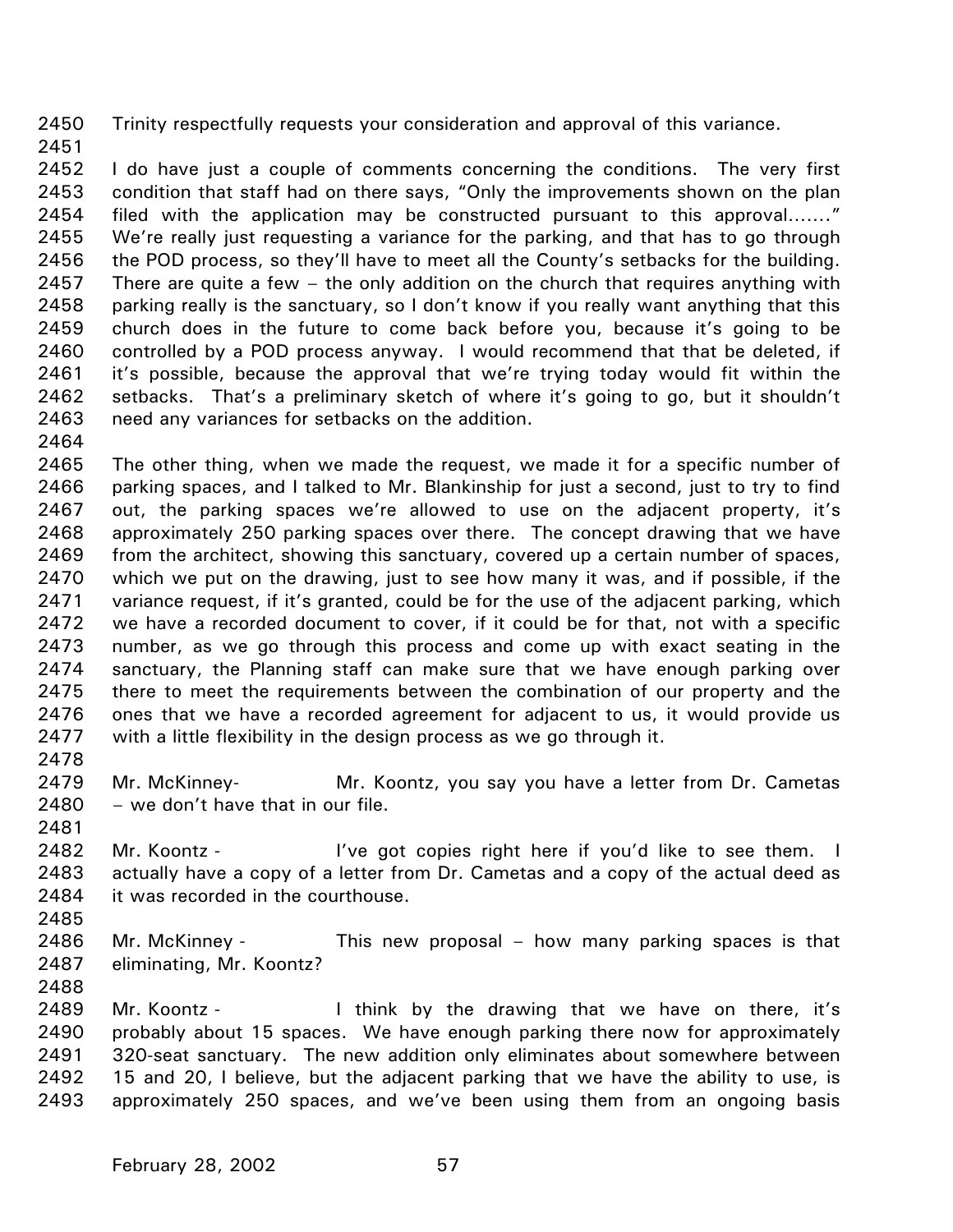2494 2495 2496 2497 2498 2499 2500 2501 2502 2503 2504 2505 2506 2507 2508 2509 2510 2511 2512 2513 2514 2515 2516 2517 2518 2519 2520 2521 2522 2523 2524 2525 2526 2527 2528 2529 2530 2531 2532 2533 2534 2535 2536 2537 through this agreement for about 10-15 years. Mr. McKinney - The How many seats would be in the new sanctuary Mr. Koontz - Right now it's just slightly below 600, is what's shown on the conceptual plan by the architect. I think the number on there was 581, but that was on the conceptual floor plan. Mr. McKinney - The How many copies of the letter did you say you got? Mr. Koontz - I think  $5 - get$  lost on the way. Mr. Wright - Ben, the variance would just grant them the privilege of using that adjacent area of parking; it doesn't say how many, does it. Mr. Blankinship - I don't think we need to be tied to a specific number of spaces, and I don't think we need to be tied to this specific floor plan. If the Board has a clear expression of how much flexibility you want to give the staff in terms of administrative approval of change. That's fine with me, and as we've done in the past, we can bring it back to you informally, if we're uncertain. Mr. McKinney - What you could do is, you've got 250 parking spaces over there. You could build up to a sanctuary of X number of seats. Mr. Koontz - That parking is just on the adjacent property, not counting the ones we have, would allow you to go to a 1,000-seat sanctuary, which we really are not trying to do. Mr. McKinney - The Would you have any objection to putting a limit of a 1,000-seat sanctuary? Wouldn't that solve it? Mr. Koontz - No sir. Yes sir. Mr. McKinney - Would you have any problem with eliminating condition  $#$ 1? Mr. Blankinship - I'm not sure I want to eliminate it; we can certainly rewrite it to that extent. Mr. Koontz - I guess my question about  $#$  1 was, say we want to expand the kitchen or something which doesn't affect any parking at all. Based off of this, it would have to come back before the Board of Zoning Appeals, and I don't think you want to see that.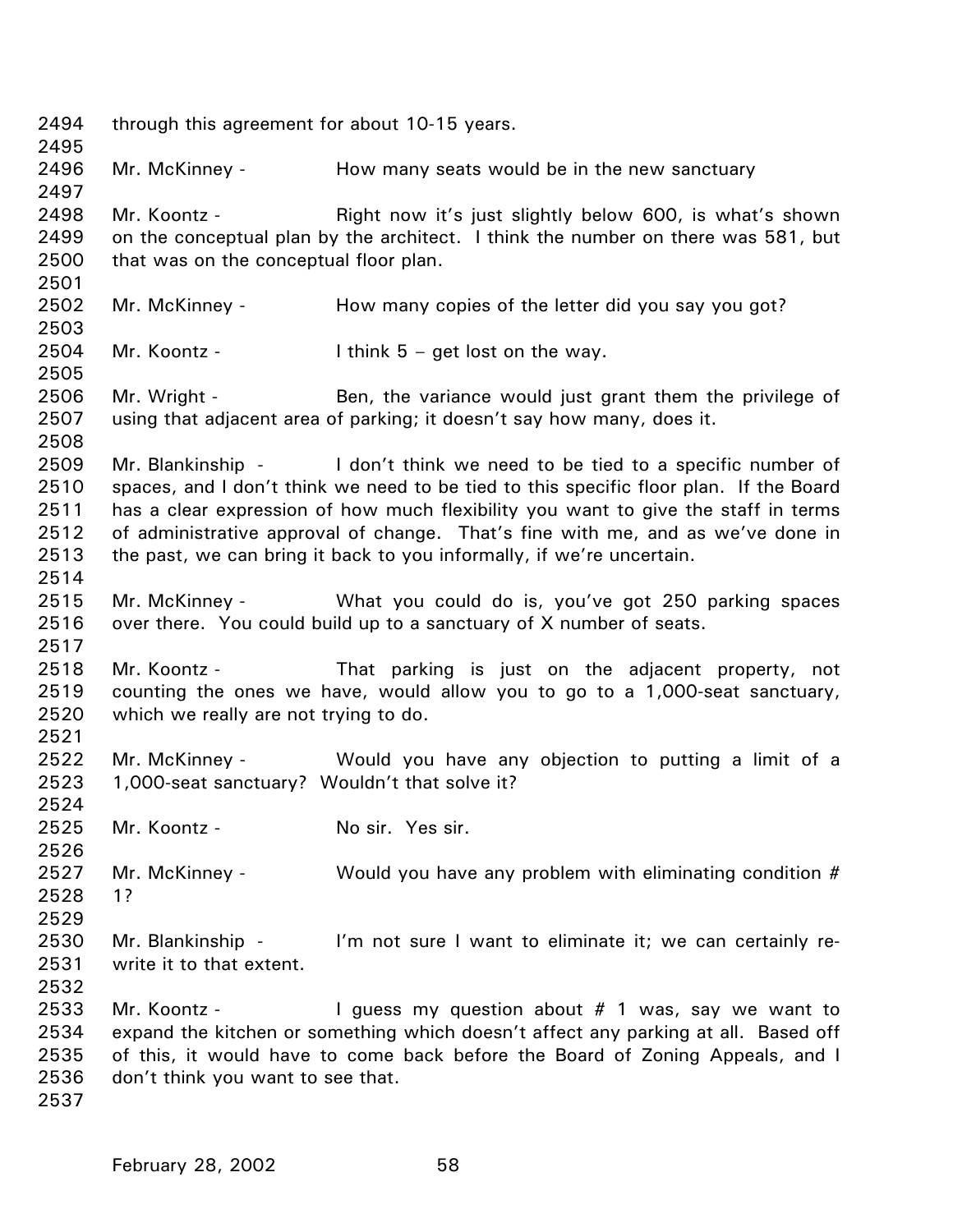2538 2539 2540 2541 2542 2543 2544 2545 2546 2547 2548 2549 2550 2551 2552 2553 2554 2555 2556 2557 2558 2559 2560 2561 2562 2563 2564 2565 2566 2567 2568 2569 2570 2571 2572 2573 2574 2575 2576 2577 2578 2579 2580 2581 Mr. Wright - Could you limit that to the sanctuary, would that do it? Mr. Koontz - That would be fine. Mr. Balfour - The Are there any other questions? Mr. Koontz - We'd like to acknowledge that there are quite a few people here In support of this variance request, if you want to stand up so they can see who's here. You can rest easy now. Mr. Balfour- We wondered; we didn't think you came just to look at us. After an advertised public hearing and on a motion by Mr. Wright, seconded by Mr. McKinney, the Board **granted** application **A-30-2002** for a variance to build a new sanctuary at 2315 N Parham Road (Parcel 756-751-3532), zoned R-3, One-family Residence District (Three Chopt). The Board granted the variance subject to the following conditions: 1. This variance applies only to the parking requirement. All other applicable regulations of the County Code shall remain in force. 2. This approval is subject to all conditions that may be placed on the proposed Plan of Development by the Planning Commission. 3. The parking lot, driveways, and loading areas shall be subject to the requirements of Section 24-98 of Chapter 24 of the County Code. 4. Church activities shall be scheduled such that they exceed the capacity of the on-site parking only when off-site parking is available. Affirmative: Balfour, Kirkland, McKinney, Nunnally, Wright 5 Negative: 0 Absent: 0 The Board granted this request, as it found from the evidence presented that, due to the unique circumstances of the subject property, strict application of the County Code would produce undue hardship not generally shared by other properties in the area, and authorizing this variance will neither cause a substantial detriment to adjacent property nor materially impair the purpose of the zoning regulations. **A - 31-2002 GLEN ALLEN COMMUNITY CHURCH** requests a variance from Sections 24-94, 24-96(A), 24-94(A), 24-96(C) and 24-95 of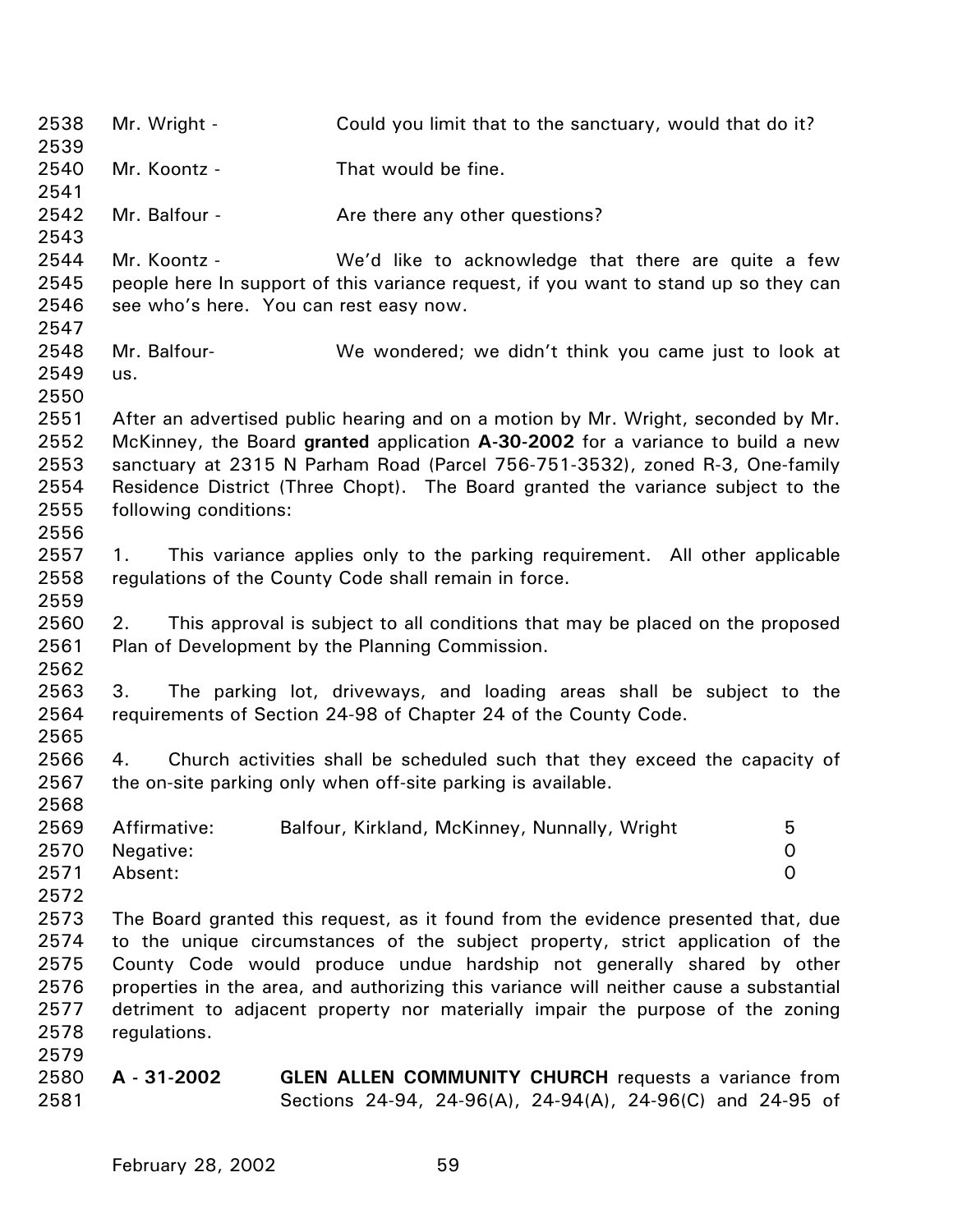2582 2583 2584 2585 2586 2587 2588 2589 2590 2591 2592 2593 Chapter 24 of the County Code to build a church at 11807 Nuckols Road (Parcel 741-776-2242), zoned C-1C, Conservation District (Conditional) and R-2C, One-family Residence District (Conditional) (Three Chopt). The lot width requirement, off-site parking, parking in 25' side yard, and parking lot location requirement are not met. The applicant has 280 feet lot width, off-site parking, and on-site parking in the front yard and the required side yard. The Code requires 400 feet lot width and on-site parking, and prohibits parking in the front yard and required side yard. The applicant requests a variance of 120 feet lot width and to allow parking as submitted.

- 2595 2596 Mr. Balfour - **Are there any others who expect to testify in this matter?** Would you raise your right hand please?
- 2598 2599 Mr. Blankinship - Do you swear that the testimony you are about to give is the truth, the whole truth, and nothing but the truth, so help you God?
- 2601 Mr. Balfour - Mr. Koontz, you are ecumenical today.
- 2603 2604 2605 2606 2607 2608 2609 2610 2611 2612 2613 Mr. Koontz - Yes I do. Yes sir, back to back; that makes it pretty nice. Good morning, Mr. Chairman, Members of the Board. My name is Greg Koontz, and I represent the applicant, Glen Allen Community Church. I might take a minute to provide you with some background information on Glen Allen Community Church, and the process that has brought us to these variance requests. Glen Allen Community Church. Glen Allen Community Church was founded about 8 years ago by pastor Rich McDaniel and a handful of new members. Today the church has grown to approximately 600 members, and currently worships at Springfield Elementary School. During the last 8 years of growth, the church has been very active in our community, even to the point of receiving an award from Henrico County for the participation in County programs.
- 2614

2594

2597

2600

2602

2615 2616 2617 2618 2619 2620 2621 2622 2623 2624 2625 Approximately 3 years ago the church started searching for a permanent home and began the process of purchasing the subject property from H. H. Hunt. Feasibility studies were done, meetings with every department of the County were held, all confirming the viability of a church site on this property. During the process, the approximate location of the concept road was identified bisecting the property generally as shown on the site plan in your package. Exact road alignment could not be provided by the County at this time, and the road was identified as a 2-lane road. The church then retained Jack Debardlow, Jr., a nationally renown architect from Phoenix, to work on this project, not only due to his creative talent as a architect, but also for his sites specific designs and sensitivity to existing conditions. In an effort to identify and resolve potential site issues, the church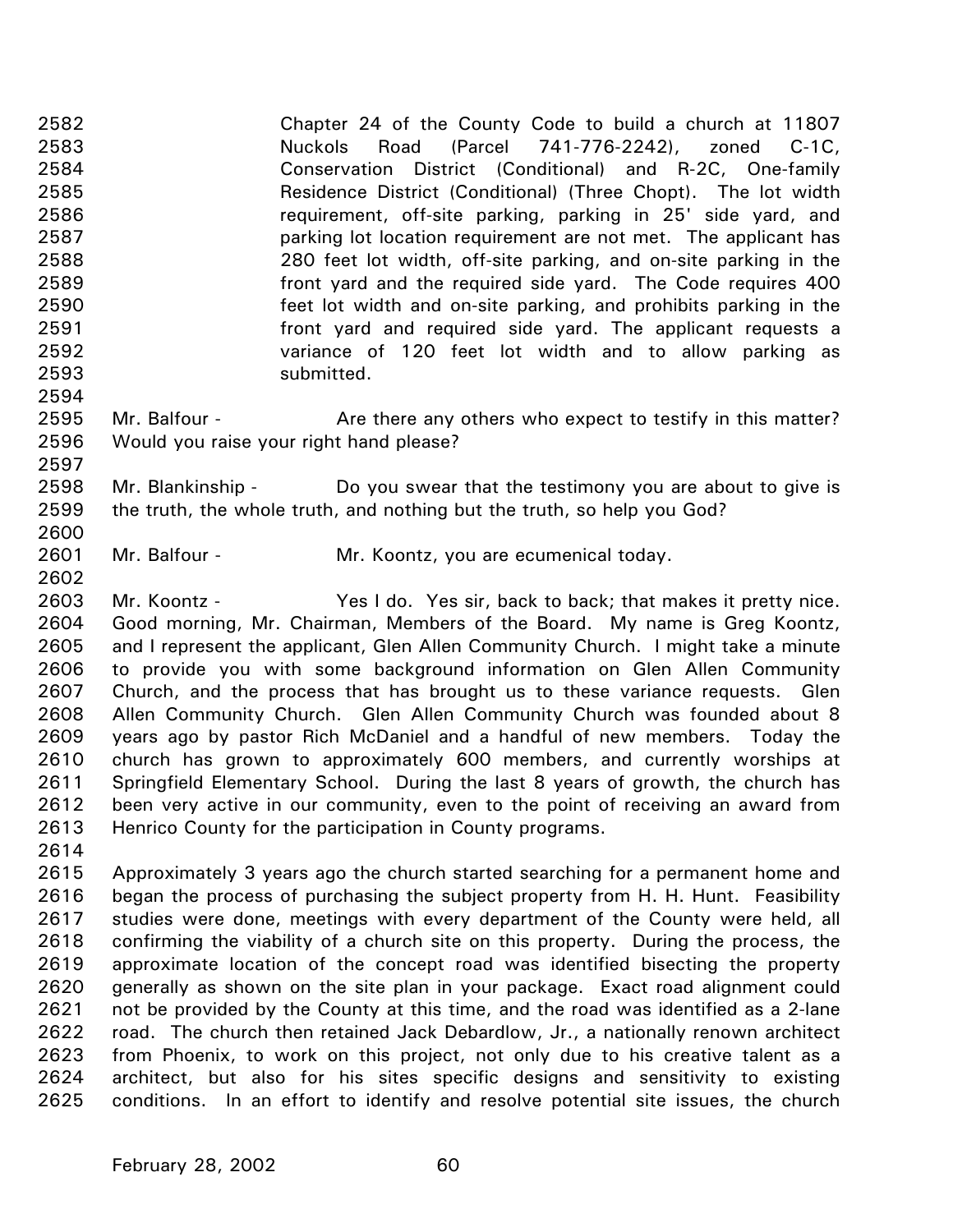2626 2627 2628 2629 2630 2631 2632 2633 2634 2635 2636 2637 2638 2639 2640 delayed preparation of POD documents and went through a preliminary site plan review process. This delayed the POD submittal process by about 2 months. POD documents were then prepared and submitted for approval. It was during the POD process and at the end of the preliminary site plan review process, that the church was directed to defer the POD and obtain variances before they could move forward. The site is the result of months of work with, and has been presented to members of the Wyndham Commercial Concourse Review Committee, Wyndham Board of Directors, Wyndham Modification Committee, Henrico staff, Planning Commissioner and Supervisor for the District. The church is currently in a situation where the property, as purchased, meets all the requirements for a church. However, to develop the property, the church must dedicate and construct a 4-lane portion of the concept road as shown on Henrico's major thoroughfare plan, effectively dividing the property into 2 parcels. The County's requirement for the construction of the concept road, the final alignment, and ultimately the size of the road are the root cause of the hardship making necessary these variance requests.

2641

2642 2643 2644 2645 2646 2647 The first variance request is for reduced frontage to 280 feet from the 400 normally as required. The division of the property by the concept road changes the church frontage from Nuckols Road, with approximately 1,050 feet, to the proposed concept road, with only 280 feet. Once the concept road is constructed, the remaining parcel with the church building will still have approximately 540 feet of frontage on Nuckols Road.

2648

2649 2650 2651 2652 2653 2654 2655 2656 2657 2658 2659 2660 The next portion of the variance request involves parking setbacks. The current site plan is a product of 9 months of work with the aforementioned groups, trying to work out a building size, shape, and location with respect to the Nuckols Road/Wyndham Park Drive intersection. Subsequently, the area left defines where the parking can go, based off these meetings. In an effort to preserve as many trees as possible along Nuckols Road, the proposed building has been set back an additional 20-25 feet from the setback lines, and retaining walls will be constructed to also minimize grading. This agreed-upon building position increases the amount of parking in front of the building line on the concept road side and also pushes the parking toward the rear of the site. Space for landscaping consistent with other projects along Nuckols Road has been provided for the project on the concept road.

2661 2662 2663 2664 2665 2666 2667 2668 2669 The final variance request is for the use of additional off-site parking across the concept road. The church is providing more than the County-required minimum parking on the building side of the road. It is, however, expected, that additional parking will be required as the church continues to grow in this great location. Currently, there are sidewalks leading to a pedestrian crosswalk at the Nuckols Road/Wyndham Park Drive intersection. There is pedestrian traffic crossing at this intersection without the benefit of a traffic signal on Nuckols Road. The County traffic engineer is in the process of designing a traffic signal for this intersection. We have coordinated our site plan and entrance with this proposed signal. The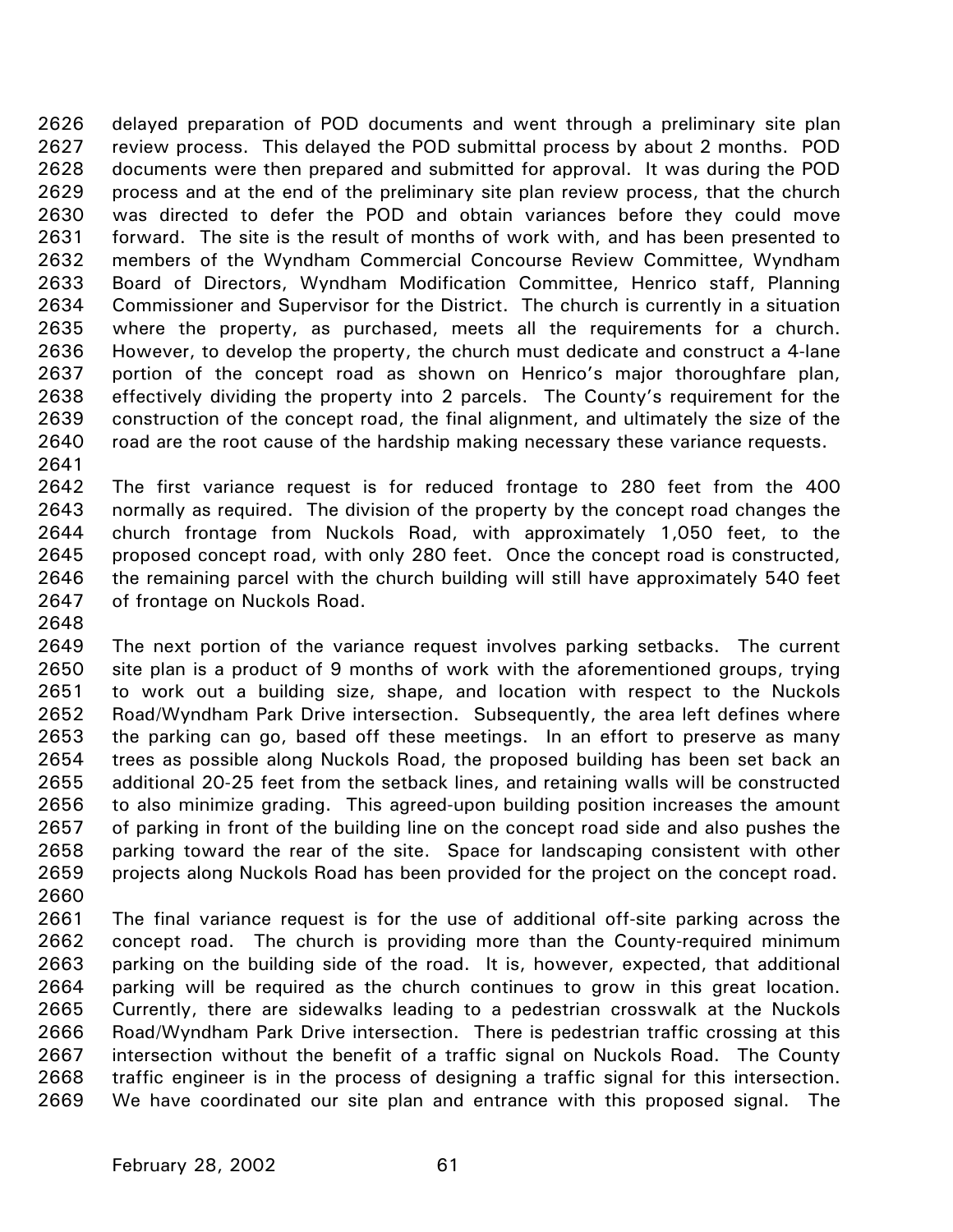2670 2671 2672 2673 2674 2675 2676 2677 2678 2679 traffic signal, as currently designed, will be equipped with pedestrian crossing buttons to facilitate pedestrian traffic at this intersection. The church will also provide landscaping and berms, to direct all pedestrian traffic, from the proposed parking lot, to the pedestrian crosswalk at the traffic signal. In summary, church has gone to great expense working with architects, engineers, local citizen groups, and County personnel, to design a site that is not just another building, but one that will be asset to the community. We respectfully request your consideration and approval of this variance, allowing Glen Allen Community Church to move forward with the construction of their church.

- 2680 Mr. Balfour - Thank you, Mr. Koontz. Are there any questions?
- 2682 2683 Mr. Wright - The Do I understand that initially you will not need this additional parking, is that what you're telling us?
- 2685 2686 2687 Mr. Koontz - Yes sir, it's actually shown on that site plan is a Phase Two Parking Facility. We have enough parking on the other side to actually meet the County requirement.
- 2689 2690 Mr. Wright - So you want us now to approve it all so you wouldn't have to come back, is that the idea?
- 2692 2693 2694 2695 Mr. Koontz - The Yes sir, we're not allowed to even show it on our site plan unless it's been granted a variance, and site plans are good for 5 years, so we would like to have that approved, if possible, at this time, and then we would not have any other public hearings to build Phase Two.
- 2697 2698 Mr. Wright- **Are you going to actually construct that parking lot now,** or will hold off till you need it.?
- 2700 Mr. Koontz - I think they would hold off till they needed it.
- 2702 2703 2704 Mr. Wright - **Once it's constructed and in use, are you saying that** people who park there would have to walk towards Nuckols Road to where the light signal would be?
- 2706 2707 2708 2709 Mr. Koontz - The Yes sir. We'll actually try to take from the area where the entrance is, going back toward Nuckols Road, we would put in landscaping and some berming in there, and a sidewalk or something, to try to direct the traffic up toward the intersection.
- 2711 2712 Mr. Wright- **How would you prohibit people from walking right out of** the entrance, just directly across the road, into the other parking lot?
- 2713

2710

2681

2684

2688

2691

2696

2699

2701

2705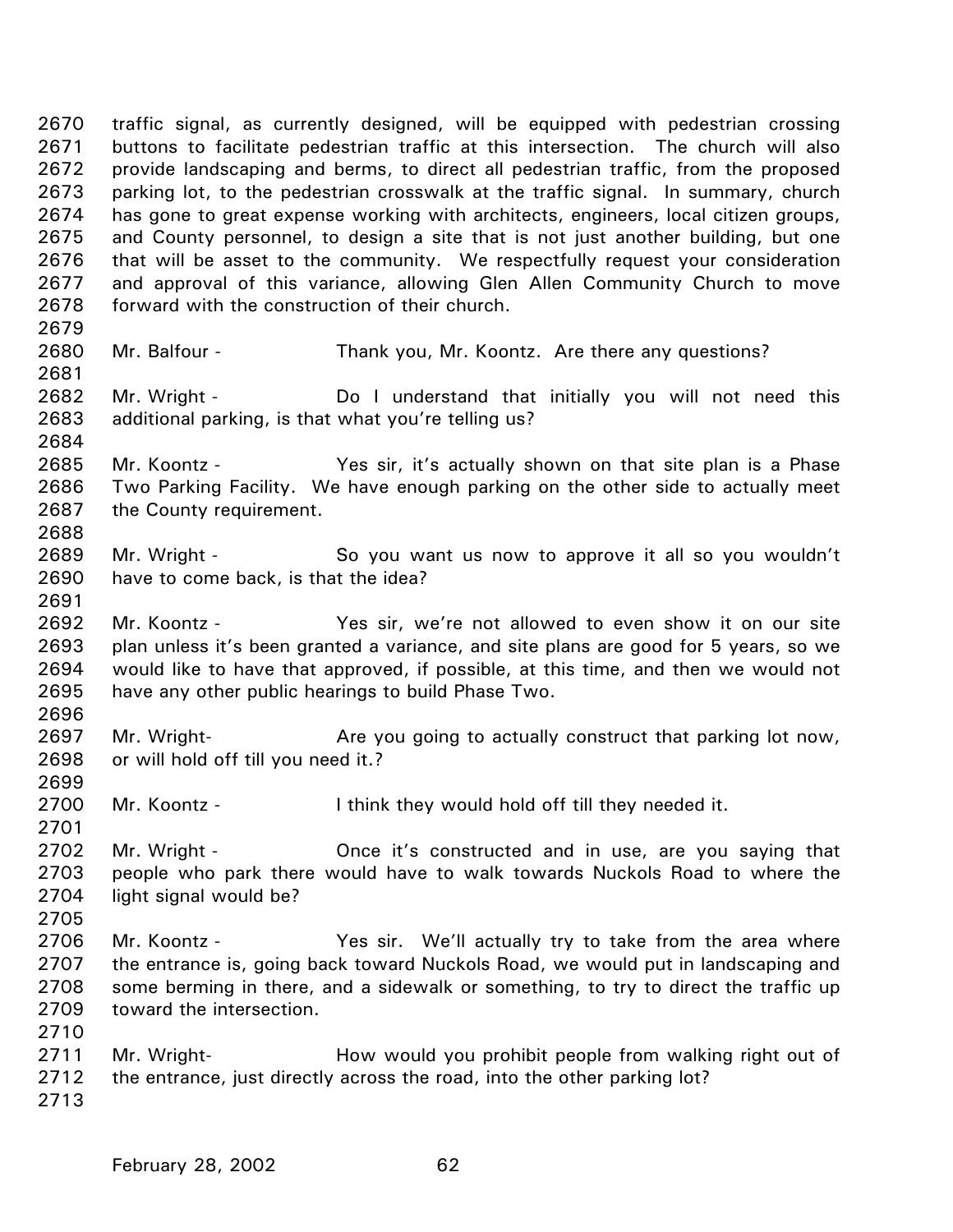2714 2715 2716 2717 2718 2719 2720 2721 2722 2723 2724 2725 2726 2727 2728 2729 2730 2731 2732 2733 2734 2735 2736 2737 2738 2739 2740 2741 2742 2743 2744 2745 2746 2747 2748 2749 2750 2751 2752 2753 2754 2755 2756 2757 Mr. Koontz - I don't know if I could prohibit it. Mr. Wright- That's what I'm saying. This is a nice idea, but I don't know whether it would help you. Mr. Kirkland - That's a 4-lane road, correct? That would be a 4-lane concept road? Mr. Koontz - It's only 4 lanes there, starting to taper down to 2 lanes. The church has a 4-lane part, due to the ride in and ride out. Mr. Wright- **It's true, once the light is there, that would stop traffic,** so it would give people an opportunity to cross. Mr. Koontz - I don't know if it's applicable, but Sunday mornings typically do have the least amount of traffic. Pastor Rick has a lot of work increasing traffic. Mr. Balfour - Any other questions? Rev. McDaniel - I'm Rev. Rick McDaniel; I'm the senior pastor of the church. I just wanted to clarify for a moment, want you to know that we did a feasibility study to make sure that we wouldn't have to have something like this, in terms that we met all the qualifications. We didn't understand that this concept road would actually be treated as a real road, in the sense that it would change things, so we just want you to know that we did our homework, we didn't want to make difficulties. We thought we had everything covered and weren't aware that they would change it in the way that it did. Mr. Wright- **How long have you owned the property?** Rev. McDaniel - Two years. Mr. Wright- When you bought it, did you know the concept road was there. Rev. McDaniel - We knew the concept road, weren't happy about that one, wanted it to go away, but didn't know that it would be, thought that it would be treated as our entrance, a driveway, because there is no plan for it to continue because the owner behind doesn't have any interest in development, so I never heard in any discussions or meetings that it would be treated like it was a road, in the sense that it would change things, more like a driveway for a future road that would go over to Pouncey Tract. Thank you.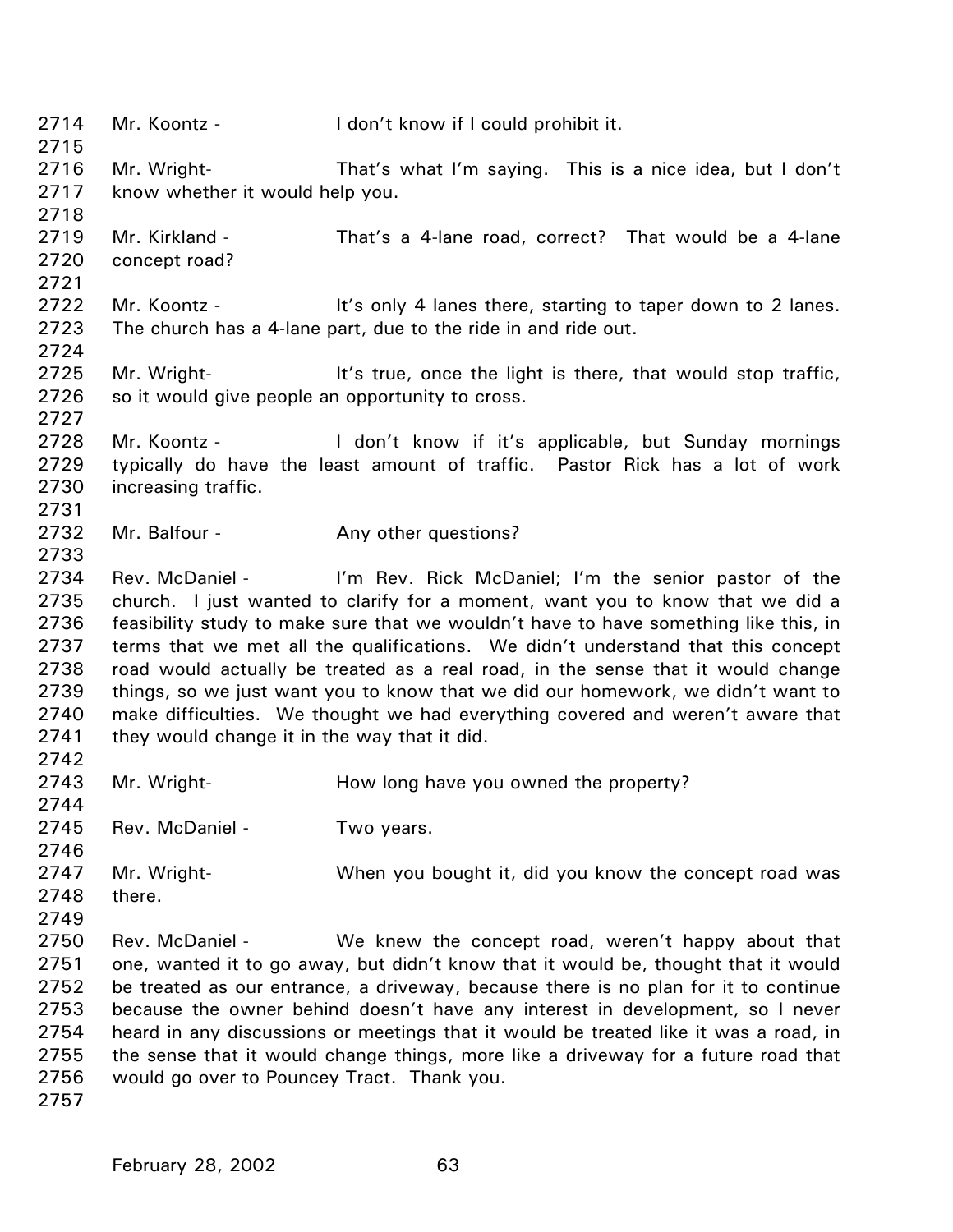| 2758 | Mr. Balfour - | Any other questions? |
|------|---------------|----------------------|
|------|---------------|----------------------|

2760 2761 2762 2763 After an advertised public hearing and on a motion by Mr. Wright, seconded by Mr. Kirkland, the Board **granted** application **A-31-2002** for a variance to build church at 11807 Nuckols Road (Parcel 741-776-2242). The Board granted the variance subject to the following condition:

2764

2759

2765 2766 2767 1. This variance applies only to the lot width requirement, on-site parking requirement and parking lot location. All other applicable regulations of the County Code shall remain in force.

2768

2771

2782

2769 2770 2. This approval is subject to all conditions that may be placed on the proposed Plan of Development by the Planning Commission.

|      | 2772 Affirmative: | Balfour, Kirkland, McKinney, Nunnally, Wright | 5. |
|------|-------------------|-----------------------------------------------|----|
|      | 2773 Negative:    |                                               |    |
|      | 2774 Absent:      |                                               |    |
| 2775 |                   |                                               |    |

2776 2777 2778 2779 2780 2781 The Board granted this request, as it found from the evidence presented that, due to the unique circumstances of the subject property, strict application of the County Code would produce undue hardship not generally shared by other properties in the area, and authorizing this variance will neither cause a substantial detriment to adjacent property nor materially impair the purpose of the zoning regulations.

- 2783 2784 2785 2786 2787 2788 2789 2790 **A - 32-2002 ANTHONY E. SMITH** requests a variance from Section 24-95(k) of Chapter 24 of the County Code to build a pool house at 8730 Higginbotham Place (Country Side) (Parcel 752-735- 4416), zoned R-1, One-family Residence District (Tuckahoe). The accessory structure setback requirement is not met. The applicant has 3 feet rear yard setback, where the Code requires 20 feet rear yard setback. The applicant requests a variance of 17 feet rear yard setback.
- 2792 2793 Mr. Balfour - Are there any others who expect to testify in this matter? Would you raise your right hand please?
- 2795 2796 Mr. Blankinship - Do you swear that the testimony you are about to give is the truth, the whole truth, and nothing but the truth, so help you God?
- 2798 Mr. Balfour - State your name please.
- 2799

2791

2794

2797

2800 2801 Mr. Smith - I do. My name is Anthony Smith; I'm the homeowner at 8730 Higginbotham Place. In August of this past year, we decided to put a pool in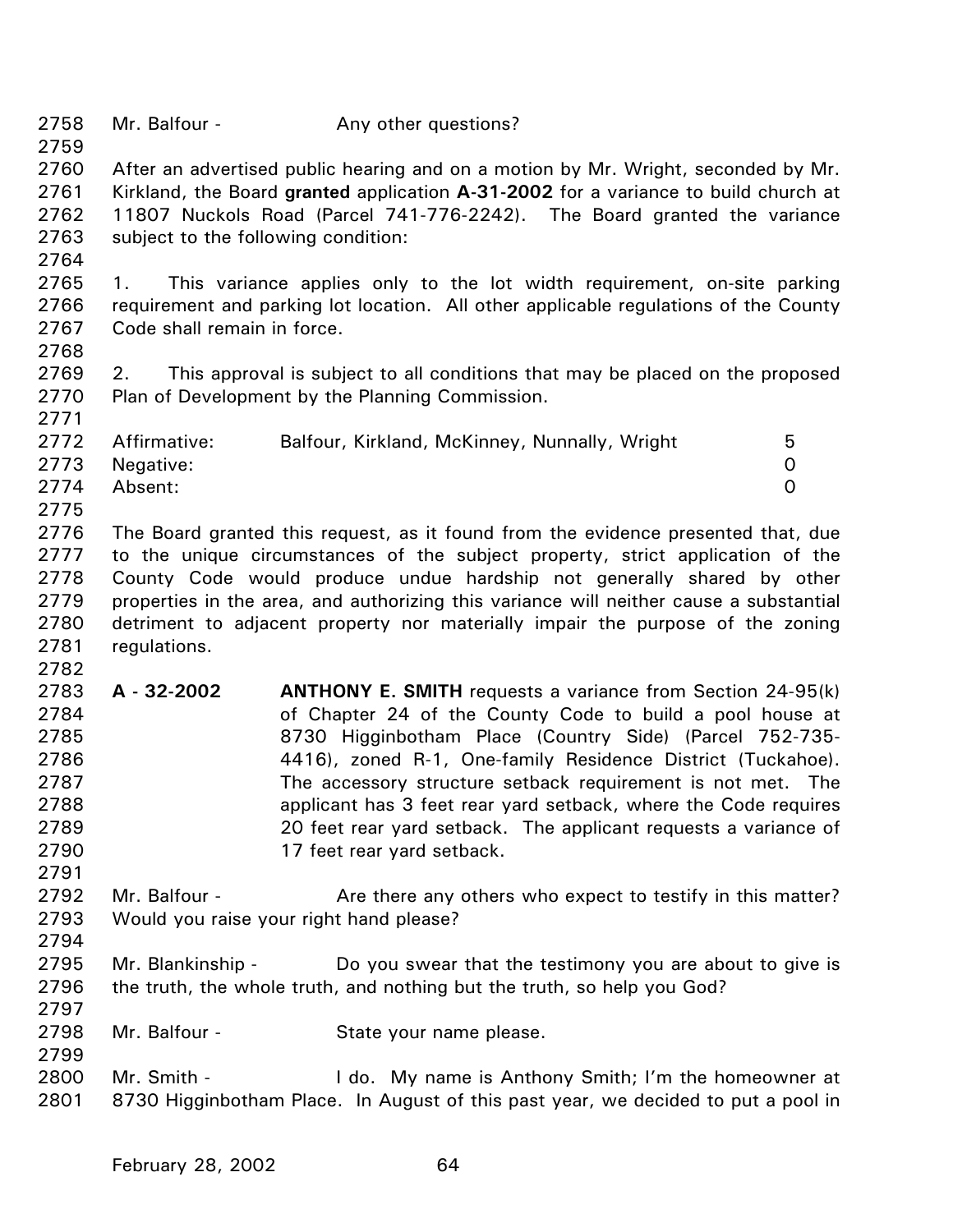our back yard, and in conjunction with that, we contracted with the pool builder, and I decided to try to figure out where we might put a pool house out there to service the pool. I came to the County Planning Office with an initial design that showed the pool house between the pool and our home. I met one of the Planning representatives, and he said "Well, you can't build it here because it's not 10 feet from your house." I asked about down the back yard, along the back line. He said I could build it there, but would have to stay 8 feet off the easement; I could build to the easement, not on it, and I'd have to stay 3 feet from the sideline there. So we went ahead and designed the pool, laid it out, got the pool built, the apron in, and the retaining wall around the pool. There's an opening in the retaining wall that was put there to go to the pool house that was to be 3 feet off the line. I brought the plans on in, had the plans drawn up, the site elevations and all that, came back in about the 3<sup>rd</sup> week in January to get the plans approved, not thinking 2802 2803 2804 2805 2806 2807 2808 2809 2810 2811 2812 2813 2814 2815 2816 2817 2818 there was any problem, and met a second planning person who told me it would have to be a 20-foot offset there. I went back to the first person, and he said "no, it's 3 feet," and then he came back out and told me I'd made a mistake, it's got to be 20 feet.

2820 2821 2822 2823 2824 2825 2826 2827 2828 2829 2830 2831 2832 2833 2834 2835 2836 2837 2838 2839 2840 I did respect the planning process, and I tried to get this thing laid out properly from the beginning, and I understand mistakes are made, but we've built everything that's been designed to incorporate this pool house. The pool is in, the decking is in, and everything's done. My back yard is somewhat tight in terms of space because our house is set on a hill and back on the lot. We have a tree natural area to the left as you're looking at the house there. That's our neighbor's house behind it; it's back over in that area. We made that little grassy area there, and the pool house would be right where that fencing is there. It would come right along the side in a line directly with the pool, and you can see the little opening there where you step through to the pool house. The change in design would really put the pool house between the Begin's house, who are behind us, and our house. It would cut what yard there is there in half, and it would destroy the flow that we designed for this pool house. The Begins live in the house behind us there, and they're the only adjacent property owner, other than Jones Construction, which owns the lot next door. Jeffrey Begin was going to come this morning and speak in favor of this proposal, but he called me and said he was in a meeting and couldn't make it, and that he would supply a letter or anything that might be necessary to strongly encourage that the variance be granted. I've talked to all the neighbors who received mail from the County on this issue. I went out and met with Clark Jones; he has a complete copy of all the plans. He called me yesterday morning and says he has no objection to this.

2841

2819

2842 2843 2844 2845 The vacant parcel next to mine slopes down about, that's where I want to put that pool house, next to that parcel, it slopes down about 15 or 20 feet, so it would be very difficult, you can see the slope; it just disappears. That's a car down the hill in the back there. That's actually their pool up in the front end of the picture on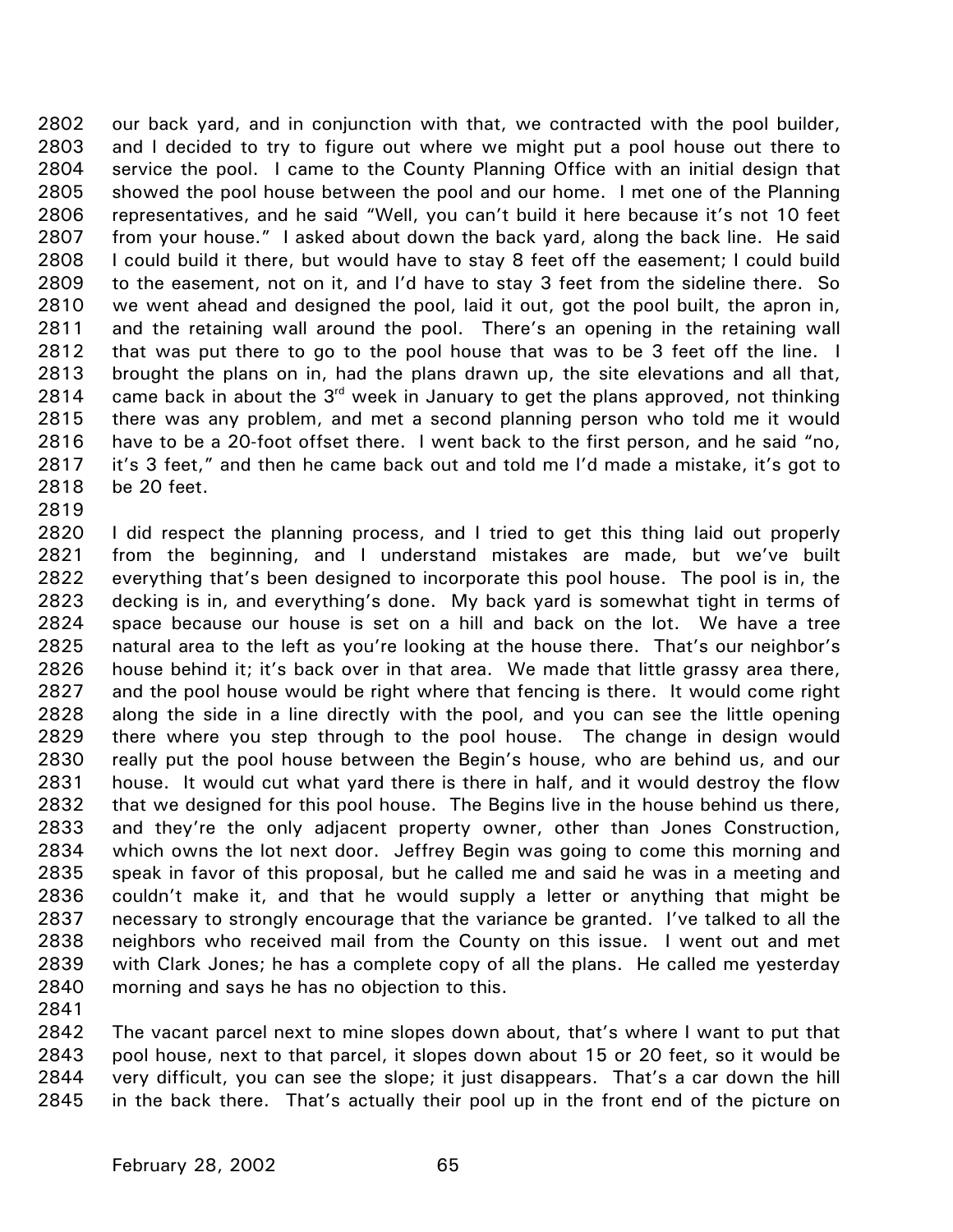2846 2847 2848 2849 2850 2851 2852 2853 2854 2855 2856 2857 2858 2859 2860 2861 2862 2863 2864 2865 2866 2867 2868 2869 2870 2871 2872 2873 2874 2875 2876 2877 2878 2879 2880 2881 2882 2883 2884 2885 2886 2887 2888 2889 the right side, so you can see there's a deep slope there, to anybody who builds, on that lot. I'm going to have a 6 to 8-foot fence right along the pool there. I built 14 years ago, and that lot was still available, probably because of that slope. I can't imagine this obstructing them at all. When they build on that lot, they can build 3 feet from my line along that line. I respectfully request that this variance be granted. Mr. Balfour - Any questions? Mr. Wright- Why couldn't you put the pool house on the other side of the pool? Mr. Smith - Because that's in the front yard, and you have a road requirement there; you have to be back 72 feet or something like that. Mr. Wright- So you'd have to have a variance if you did that, is that correct? Mr. Smith - **Oh that would really be in the front yard.** My neighbors across the street are fully in favor of being back where I want to put it. It's out of everybody's way where I'm putting it. Mr. Balfour - The Any other questions? After an advertised public hearing and on a motion by Mr. Wright, seconded by Mr. McKinney, the Board **granted** application **A-32-2002** for a variance to build a pool house at 8730 Higginbotham Place (Country Side) (Parcel 752-735-4416). The Board granted the variance subject to the following condition: 1. Only the improvements shown on the plan filed with the application may be constructed pursuant to this approval. No substantial changes or additions to the layout may be made without the approval of the Board of Zoning Appeals. Any additional improvements shall comply with the applicable regulations of the County Code. Affirmative: Balfour, Kirkland, McKinney, Nunnally, Wright 5 Negative: 0 Absent: 0 The Board granted this request, as it found from the evidence presented that, due to the unique circumstances of the subject property, strict application of the County Code would produce undue hardship not generally shared by other properties in the area, and authorizing this variance will neither cause a substantial detriment to adjacent property nor materially impair the purpose of the zoning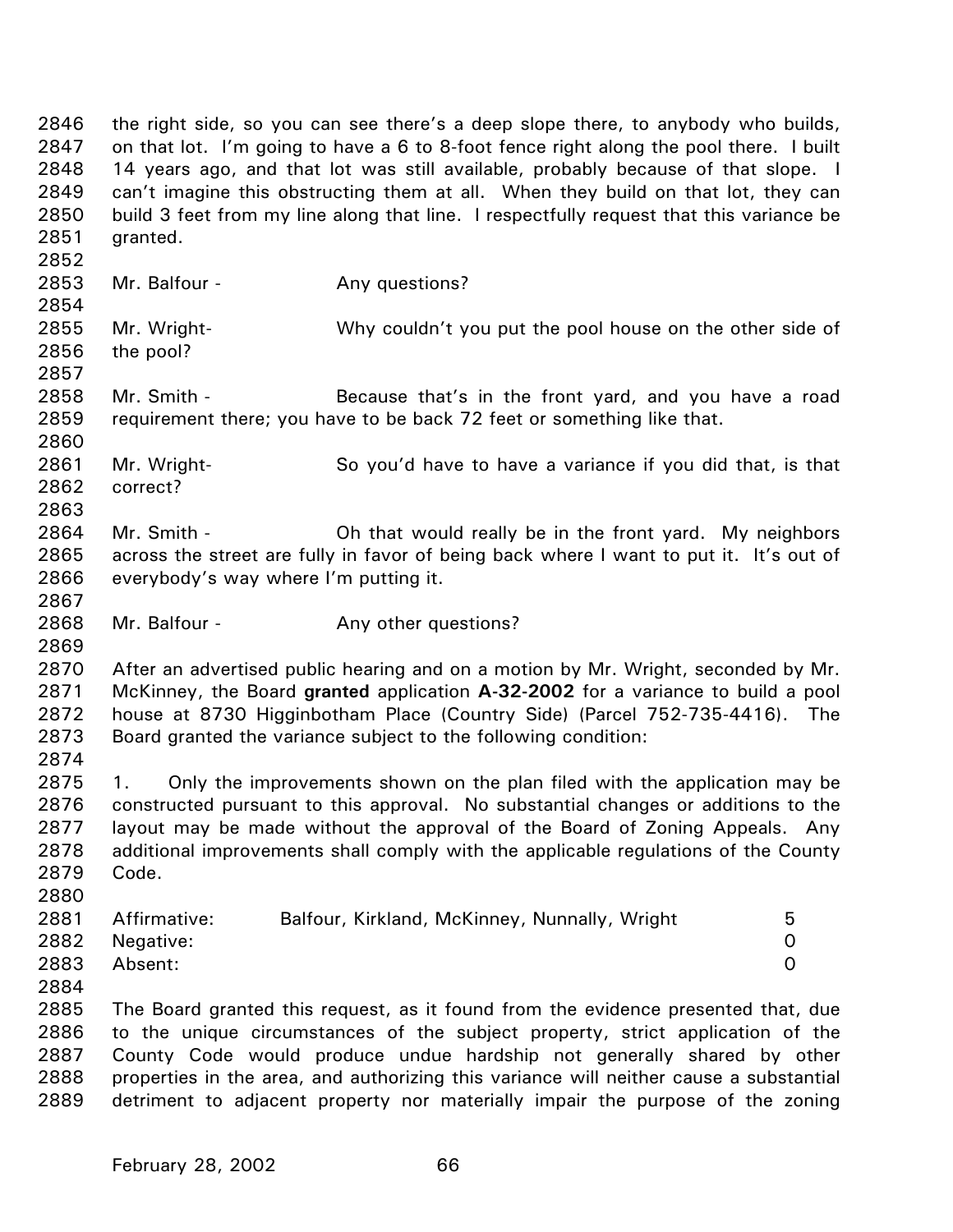2890 2891 regulations.

2892 2893 2894 2895 2896 2897 2898 2899 2900 **A - 33-2002 LAWRENCE L. AND GINA SMITH** request a variance from Section 24-95(i))2) of Chapter 24 of the County Code to build a detached garage at 7608 Glendale Acres Place (Glendale Acres) (Parcel 855-691-5005), zoned A-1, Agricultural District (Varina). The accessory structure location requirement is not met. The applicants wish to build a garage in the side yard, where the Code allows accessory structures in the rear yard. The applicants request a variance for the location requirement for their accessory structure.

2902 2903 Mr. Balfour - You need to be sworn in first. Would you raise your right hand please?

2904

2901

2907

2909

2905 2906 Mr. Blankinship - Do you swear that the testimony you are about to give is the truth, the whole truth, and nothing but the truth, so help you God?

2908 Mr. Balfour - Go ahead.

2910 2911 2912 2913 2914 2915 2916 2917 2918 2919 2920 2921 2922 2923 2924 2925 2926 Mr. Boykin - The Lide. Good morning. My name is Jim Boykin. I'm with Heartland Industries; I'm the contractor. This is Gina Smith; she's the homeowner. We're requesting a variance due to a little quirk in the way the County decided their side lines and rear lines. This house was built 3 years ago, and a matching foundation was put in for a detached garage. You can see it on the plan there. It has a brick veneer, and actually as you come up the driveway, it does sit behind the house. The Smiths purchased this property about a year ago, intending to build a detached garage on that existing foundation, which, by the way, was inspected by the County when the home was built, and approved. The quirk comes because the rear property line is not parallel to the house; therefore, the measurement directly closest to the house creates a different rear line, which puts this garage on the side instead of the rear, but it really does sit behind the house as it is now. If they were to move this foundation, it would create a hardship, number one, the expense of having to move it, tear it up and rebuild it, but also as you get further back on their property, there is a septic system and drainfield back there. So we respectfully request a variance so that they can go forward with constructing the detached garage.

2927

2928 2929 Mr. Balfour - Any questions of Mr. Boykin. Thank you Mr. Boykin. Since these people are here, would you like to start from the rear?

2930

2931 2932 After an advertised public hearing and on a motion by Mr. Nunnally, seconded by Mr. Kirkland, the Board **granted** application **A-33-2002** for a variance to build